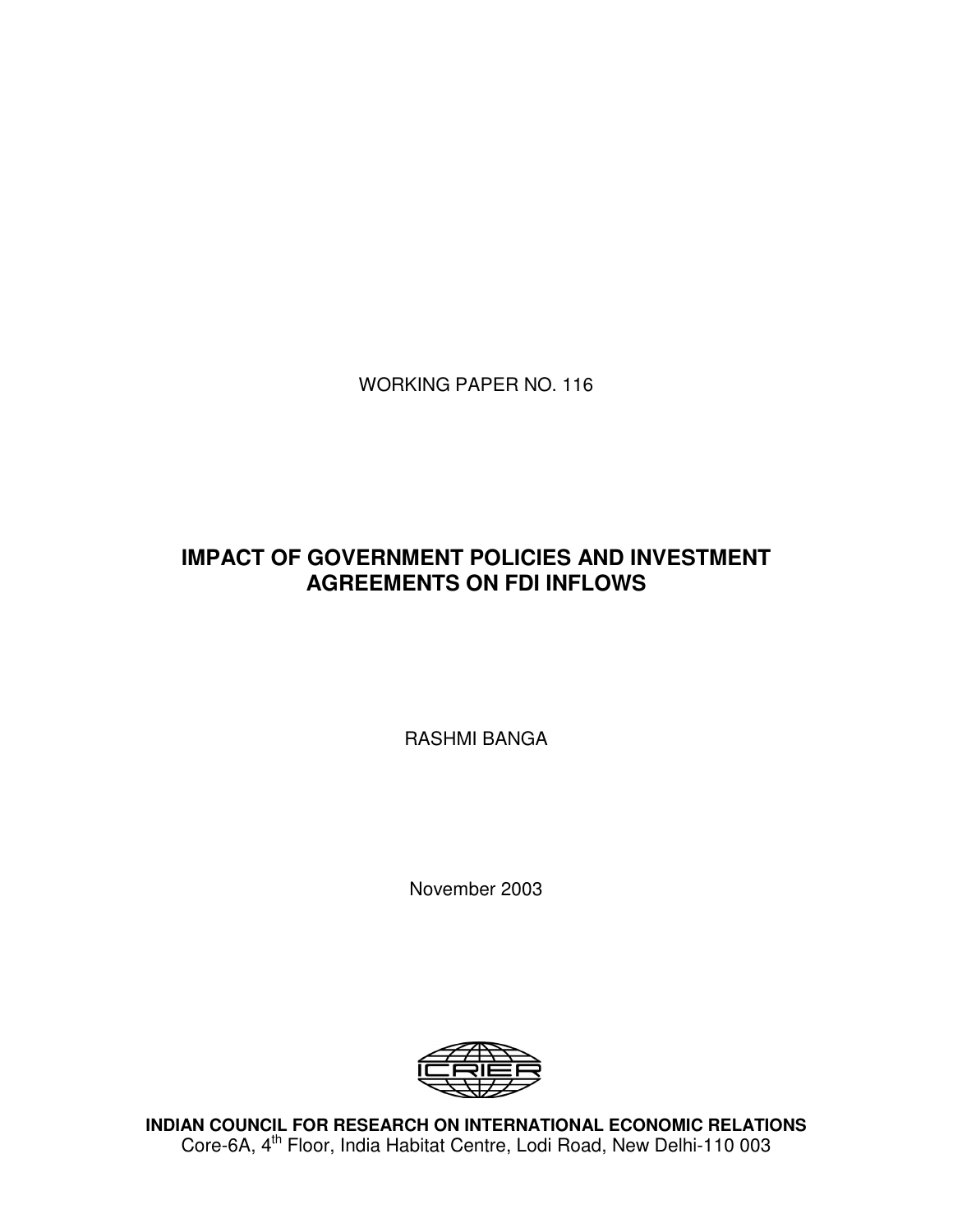# **Contents**

| $\mathbf I$  |                      |                                                                             |     |
|--------------|----------------------|-----------------------------------------------------------------------------|-----|
| $\mathbf{I}$ |                      |                                                                             |     |
| III          |                      |                                                                             |     |
| IV           |                      |                                                                             |     |
|              | IV.1<br>IV.2<br>IV.3 |                                                                             |     |
| $\mathbf{V}$ |                      |                                                                             |     |
| VI           |                      | <b>Empirical Results: Determinants of FDI from Developed and Developing</b> | .29 |
| VII          |                      |                                                                             |     |
|              |                      |                                                                             |     |

# **List of Tables**

| Table 1:  |                                                                                    |  |
|-----------|------------------------------------------------------------------------------------|--|
| Table 2:  | Average Share of Countries in Total FDI Inflows and Total FDI Stock in South, East |  |
| Table 3 : | Average Share of FDI Inflows from Developed and Developing Countries: 1986-87 to   |  |
| Table 4:  |                                                                                    |  |
| Table 5 : |                                                                                    |  |
| Table 6:  | Number of Bilateral Investment Treaties with Developed and Developing Countries 23 |  |
| Table 7 : | Impact of Selective Government Policies and Investment Agreements on Aggregate     |  |
| Table 8:  | Impact of Economic Fundamentals and Government Policies on Actual and Approved     |  |
| Table 9:  | Impact of Government Policies and Bilateral Investment Agreements on FDI Approvals |  |
|           |                                                                                    |  |
|           |                                                                                    |  |
|           |                                                                                    |  |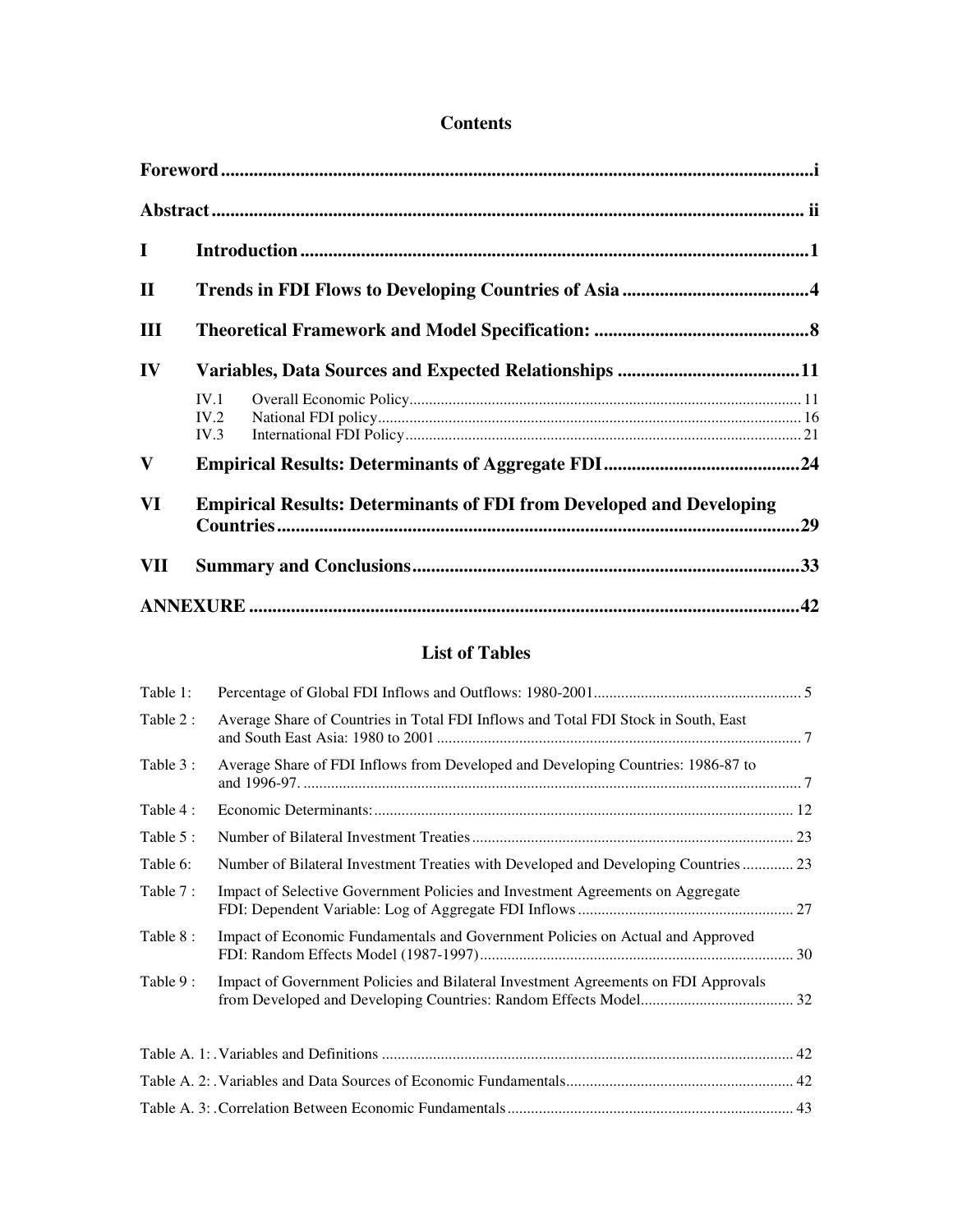#### **Foreword**

FDI flows into India have grown rapidly since the liberalisation of the policy regime in the early nineties. Nevertheless they remain small when measured as a proportion of GDP or total investment. In other words they play a very small role in the development of our economy. This contrasts with the very important role that FDI has played in the economic development of other fast growing Asian economies such as ASEAN and China. What one may call the "FDI-Export" model has powered the high growth rates of Singapore, Thailand, Malaysia, Indonesia and China during the past two or three decades. The reasons for the very low rate of FDI in India compared to these countries is because of both external and internal reasons. Earlier papers by ICRIER staff have pointed to some of these reasons. The current paper identifies the causes more rigorously and provides empirical evidence to substantiate some of the hypothesis.

The paper demonstrates the important role of labour costs, labour productivity and educational attainment in attracting FDI into Asian countries. Infrastructure has often been mentioned as a factor in FDI. The present paper finds that the availability of electricity is indeed an important factor in FDI flows. It also confirms that FDI restrictions reduce FDI. The tariff-jumping hypothesis so popular among some economist is conclusively disproved for Asian economies, in that higher tariffs are found to have a negative (not positive) effect on FDI flows. The implications of these results for India are worth elaborating.

With labour costs in China rising with rising per capita income, India's labour costs will soon be lower than that of China. Labour productivity has an obvious link to capital intensity and labour discipline and a less direct one to education and managerial skills. Labour laws (such as those in India) that remove the incentive for work (or equivalently the dis-incentive to shirk) have a negative effect on labour productivity. Thus export linked FDI can be boosted tremendously if Special Export Zones are allowed to introduce and implement a more flexible labour regime. Secondary education, which is more important for FDI and growth in general, in India has not lagged too far behind some of the ASEAN countries, even though there is considerable room for improvement. Indian middle management and technical skills are widely recognised in the FDI fraternity and are a strong attraction for location of technologically more demanding operations. An elimination of remaining equity limits on FDI into real estate development, distribution, Telecom, Insurance Airlines etc. and a continuing reduction in Peak Tariff rates could give a tremendous boost to export oriented FDI into India.

The paper shows that FDI intentions as manifested in FDI approvals are not always influenced by the same factors that influence actual FDI inflows. Transport and communication infrastructure turns out to be a significant factor (not electricity) perhaps because the first contact with a new country is through these two modes. Loan costs also seem to be important in FDI approvals while having no effect on actual FDI. Labour costs loose their significance as signals while the importance of labour productivity and education is also lower in contracted than in actual FDI.

> **Arvind Virmani** Director & Chief Executive ICRIER

November 2003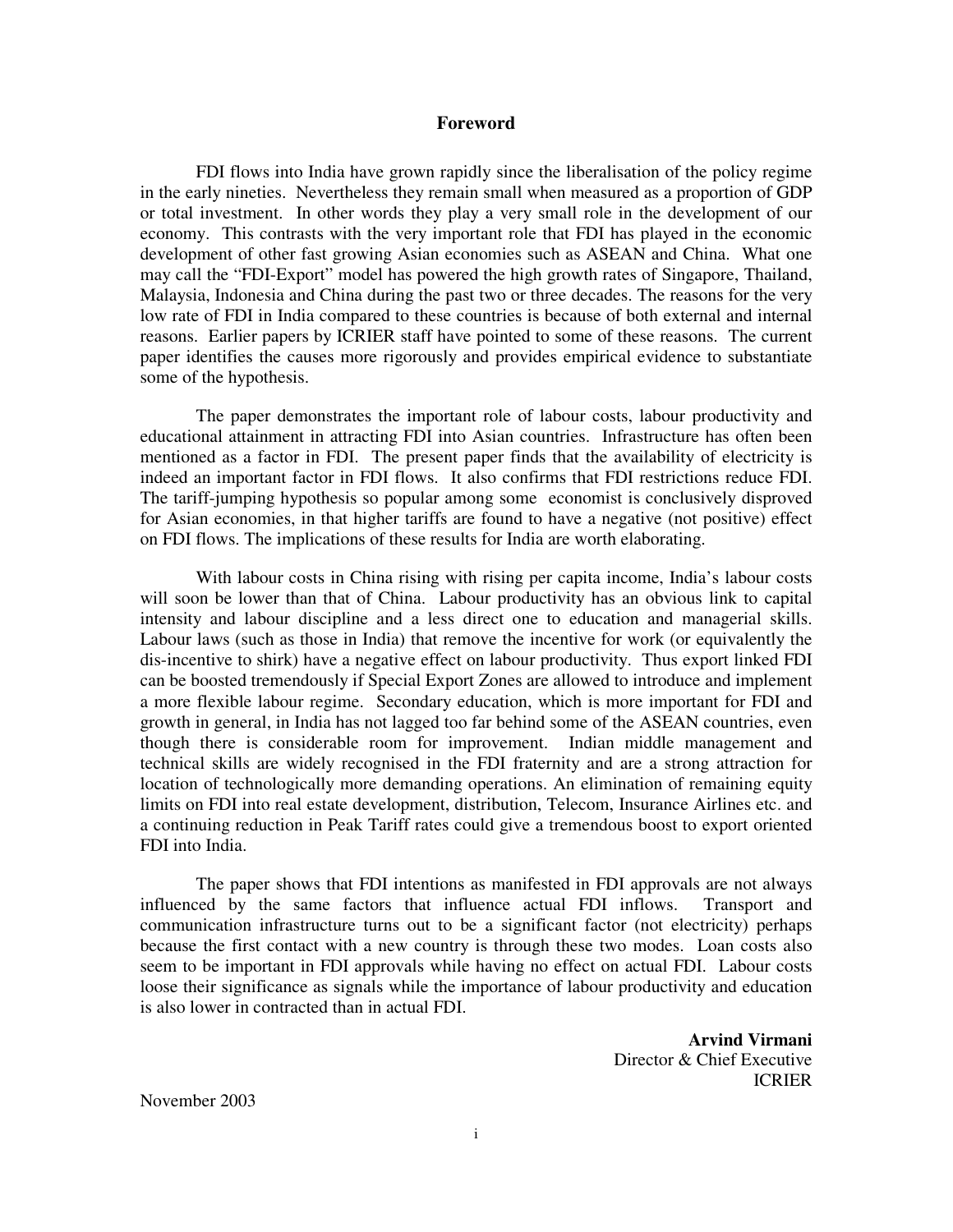# **Impact of Government Policies and Investment Agreements on FDI Inflows**

# **Rashmi Banga**•

#### **Abstract**

The last two decades have witnessed an extensive growth in foreign direct investment (FDI) flows to developing countries. This has been accompanied by an increase in competition amongst the developing countries to attract FDI, resulting in higher investment incentives offered by the host governments and removal of restrictions on operations of foreign firms in their countries. This has also led to an ever-increasing number of bilateral investment treaties (BITs) and regional agreements on investments. In this scenario, the question addressed by the study is: How effective are these selective government policies and investment agreements in attracting FDI flows to developing countries and do FDI from developed and developing countries respond similarly to developing host countries' policies? To answer this, the study examines the impact of fiscal incentives offered, removal of restrictions and signing of bilateral and regional investment agreements with developed and developing countries on FDI inflows to developing countries, after controlling for the effect of economic fundamentals of the host countries.

The analysis is first undertaken for aggregate FDI inflows to fifteen developing countries of South, East and South East Asia for the period 1980-81 to 1999-2000. Separate analyses are then undertaken for FDI from developed and developing countries. The results based on random effects model show that fiscal incentives do not have any significant impact on aggregate FDI, but removal of restrictions attracts aggregate FDI. However, FDI from developed and developing countries are attracted to different selective policies. While lowering of restrictions attract FDI from developed countries, fiscal incentives and lower tariffs attract FDI from developing countries. Interestingly, BITs, which emphasize nondiscriminatory treatment of FDI, are found to have a significant impact on aggregate FDI. But it is BITs with developed countries rather than developing countries that are found to have a significant impact on FDI inflows to developing countries.

JEL Code: F21

 $\overline{a}$ 

Keywords: Foreign Direct Investment, selective government policies, Bilateral Investment Treaties, FDI from Developed and developing countries

<sup>•</sup> I am extremely grateful to Dr. Arvind Virmani (ICRIER), Prof. K.L.Krishna (ICRIER) and Prof. B.N.Goldar (ICRIER) for their valuable insights and suggestions. The usual disclaimer nevertheless applies.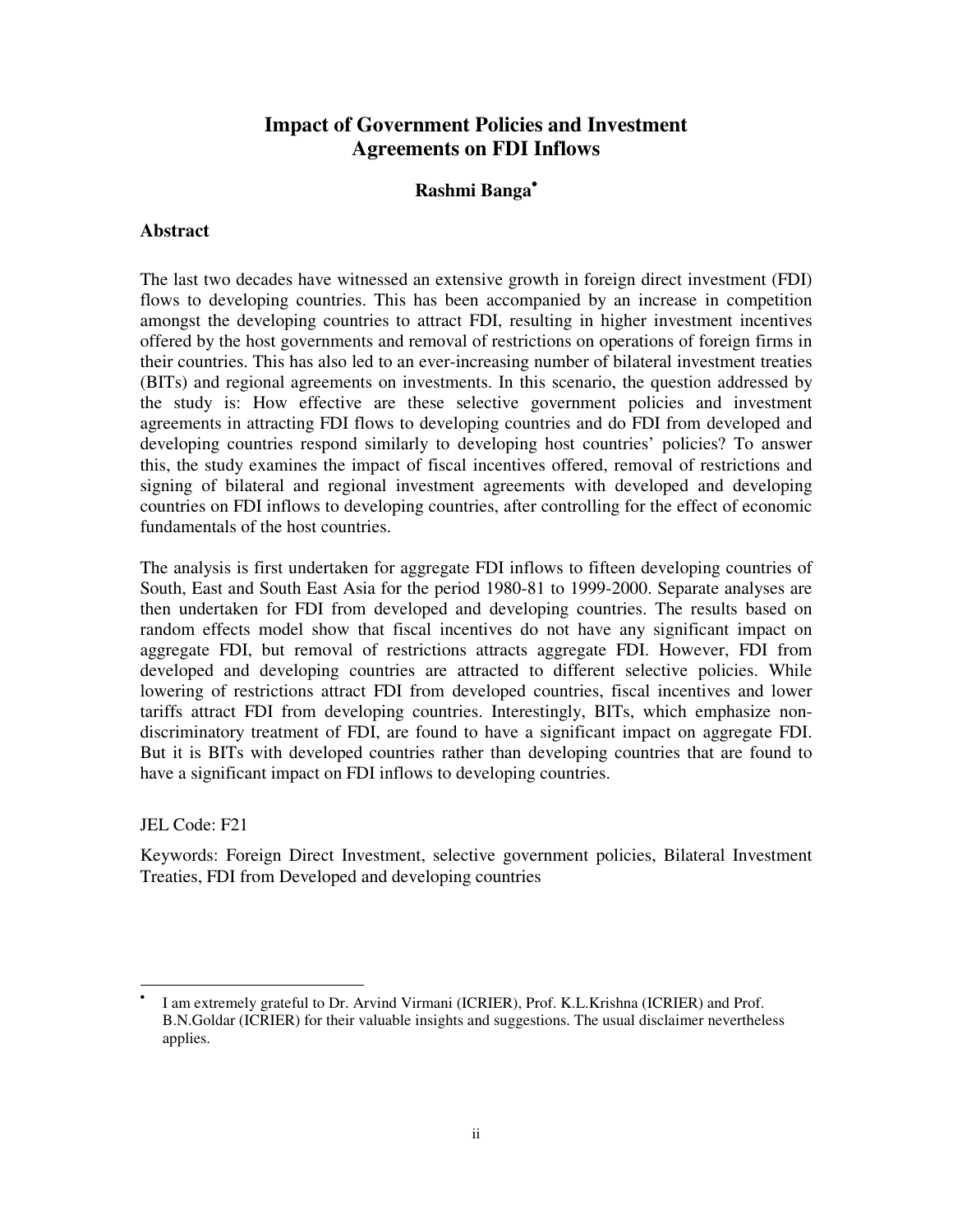#### **I Introduction**

The ongoing process of integration of the world economy, which gained momentum since the beginning of the 1990s, has led to a significant change in the attitudes of the host countries with respect to inward foreign direct investment (FDI). FDI is no longer regarded with suspicion by the developing countries and controls and restrictions over the entry and operations of foreign firms are now being replaced by policies aimed at encouraging FDI inflows. Along with this, there has also emerged an extensive network of bilateral and regional investment agreements, which seek to promote and protect FDI coming from the partner countries. The main provisions of these agreements whether bilateral or regional, is linked with the gradual decrease or elimination of measures and restrictions on the entry and operations of foreign firms and application of positive standards of treatment with a view to eliminate discrimination against foreign enterprises.

Until recently, there was a strong consensus in the literature that multinational corporations (MNCs) invest in specific locations mainly because of strong economic fundamentals in the host countries for example, large market size, stable macro economic environment etc. (Dunning 1993, Globerman and Shapiro 1999, Shapiro and Globerman 2001). However, with the growing integration of the world markets and increased competition amongst the host countries to attract FDI, the host country's economic fundamentals may not be sufficient for inward FDI. Therefore it now becomes important to study afresh what determines inflow of FDI. In this regard, there is a need to focus on the role played by host government policies and investment agreements in attracting inward FDI.

Brewer (1993) discuses various types of government policies that can directly and indirectly affect FDI through their effects on market imperfections. It is argued that same government policy can increase and/or decrease market imperfections and thereby increase and/or decrease FDI inflows. Correspondingly, we find that the empirical evidence on the impact of selective government policies on FDI inflows is ambiguous. Grubert and Mutti (1991), Loree and Guisinger (1995), Taylor (2000) and Kumar (2002)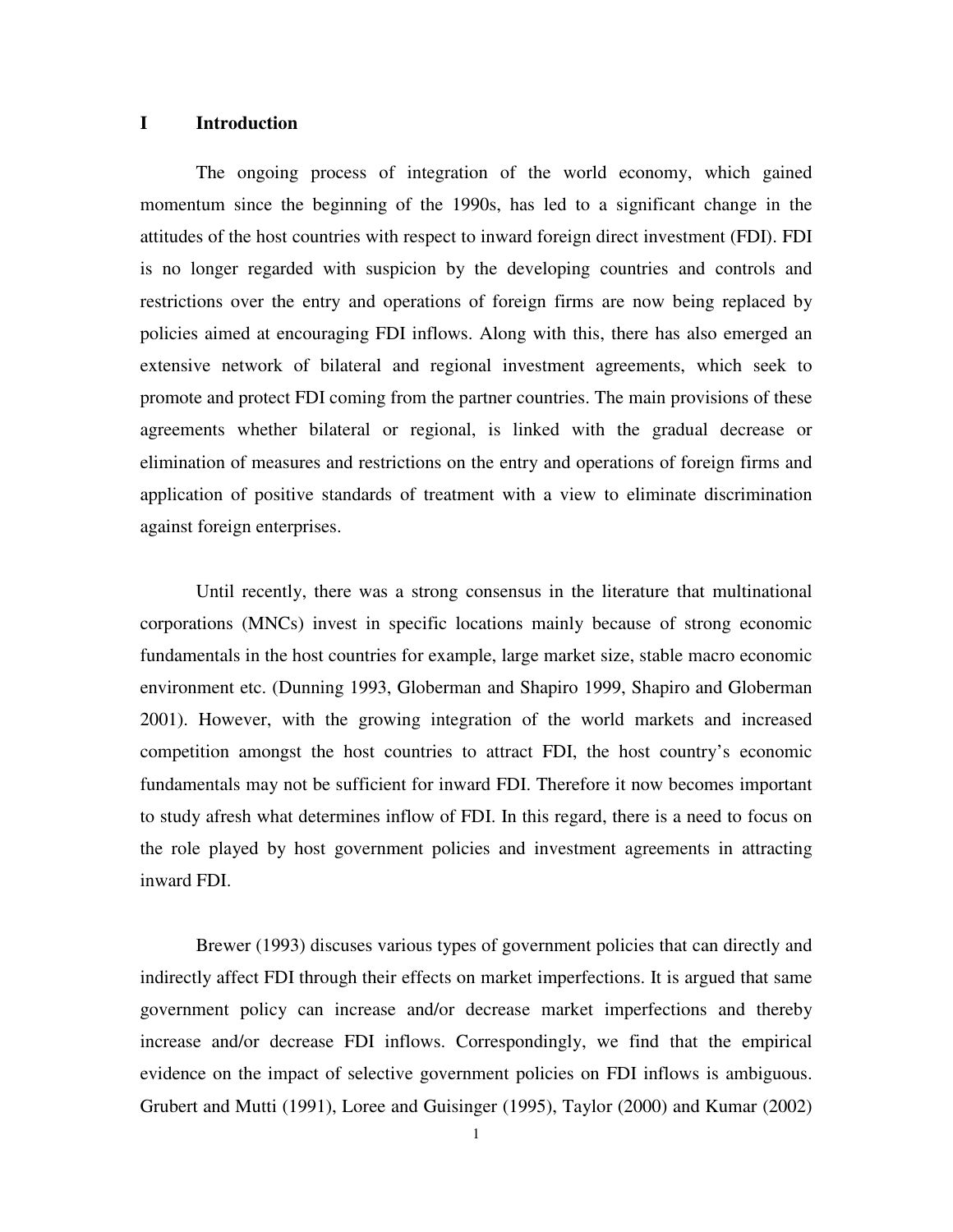find a positive effect of investment incentives and a negative impact of performance requirements imposed by the host governments on inward FDI flows. UNCTAD (1996) reports that incentives can have an effect on attracting FDI only at the margin, especially when one considers the type of incentive and the type of project. Several studies find that fiscal incentives do affect location decisions, especially for export oriented FDI, although other incentives seem to play a secondary role (Devereux and Griffith 1998; Hines 1996).

But some studies e.g., Contractor (1991) finds that policy changes have a weak influence on FDI inflows. Caves (1996) and Villela and Barreix (2002) conclude that incentives are generally ineffective once the role of fundamental determinants of FDI is taken into account. This view is also supported by Hoekman and Saggi (2000) who conclude that although useful for attracting certain types of FDI, incentives do not seem to work when applied at an economy wide level. In a recent paper, Nunnenkamp (2002) argues that little has changed since 1980s and traditional market related determinants are still dominant factors attracting FDI. Further, Blomstrom and Kokko (2002) have discussed whether FDI incentives are justified for the host economies given the fact that this entails a transfer of resources from host countries to foreign firms.

A subset of these studies have also tested the impact of openness to trade and regional agreements in trade on FDI inflows and found them to be important determinants e.g., Gastanaga, Nugent and Pashmova (1998), Taylor (2000), Chakrabarti (2001) and Asiedu (2002). Studies like Globerman and Shapiro (1999) find that Canada-U.S. Free Trade Agreement (CUFTA) and North American Free Trade Agreement (NAFTA) increased both inward and outward FDI. Blomstrom and Kokko (1997) separate the effects of regional trade agreements (RTA) along two dimensions, i.e., the indirect effect on FDI through trade liberalisation and the direct effects from changes in investment rules connected with the regional trade agreements. According to them lowering interregional tariffs can lead to expanded markets and increase FDI but lowering external tariffs can reduce FDI to the region if the FDI is tariff jumping.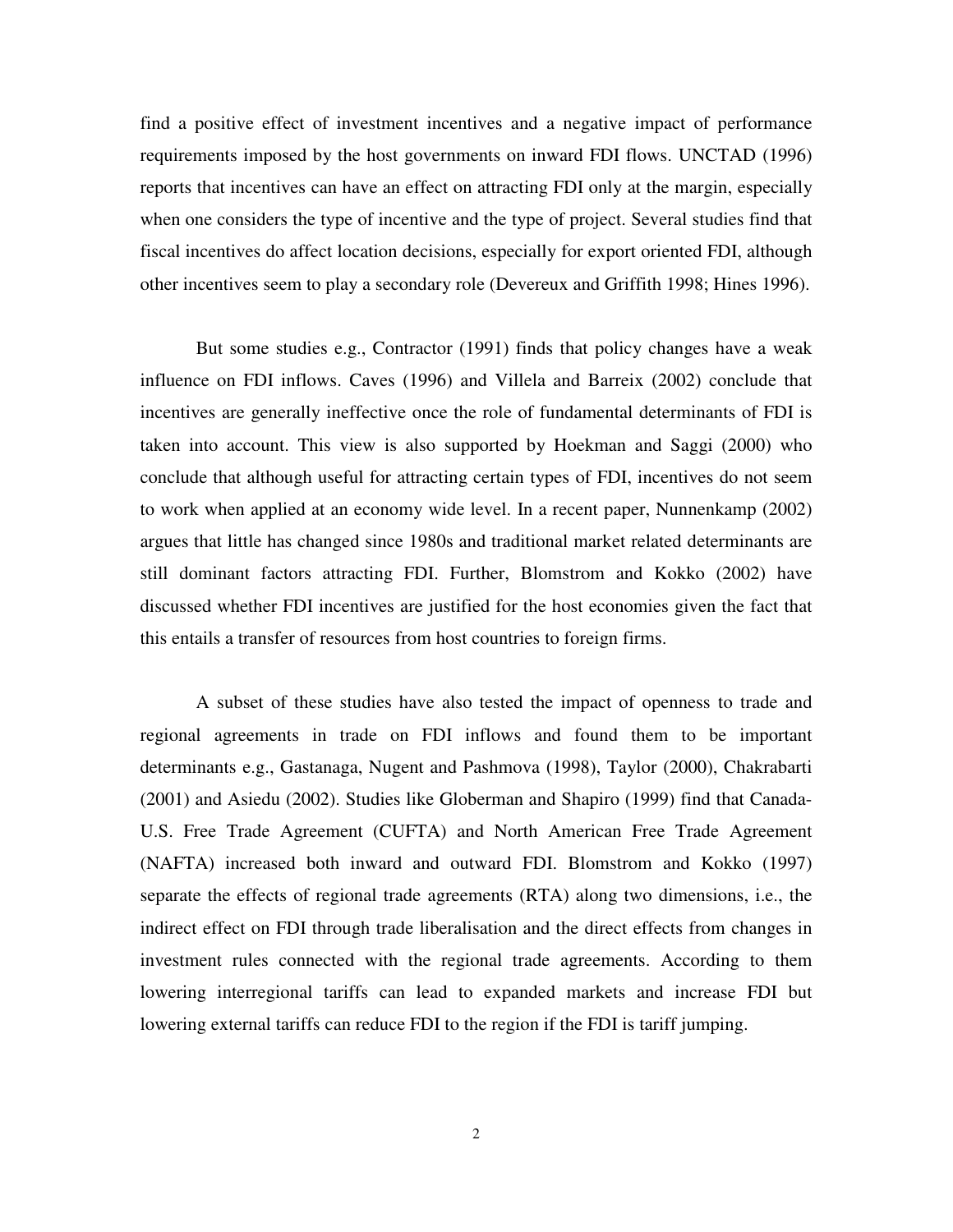The present study adds to the existing literature on determinants of FDI by empirically examining the response of FDI inflows to government policies (namely tariff policy and FDI policies like fiscal incentives offered and removal of restrictions) and to investment agreements made by the host developing countries, after controlling for the economic fundamentals of the host countries. It is the first attempt to test empirically the significance of bilateral investment treaties and regional investment agreements in attracting FDI flows to developing countries. It also investigates whether signing these agreements with developed countries and with developing countries have differential impact on FDI inflows.

Further, with the growth of FDI flows from the developing countries in the last two decades, there are reasons to believe that FDI from developed and developing countries may seek to fulfill different objectives and therefore may be attracted to different set of policies of the host governments. This has also been observed by Dunning (2002), who suggest that for FDI from large developing countries traditional economic variables remain more important. But, FDI from more advanced industrialized countries is increasingly seeking complementary knowledge intensive resources and capabilities, a supportive and transparent commercial, legal communications infrastructure, and government policies favorable to globalization, innovation and entrepreneurship. This, however, has not been empirically tested. The present study attempts to empirically examine the differential response of FDI from developed and developing countries to the host countries' selective FDI policies and investment agreements.

The impact of government policies and investment agreements on FDI inflows is estimated for fifteen developing countries of South, East and South East Asia for the period 1980-81 to 1999-2000. Further, FDI is disaggregated into FDI from developed and developing countries and their response to government policies and investment agreements is examined in the period 1986-1987 to 1996-1997. Random Effects Model and Fixed Effects Model have been estimated using panel data for the analyses.

The rest of the study is organised as follows: Section 2 examines the trends in FDI flows to developing countries of Asia. Section 3 presents the theoretical framework and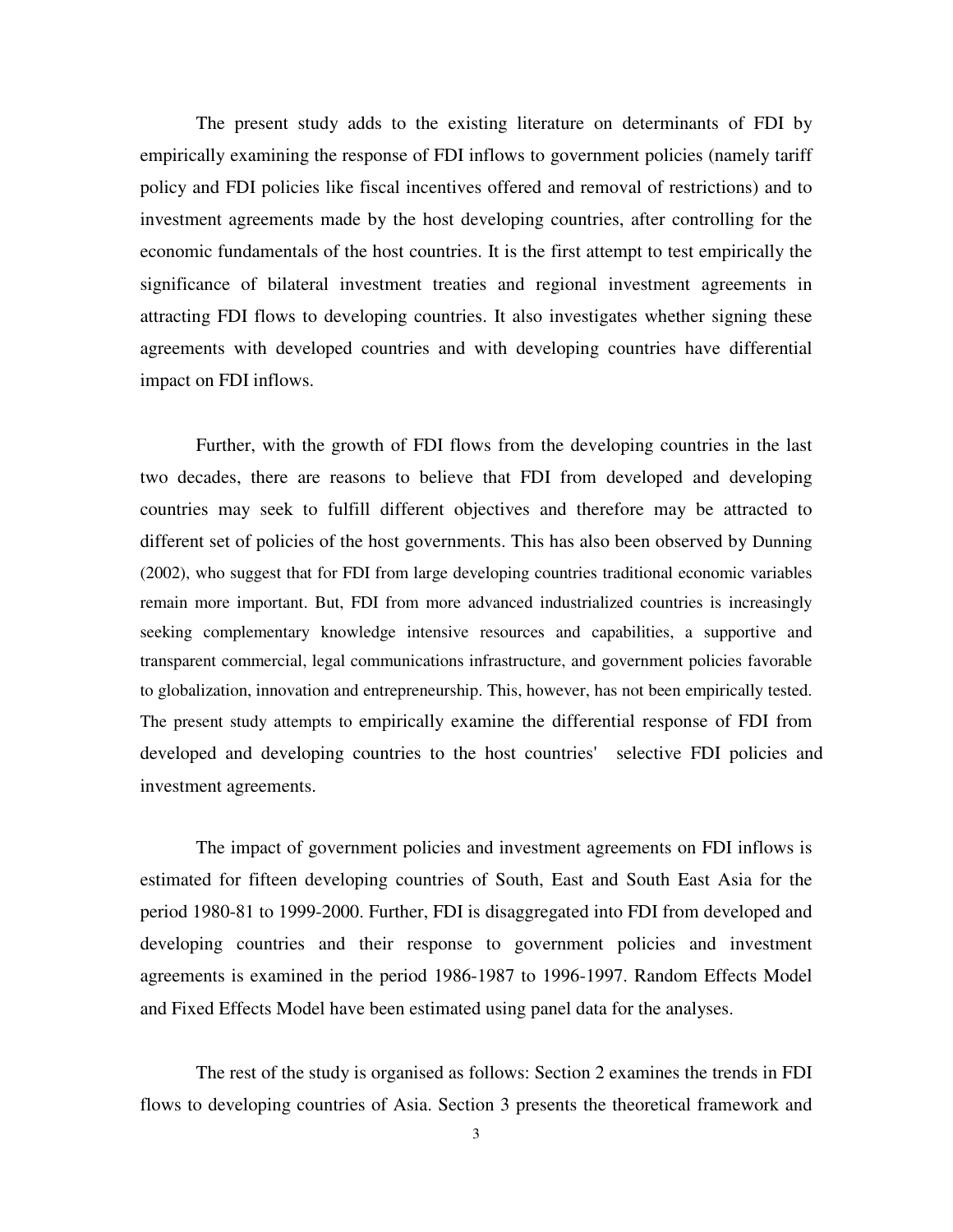specifies the model to be estimated. Section 4 discusses the variables, data sources and expected relationships with the variables. Section 5 and 6 presents the results on determinants of aggregate FDI and determinants of FDI from developed and developing countries respectively. Section 7 summarizes and concludes.

#### **II Trends in FDI Flows to Developing Countries of Asia**

The last two decades have witnessed a tremendous increase in global FDI flows. This has been accompanied by a slow shift in the pattern of FDI, which has gradually become more favourable to the developing countries. Table 1 presents the percentage of global FDI flows into developed and developing countries and from developed and developing countries in this period. We find that the share of developing countries in total inward FDI has increased steadily. The average annual percentage flow of FDI into developing countries rose from 25 percent in the 1980s to 30 percent in 1990s. This average would have been much higher in the 1990s but for the slow-down of the Asian economies after 1997. The average annual outflow of FDI from developing countries has almost doubled in the 1990s as compared to 1980s though an increasing proportion of FDI flows, i.e., around 88 percent still comes from the developed countries.

Amongst the developing regions, we find that the share of Asian developing countries in the global FDI flows has increased steadily in the last two decades.1 The average annual inflow of FDI into Asia and Pacific increased to around 54 per cent in the 1980s to around 61% in the 1990s. But the distribution of FDI flows between Asia and Pacific is biased heavily towards the Asian countries. The average annual inflow into Asian countries in the 1980s was around 97 per cent, this further increased to around 99 percent in the 1990s. Within Asia, we find that on an average 72%of total FDI went to South, East and South East Asia in the 1980s and around 97% in the 1990s. We therefore analyse FDI flows into this region. Our sample includes the following countries namely, Bangladesh, China, China- Hong Kong, India, Korea, Malaysia, Nepal, Pakistan, Philippines, Singapore, Sri Lanka, China-Taiwan, Indonesia, Thailand and Viet Nam.

UNCTAD 2003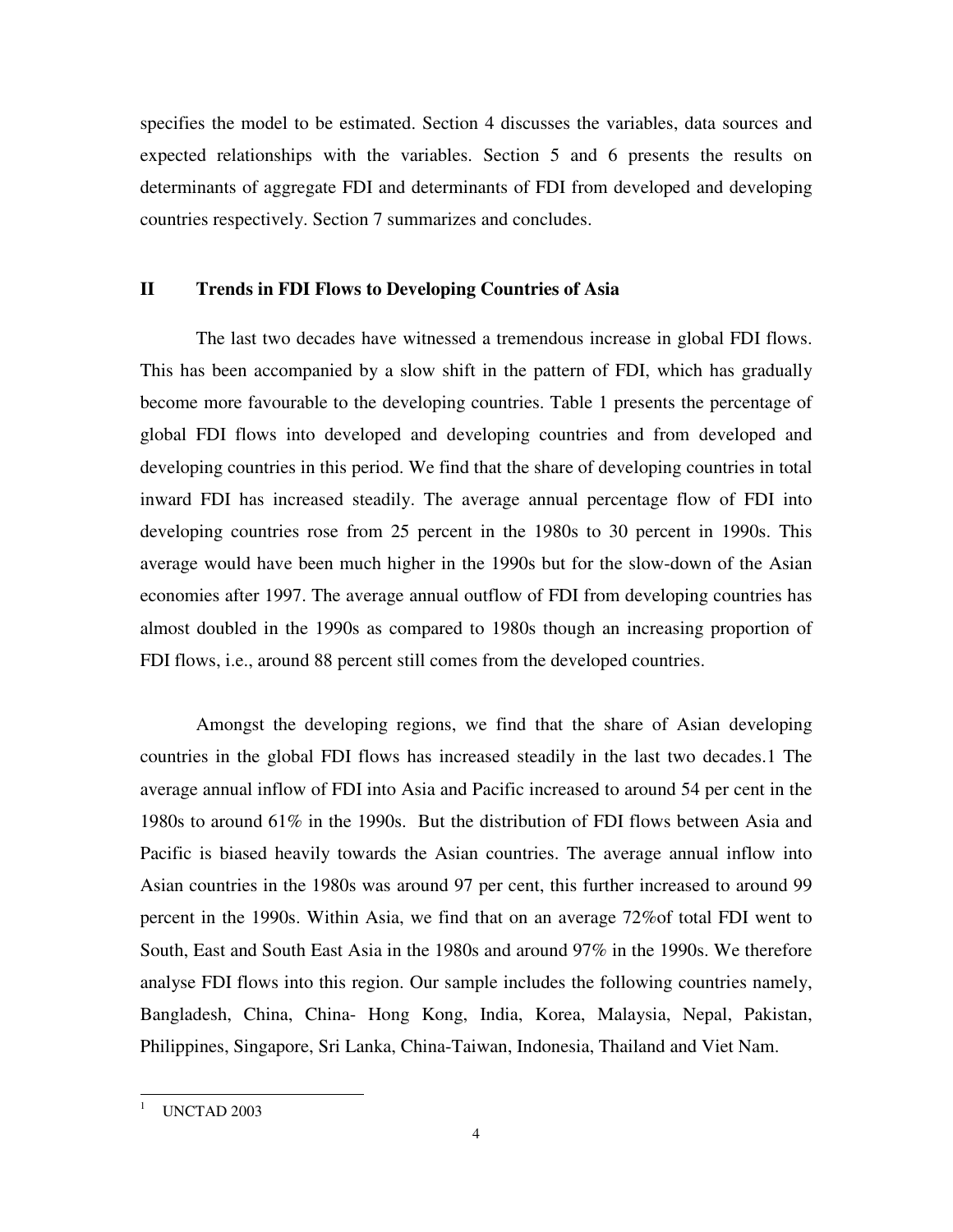| <b>YEAR</b> | FDI inflows into       |                      | FDI outflows from      |                             |  |
|-------------|------------------------|----------------------|------------------------|-----------------------------|--|
|             | Developed<br>Countries | Developing Countries | Developed<br>Countries | <b>Developing Countries</b> |  |
| 1980        | 84.68                  | 15.25                | 93.79                  | 6.17                        |  |
| 1981        | 66.04                  | 33.91                | 96.08                  | 3.92                        |  |
| 1982        | 54.04                  | 45.93                | 90.20                  | 9.79                        |  |
| 1983        | 65.40                  | 34.53                | 95.39                  | 4.60                        |  |
| 1984        | 69.44                  | 30.53                | 95.66                  | 4.32                        |  |
| 1985        | 74.13                  | 25.82                | 93.15                  | 6.85                        |  |
| 1986        | 81.04                  | 18.97                | 94.75                  | 5.22                        |  |
| 1987        | 83.37                  | 16.62                | 95.20                  | 4.80                        |  |
| 1988        | 81.40                  | 18.57                | 93.24                  | 6.74                        |  |
| 1989        | 84.49                  | 15.26                | 92.82                  | 7.18                        |  |
| Average     | 74.40                  | 25.54                | 94.02                  | 5.96                        |  |
| 1990        | 81.16                  | 18.53                | 92.82                  | 7.16                        |  |
| 1991        | 70.60                  | 27.71                | 93.97                  | 6.01                        |  |
| 1992        | 62.67                  | 34.60                | 87.43                  | 12.53                       |  |
| 1993        | 60.28                  | 36.61                | 83.69                  | 16.18                       |  |
| 1994        | 55.71                  | 41.86                | 83.35                  | 16.48                       |  |
| 1995        | 61.51                  | 34.05                | 85.34                  | 14.46                       |  |
| 1996        | 56.95                  | 39.54                | 84.15                  | 15.52                       |  |
| 1997        | 56.05                  | 39.96                | 83.33                  | 15.78                       |  |
| 1998        | 69.73                  | 27.02                | 92.29                  | 7.35                        |  |
| 1999        | 76.98                  | 20.69                | 92.70                  | 7.07                        |  |
| 2000        | 82.27                  | 15.95                | 92.16                  | 7.55                        |  |
| 2001        | 68.44                  | 27.86                | 93.54                  | 5.89                        |  |
| Average     | 66.86                  | 30.36                | 87.79                  | 11.00                       |  |

# **Table 1: Percentage of Global FDI Inflows and Outflows: 1980-2001**

Source: UNCTAD 2003. Total FDI flows are divided between developed countries, developing countries and Central and Eastern Europe

Within the Asian developing countries (Table 2), it is interesting to note that there has been a substantial change in the pattern of FDI inflow in the last two decades. China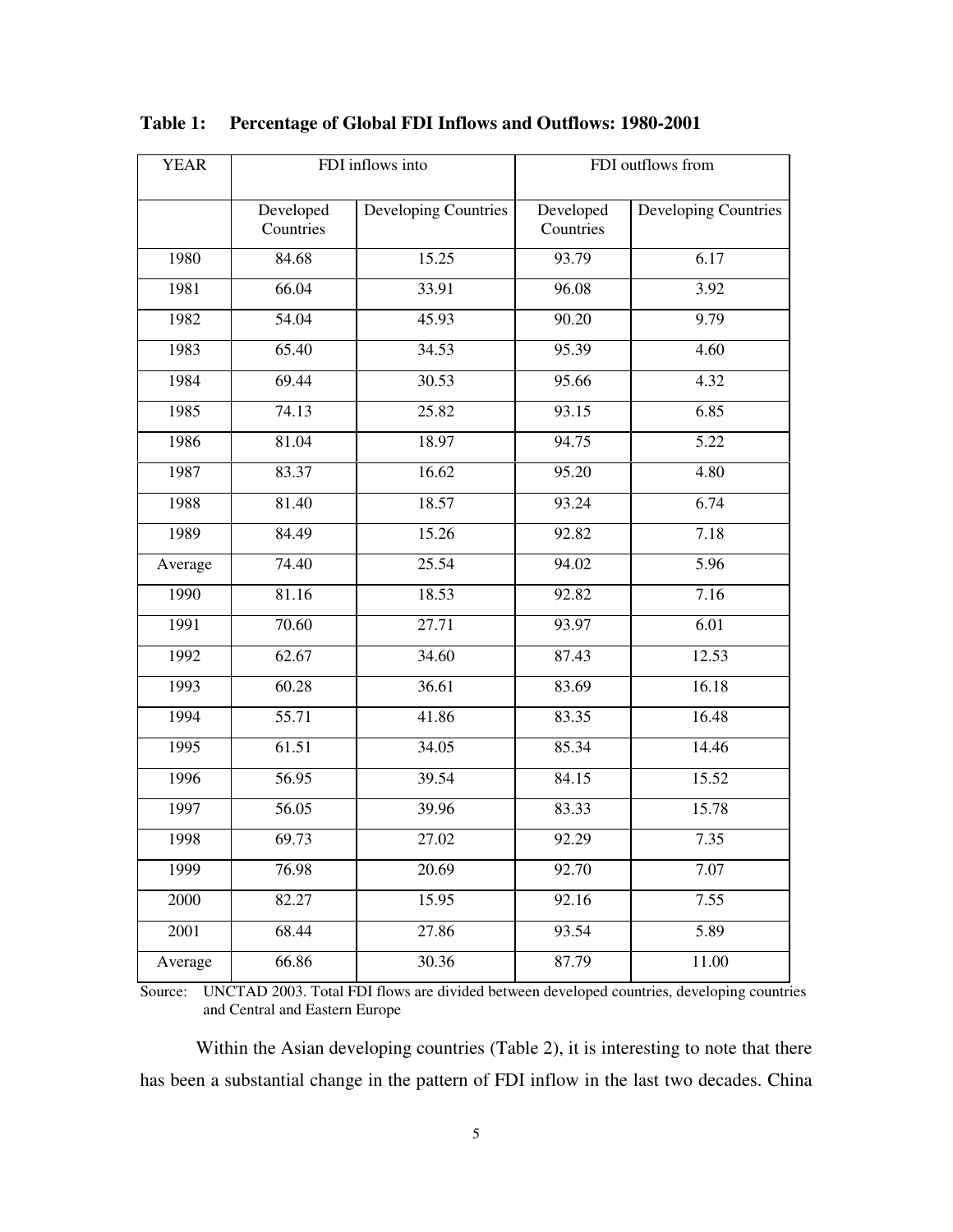has seen a substantial increase in its average share of total FDI inflow into this region in the 1990s. The average share of FDI inflow has also increased in the 1990s for countries like Bangladesh, India and Vietnam, though their overall share in the 1990s still remains very low. But the average share of Malaysia and Hong Kong has declined from around 15 to 8 per cent and 22 to 17 per cent respectively in the decade of the 1990s. Some fall is also seen in the average shares of Taiwan, Indonesia, Pakistan, Sri Lanka and Thailand during this period.

However, the average shares of these countries in total stock of FDI in this region, in the period 1980 to 2001, shows a very different picture. Hong Kong has received around 50 per cent of the total stock of FDI in these two decades. While 15 per cent of the total FDI stock has gone into China, followed by Indonesia at around 10 percent and Singapore at around 8 per cent. Thailand and Taiwan have received around 2 per cent of the total FDI stock and all others have received less than 1 per cent share in total FDI stock into this region.

Table 3 reports the average share of FDI inflows from developed and developing countries into the Asian developing countries in the period 1986-87 to 1996-97<sup>2</sup>. It is interesting to note that Singapore has received the largest share of FDI from the developed countries followed by Hong Kong, Korea and Indonesia. Countries like Taiwan, India, Thailand, Philippines, Malaysia and Pakistan have received more than 50 per cent of their FDI from the developed countries. The rest have a larger share of FDI from the developing countries. Interestingly, China and Vietnam have more than 60 per cent of FDI inflows from developing countries.

<sup>2</sup> These averages are based on FDI approvals and not actual inflows.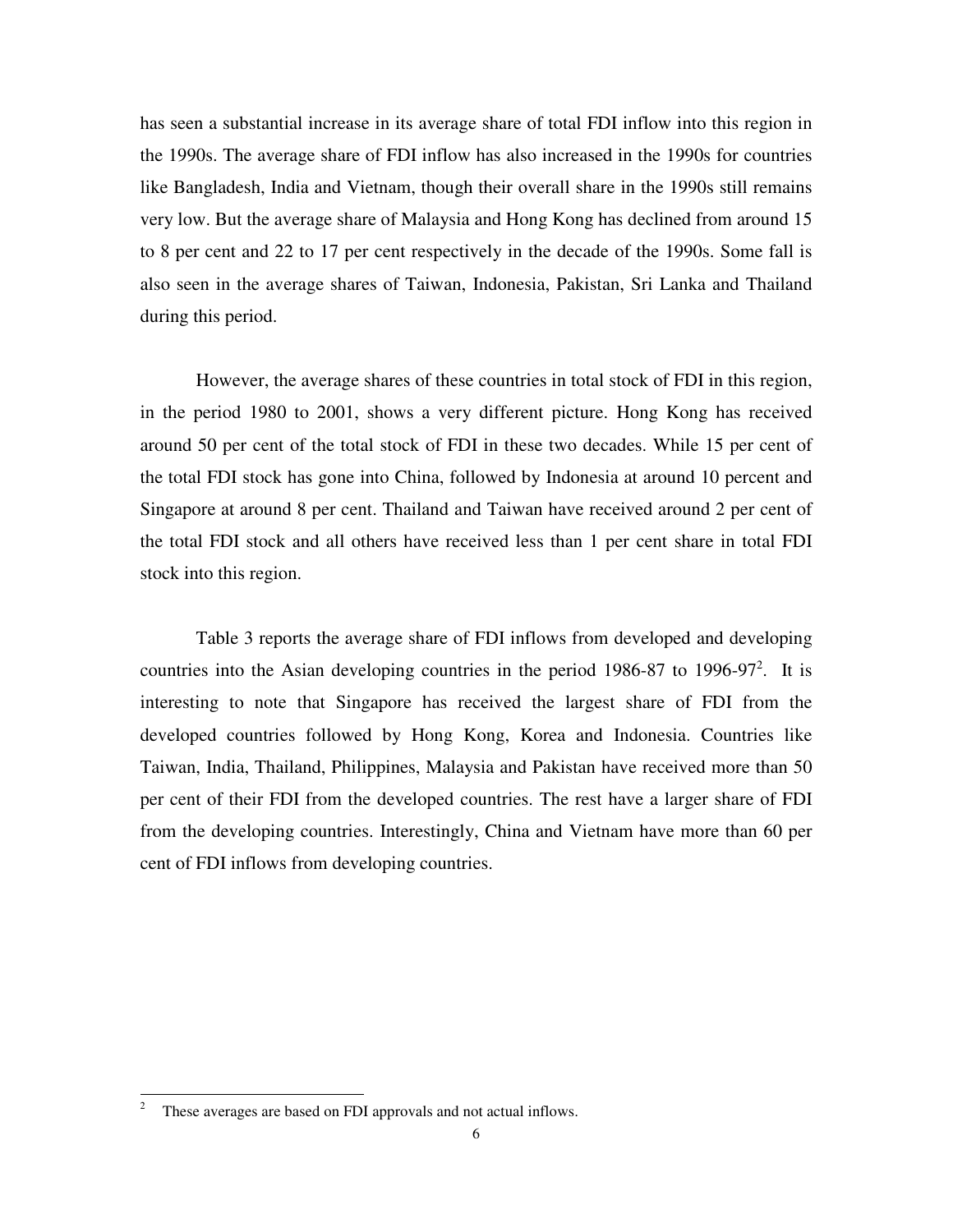|                                          | Average Share in        | Average Share in | Average Share in |
|------------------------------------------|-------------------------|------------------|------------------|
|                                          | <b>Total FDI Inflow</b> | Total FDI inflow | Total FDI Inward |
|                                          | 1980-1990               | 1991-2001        | Stock 1980-2001  |
| Bangladesh                               | 0.04                    | 0.08             | 0.05             |
| China                                    | 16.46                   | 40.62            | 15.35            |
| China, Hong Kong                         | 22.13                   | 16.87            | 50.96            |
| China, Taiwan                            | 4.73                    | 3.03             | 2.49             |
| India                                    | 1.29                    | 2.07             | 0.90             |
| Indonesia                                | 4.12                    | 2.68             | 10.23            |
| Korea                                    | 3.43                    | 3.98             | 1.97             |
| Malaysia                                 | 14.88                   | 8.18             | 0.01             |
| Nepal                                    | 0.0001                  | 0.0001           | 0.00             |
| Pakistan                                 | 1.11                    | 0.77             | 0.68             |
| Philippines                              | 1.49                    | 1.90             | 1.16             |
| Singapore                                | 23.83                   | 11.82            | 8.49             |
| Sri Lanka                                | 0.62                    | 0.25             | 0.24             |
| Thailand                                 | 5.38                    | 4.84             | 2.10             |
| Vietnam                                  | 0.13                    | 1.59             | 0.52             |
| Others                                   | 0.36                    | 1.32             | 4.84             |
| Total South, East and South<br>East Asia | 100.00                  | 100.00           | 100.00           |

# **Table 2 : Average Share of Countries in Total FDI Inflows and Total FDI Stock in South, East and South East Asia: 1980 to 2001**

Computed from UNCTAD 2003

# **Table 3 : Average Share of FDI Inflows from Developed and Developing Countries: 1986-87 to and 1996-97.**

| Country          | FDI from Developed Countries | FDI from Developing Countries | Total |
|------------------|------------------------------|-------------------------------|-------|
| Bangladesh       | 36.02                        | 63.98                         | 100   |
| China            | 23.64                        | 76.36                         | 100   |
| China, Hong Kong | 83.32                        | 16.68                         | 100   |
| China, Taiwan    | 63.05                        | 36.95                         | 100   |
| India            | 68.47                        | 31.53                         | 100   |
| Indonesia        | 81.26                        | 18.74                         | 100   |
| Korea, Rep.      | 86.50                        | 13.50                         | 100   |
| Malaysia         | 57.55                        | 42.45                         | 100   |
| Nepal            | 46.92                        | 53.08                         | 100   |
| Pakistan         | 73.27                        | 26.73                         | 100   |
| Philippines      | 72.41                        | 27.59                         | 100   |
| Singapore        | 96.36                        | 3.64                          | 100   |
| Sri Lanka        | 36.77                        | 63.23                         | 100   |
| Thailand         | 63.72                        | 36.28                         | 100   |
| Vietnam          | 33.51                        | 66.49                         | 100   |

Source: World Investment Directory, Vol VII-Part 1&2: Asia and the Pacific. The figures are based on Approvals for FDI.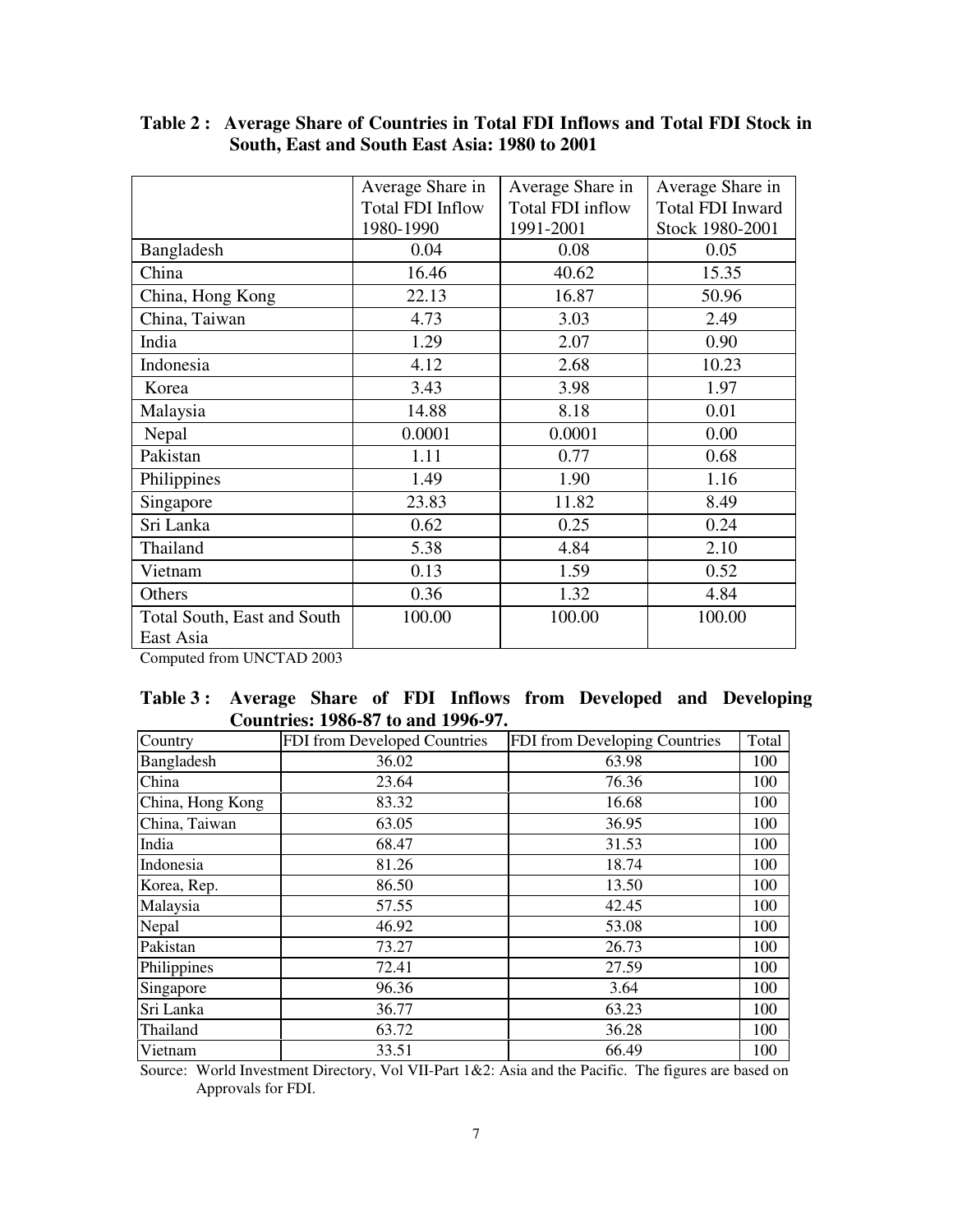#### **III Theoretical Framework and Model Specification:**

The emergence of FDI has been extensively explained in the literature by corresponding streams of thoughts. Early studies on FDI traced its roots to the international trade theory and identified comparative advantage of the host countries as the most important determinant of FDI. This view successfully explained "resourceseeking" FDI. However, since 1960s and 1970s the relative importance of this approach declined as it was unable to explain why countries chose FDI and not trade? Alternatively, market access was put forward as an explanation for FDI. The market imperfection hypothesis postulated that FDI is the direct result of an imperfect global market environment (Hymer 1976). This view successfully explained the "tariffjumping" FDI, which was most prevalent in the import-substituting industrialisation wave of 1970s. However, with the rising integration of the world markets in the 1980s and 1990s there rose the need to explain FDI that occurred even with greater access to integrated markets. An alternative explanation came forth in the corresponding stream of thought that proposed internalisation theory (Rugman 1986). This theory explained FDI in terms of a need to internalise transaction costs so as to improve profitability and explained the emergence of "efficiency-seeking" FDI.

However, the above theories were not able to explain why FDI chose to exploit relevant assets in some countries but not in others. In this regard, Dunning's eclectic approach to international production gave locational issues explicit importance by combining them with firm-specific advantages and transaction costs elements (Dunning, 1993). FDI according to Dunning emerges due to ownership, internalisation and locatonal advantages3. For our analysis of the cross-country pattern of FDI in Asian developing countries, we adopt Dunning's eclectic paradigm that emphasises the locational advantages in terms of economic conditions or fundamentals of the host countries relative to other countries as determinants of cross-country pattern of FDI.

<sup>3</sup> The development in different theories of FDI has been surveyed by Dunning (1999).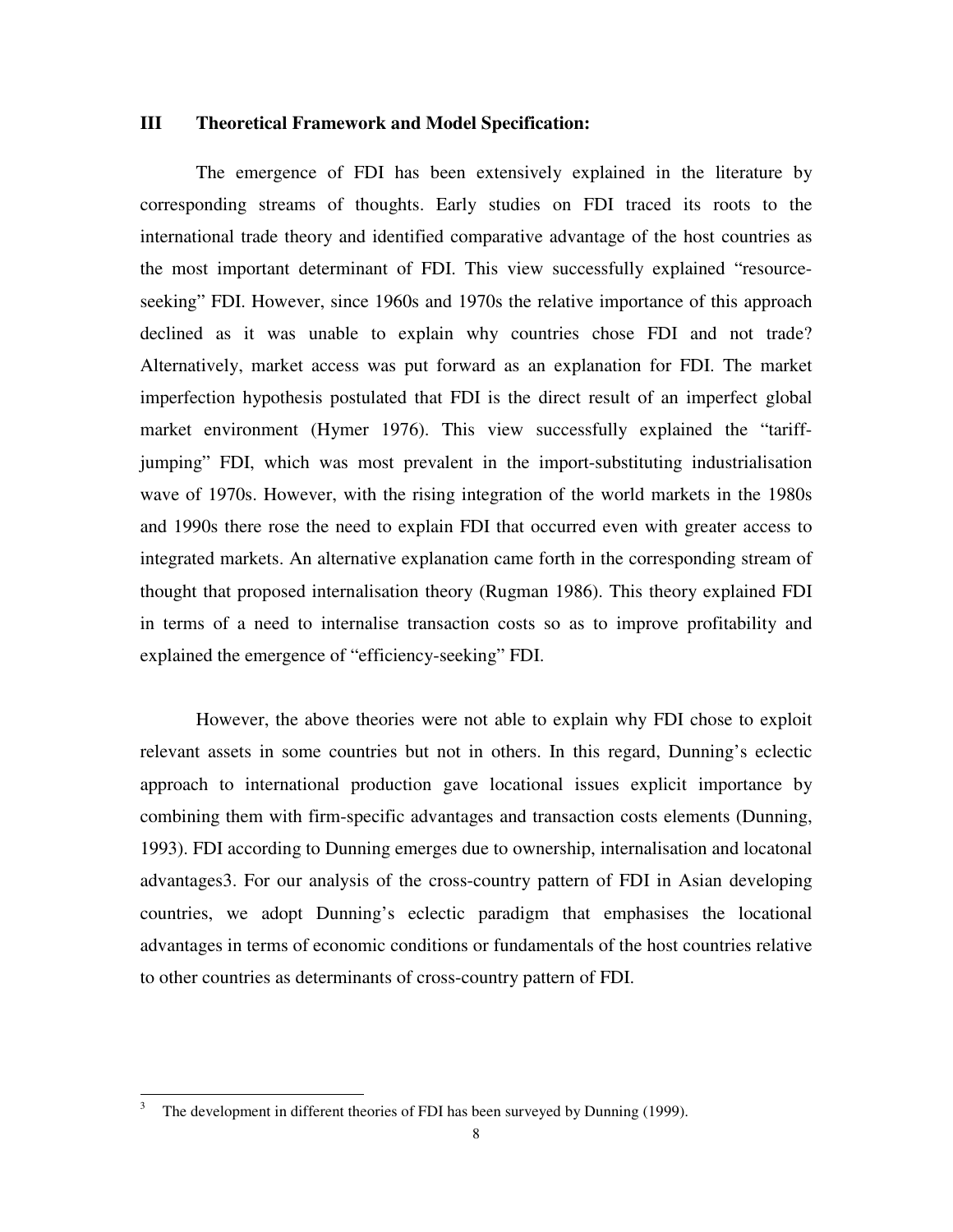But, with the rising pressures of globalisation induced competitiveness, the locational advantages based on only the economic conditions may not be able to sustain their strength of attracting FDI. Possessing the principal determinants may not be sufficient for the host countries, as improving efficiency in international production becomes one of the major goals of FDI. This is made possible by the rising international division of labour and international production networks. Recently, studies have brought out the need for improving and sustaining locational advantages in the host countries by the active role played by the governments of the host countries. The focus therefore has now shifted to government policies in addition to economic conditions as a determinant of FDI.

In support to the above argument, Dunning (2002) suggests that for FDI from more advanced industrialised countries, government policies along with transparent governance and supportive infrastructure has become more important. However, FDI emerging from larger developing countries still seek traditional economic determinants, e.g., market size and income levels, skills, political and macroeconomic stability, etc. To explicitly capture the role played by the government policies in determining inflow of FDI we put forward the following model:

### **Model Specification**

Government policies that may influence the inflow of FDI can be broadly categorised into three types. First, overall economic policy that increases locational advantages for FDI by improving the economic fundamentals of the host country; second, national FDI policy that reduces the transaction costs of foreign firms entering the economy; and third international FDI policy that deals with agreements (whether bilateral, regional or multilateral) on foreign investments. The overall economic policy works at the macro level and aims at improving the fundamentals of the economy like the market size, availability of skilled labour, infrastructure etc and thereby influence the attractiveness of the country to FDI inflows. The national FDI policy works at the domestic level and regulates entry and exit of FDI along with creation of incentives and restrictions on operations of foreign firms in different sectors of the economy. While, the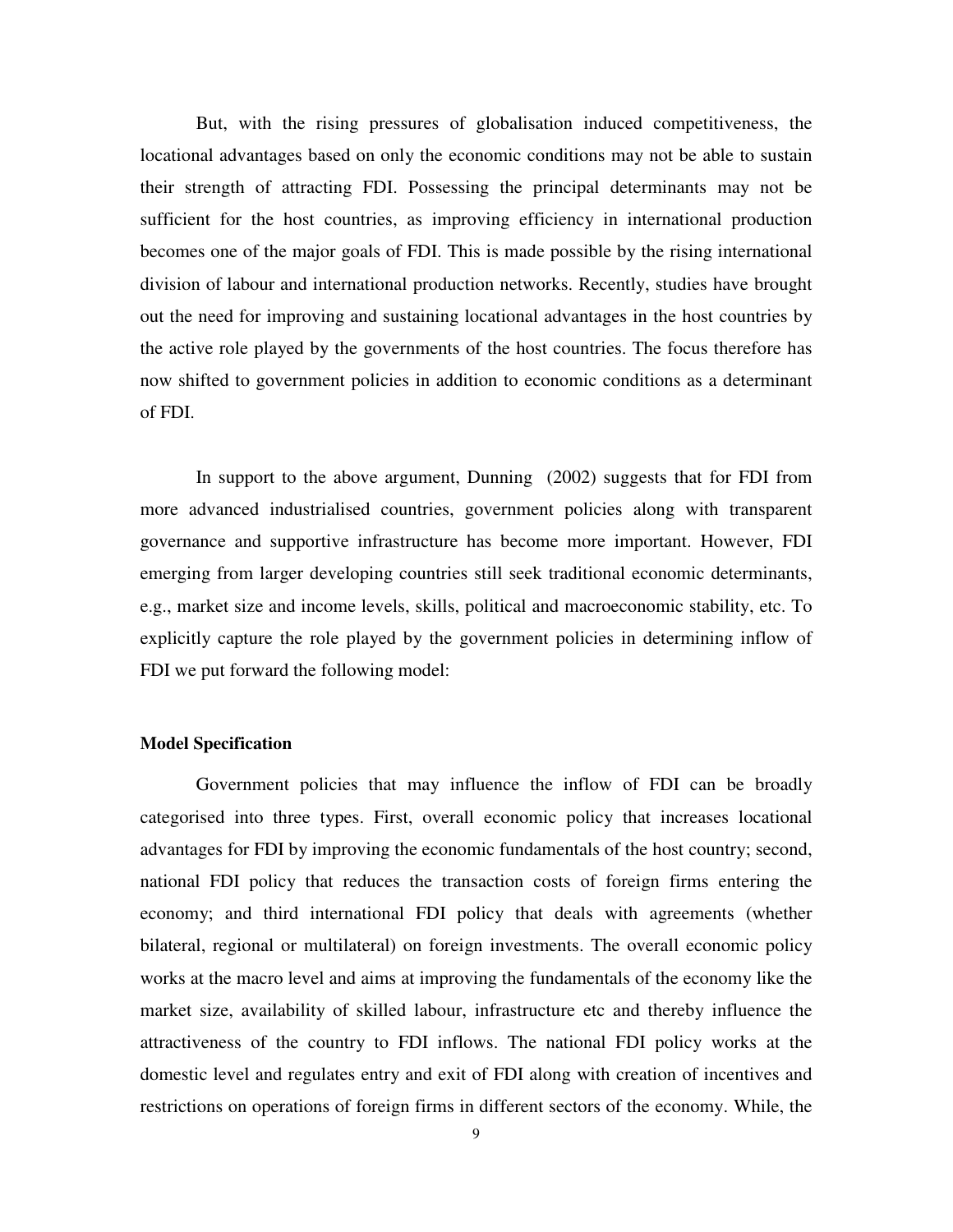international FDI policy works at the international level and deals with agreements on the issue of treatment of FDI from a particular partner or region. These investment agreements may ensure FDI from a particular partner or from a particular region treatment under "most-favoured nation standard" and "national treatment standard".

Based on their susceptibility to change, the three categories of policies may impact FDI over different time periods. While overall economic policies may take a long time to change the economic conditions of the country e.g., market size, national FDI policy like fiscal incentives offered may have a more immediate effect. Signing of investment agreements to encourage FDI flows from a particular country or from within a region may have an impact both in the short-run as well as in the medium run. The focus of the study is on the national and the international FDI policy of the host governments in the developing countries after controlling for the economic fundamentals as alternative explanations. The model formulated for this purpose is as follows:

*FDI = f [(Overall Economic Policy), (National FDI Policy, e.g., Tariff Policy, FDI Incentives and Removal of Restrictions on FDI), (International FDI Policy e.g., Bilateral Investment Agreements dgc, Bilateral Investment Agreements dc, and Regional Investment Agreements) }*

where dgc stands for developing countries and dc for developed countries i.e., (Bilateral Investment Agreements) $d_{\text{gc}}$  stands for bilateral investment agreement with developing countries. The model is estimated for the period 1980-81 to 1999-2000. Impact of economic fundamentals is estimated with a lag of one period to avoid simultaneity with the dependent variable. A similar model is estimated for FDI from developed countries and FDI from developing countries for the period 1986-87 to 1996-97 based on FDI approvals. The impact of two regional investment agreements is examined, i.e., agreement reached among the APEC members, i.e., non-binding investment principles (NBIP) and investment area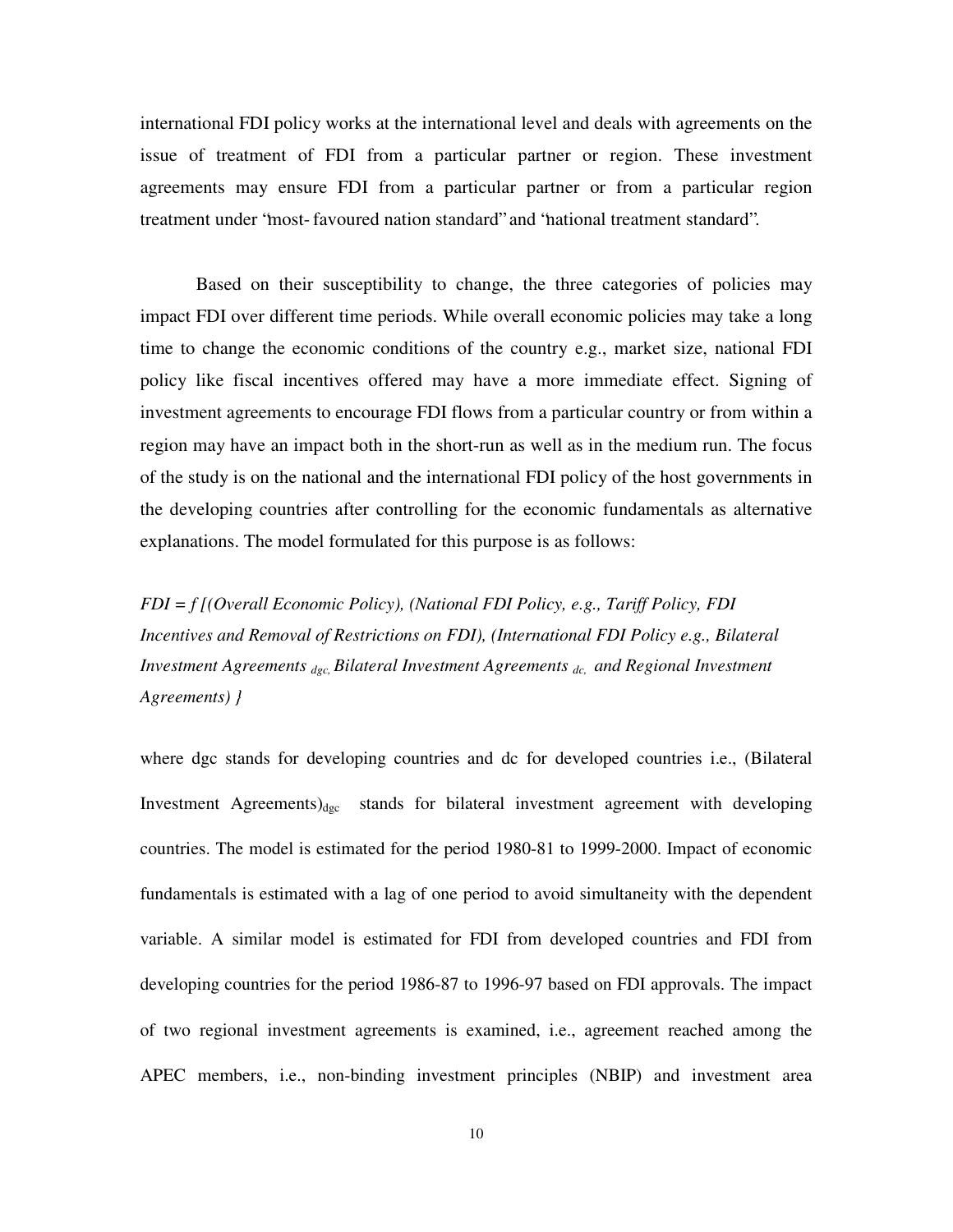agreement (AIA) reached by Association of Southeast Asian Nations (ASEAN). These are captured by a dummy variable for the country's membership of ASEAN and APEC. We now discuss in detail the methodology adopted and variables selected for the above-specified model along with the data source.

# **IV Variables, Data Sources and Expected Relationships**

### *IV.1 Overall Economic Policy*

#### *Economic Fundamentals as determinant of FDI*

Overall economic policy helps in strengthening the fundamentals of the economy. There exists a vast literature that has analysed the impact of economic fundamentals on inflow of FDI. Drawing on this vast existing literature on the economic fundamentals we provide a list of variables used by the earlier studies and those that have been considered by us as determinants of inward FDI along with their expected signs (Table 4). Studies have found market variables, quality of human capital, macro economic stability, financial health and infrastructure availability in the economy to have a positive impact while cost variables (e.g., labour cost, energy cost) are expected to be negatively related to FDI inflows (UNCTC 1992). The definitions of the above variables along with their expected signs as inferred from the literature and the sources of data are reported in Table A.1 and Table A.2 respectively of the Appendix.

### 1. Market Size

The most important of the economic fundamentals, as recognised in the literature, are the market-related variables that may affect market-seeking FDI. Here, there are two factors, i.e., current market size and potential market size. While a large market size generates scale economies, a growing market improves the prospects of market potential and thereby attracts FDI flows (Bhattacharya et al 1996, Chen and Khan 1997, Mbekeani 1997). We use Log of GDP and growth rate of GDP to capture the impact of this variable on FDI and expect this to have a positive impact on inward FDI.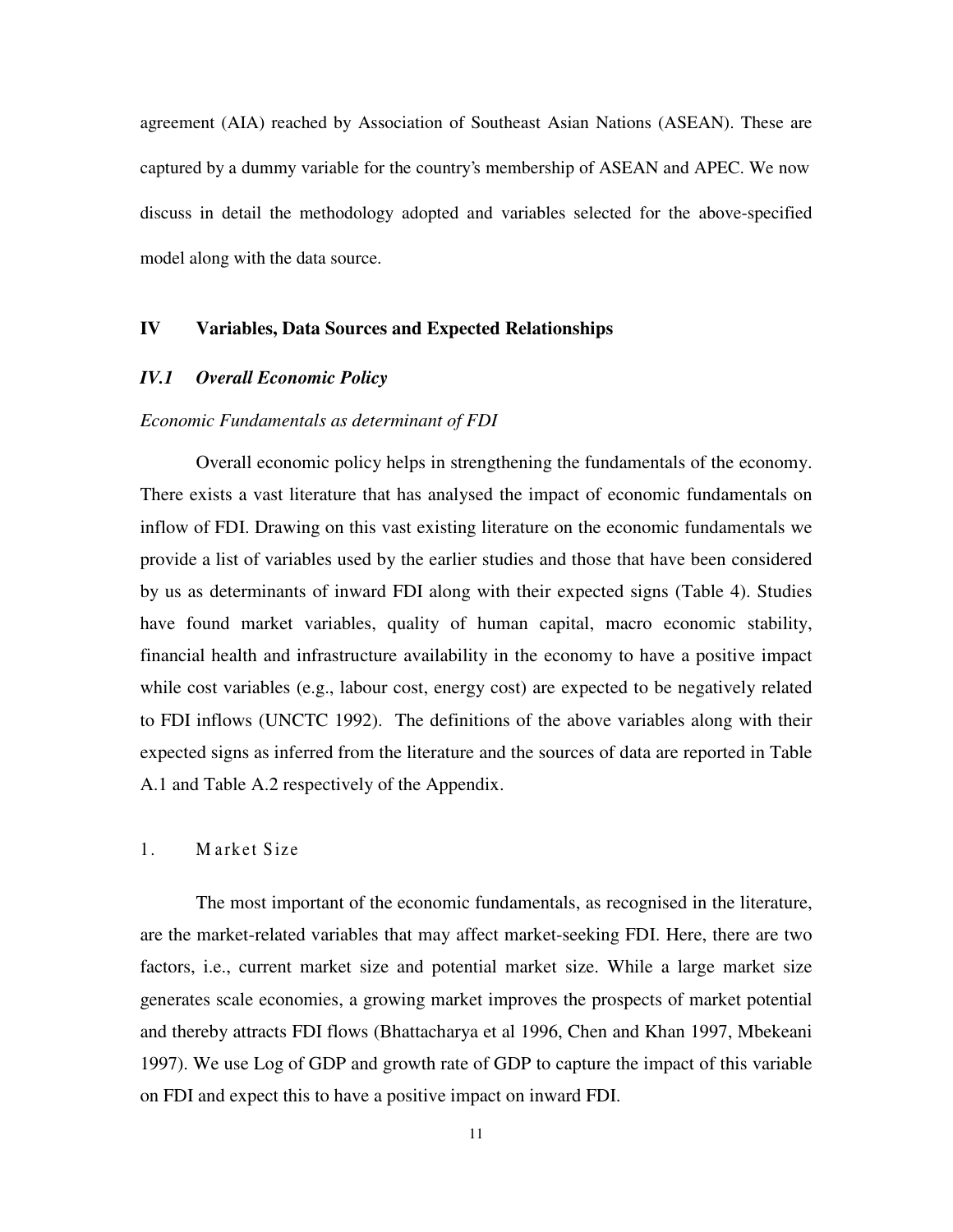| Determinants          | Variables Used in he         | <b>Empirical Studies</b> | Variables Used in        | Expeced        |
|-----------------------|------------------------------|--------------------------|--------------------------|----------------|
|                       | Literature                   |                          | this Study               | Signs          |
| 1. Current Market     | Log GDP<br>1.                | Root and Ahmed           | Log GDP<br>1.            | $\overline{+}$ |
| Size and Potential    | 2.<br>Per Capita Income      | 1979,                    | 2.<br><b>GDP</b> Growth  |                |
| <b>Market Size</b>    | <b>GDP</b> Growth Rate<br>3. | Bhattacharya et al       | rate                     |                |
|                       | 4.<br>Per Capita Growth      | 1996, Chen and           |                          |                |
|                       | rate                         | <b>Khan 1997</b>         |                          |                |
| 2. Cost of Labour     | Real Wage Rate<br>1.         | Woodward and             | Real wage rate           |                |
|                       |                              | <b>Rolfe 1993</b>        |                          |                |
| 3. Availability of    | 1. Literacy Rates            | Schneider and            | Secondary                | $\pm$          |
| <b>Skilled Labour</b> | 2. Secondary                 | <b>Frey 1985</b>         | Enrolment Rate,          |                |
|                       | Enrolment rate               |                          | Productivity of          |                |
|                       |                              |                          | Labour                   |                |
|                       |                              |                          | (GVA/Employee)           |                |
| 4. Cost of Capital    | Local credit ratio<br>1.     | Bende Nende, et          | Log annual average       | $\overline{?}$ |
|                       | 2.<br>Log annual average     | al 2000                  | lending rates            |                |
|                       | lending rates                |                          |                          |                |
| 5. Availability of    | Ratio of<br>1.               | Bende-Nabende,           | 1.Proportion of          | $+$            |
| Infrastructure        | Commerce,                    | et al 2000               | Electricity              |                |
|                       | transport and                |                          | Consumed / GDP           |                |
|                       | communication to             |                          | 2. Transport             |                |
|                       | <b>GDP</b>                   |                          | andCommunication/        |                |
|                       | Energy production<br>2.      |                          | <b>GDP</b>               |                |
|                       | (equivalent tons             |                          |                          |                |
|                       | of coal per 1000             |                          |                          |                |
|                       | population)                  |                          |                          |                |
| 6. Real exchange      | 1. Real exchange rate        | Goldberg and             | Real exchange Rate       |                |
| rate                  |                              | Klein 1998,              |                          |                |
|                       |                              | Trevino, et al           |                          |                |
|                       |                              | 2002                     |                          |                |
| 7. Exchange Rate      | Percentage Change<br>1.      | Froot and Stein          | Percentage Change        |                |
| Stability             | in Annual Average            | 1991                     | in Annual Average        |                |
|                       | <b>Exchange Rate</b>         |                          | <b>Exchange Rate</b>     |                |
|                       | between Local                |                          | between Local            |                |
|                       | Currency and US \$           |                          | Currency and US \$       |                |
|                       | <b>Exchange Rate</b><br>2.   |                          |                          |                |
|                       | Volatility using             |                          |                          |                |
|                       | <b>Monthly Data</b>          |                          |                          |                |
| 8. Rate of            | Percentage Change in         | Schneider and            | $\overline{\phantom{a}}$ |                |
| Inflation             | Consumer prices              | <b>Frey 1985</b>         |                          |                |
| 9. Financial          | <b>Current Account</b><br>1. | Schneider and            | Ratio of External        |                |
| Health                | Deficit                      | <b>Frey 1985</b>         | Debts to Exports         |                |
|                       | Ratio of External<br>2.      |                          |                          |                |
|                       | Debts to Exports             |                          |                          |                |
| 10. Overall           | <b>Credit Ratings</b><br>1.  | Trevino, et al           | Budget Deficit /         |                |
| Economic              | Budget Deficit/<br>2.        | 2002                     | <b>GDP</b>               |                |
| Stability that        | <b>GDP</b>                   |                          |                          |                |
| includes Political    |                              |                          |                          |                |
| Stability             |                              |                          |                          |                |

**Table 4 : Economic Determinants:**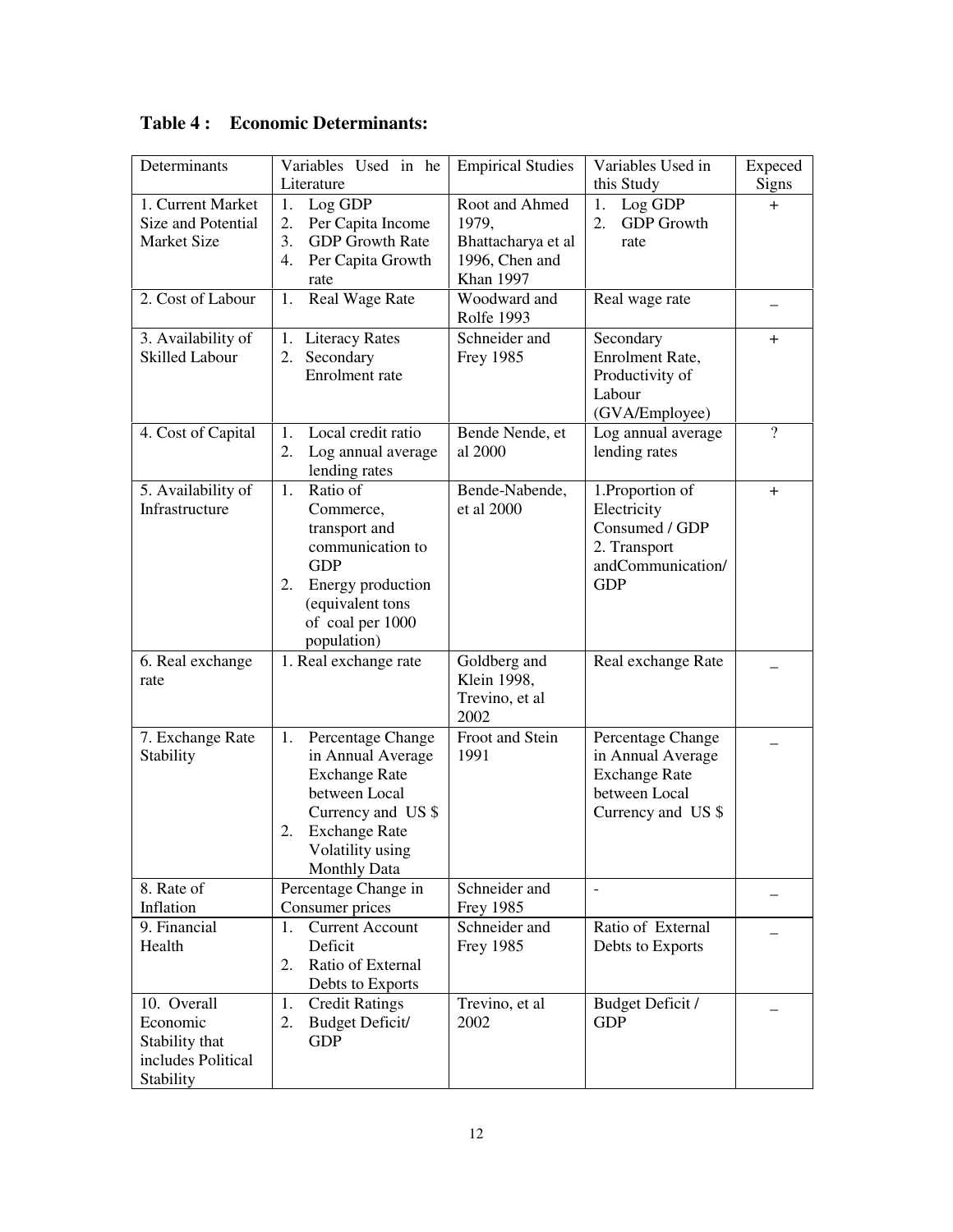# 2. Cost Factors

Factors that cause investment cost differentials across countries are categorised as cost factors. These include cost of labour, cost of capital and infrastructure costs. Cost factors may significantly influence the choice of an investment location for the resourceseeking and efficiency-seeking FDI. To capture cost of labour and availability of skilled labour we use real wage rates. We expect lower real wages in the host country to attract inward FDI. The availability of skilled labour is also captured by the variable secondary school enrolment rate and productivity of labour where productivity of labour is defined as value added per unit of labour.

The impact of cost of capital (i.e. lending interest rates) on FDI inflows is found to be ambigous in nature and statistically insignificant by many studies. On one hand, it can be argued that higher lending rates may have a positive impact on FDI inflows, i.e., higher the cost of capital in the host country the more capital is brought in by the foreign firms. Alternatively, it can argued that host country's cost of capital impacts directly on domestic consumption. Thus the lower the interest rates, the higher the domestic consumption and hence higher the FDI inflows (Bende Nende, et al 2000). We do not hypothesis any particular relationship between the two.

With regards to infrastructure costs, it is found that higher the availability of infrastructure lower is the infrastructure costs and higher is the ability of the host country to attract FDI. However, different studies have used different measures to capture availability and cost of infrastructure. Some of the variables used are land and property rents, fuel costs, index of infrastructure, transport costs and share of transport and communication to GDP. We use two variables i.e., transport and communication as a ratio of GDP and electricity consumed as a ratio of GDP across countries. Electricity consumed reflects both the availability and cost of electricity in the host countries.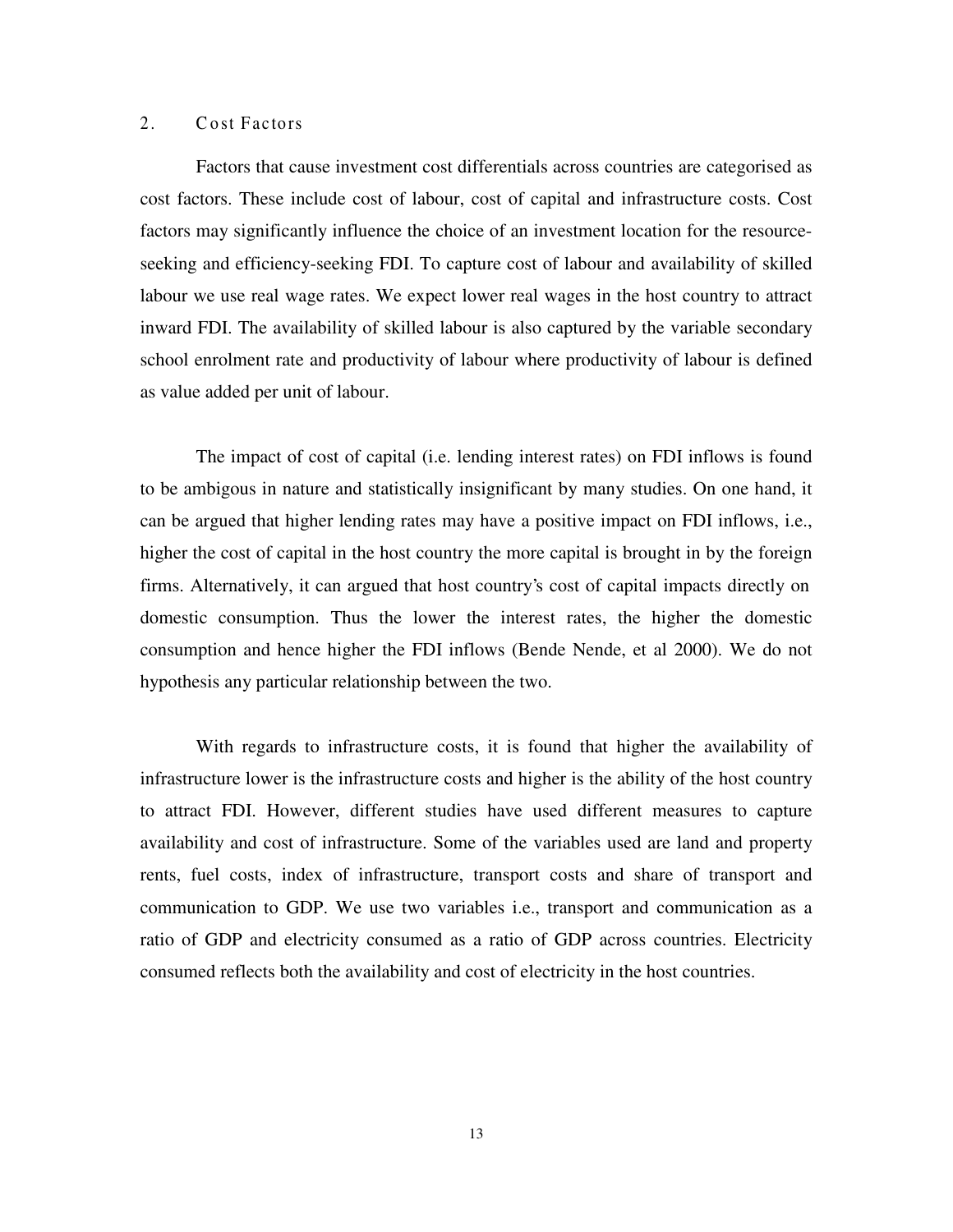### 3. Real Exchange Rates

There is mixed evidence on the impact of depreciation of real exchange rate in the host country on FDI inflows. Foreign investors may gain or lose from a devalued exchange rate. They may gain due to larger buying power in host countries. Also they can produce more cheaply and therefore export more easily. This may therefore attract resource seeking and efficiency seeking FDI. However, foreign firms may not enter if they believe that depreciation may continue after they enter a country as this would imply costs to be too high to justify their investments (Trevino, et al 2002). We expect devalued exchange rate to encourage inflow of FDI in the host countries, as this would reduce the cost of investment to the foreign firms.

# 4. Macro Economic Stability

FDI faces variability of basic macroeconomic variables (inflation, budget deficit, balance of payments, etc.) across countries. Volatility of macroeconomic policy creates both problems and opportunities for international firms, requiring them to manage the risk inherent in volatile countries, but also presenting the opportunity of moving production to lower cost facilities. A particular kind of macroeconomic instability is that of exchange rate volatility. If exchange-rate changes merely offset price movements so that real purchasing power parity is maintained, the exchange-rate movements would have little real effects. Nevertheless, there is empirical evidence to indicate that purchasing power parity does not hold for all time periods and thus exchange-rate changes can affect the competitiveness of plants in different countries. We expect high volatility of the exchange rate of the currency in the host country to discourage investment by foreign firms as it increases uncertainty regarding the future economic and business prospects of the host country. To capture the volatility in exchange rates which may negatively affect FDI inflows we use the percentage change in annual average exchange rate between local currency and one US \$.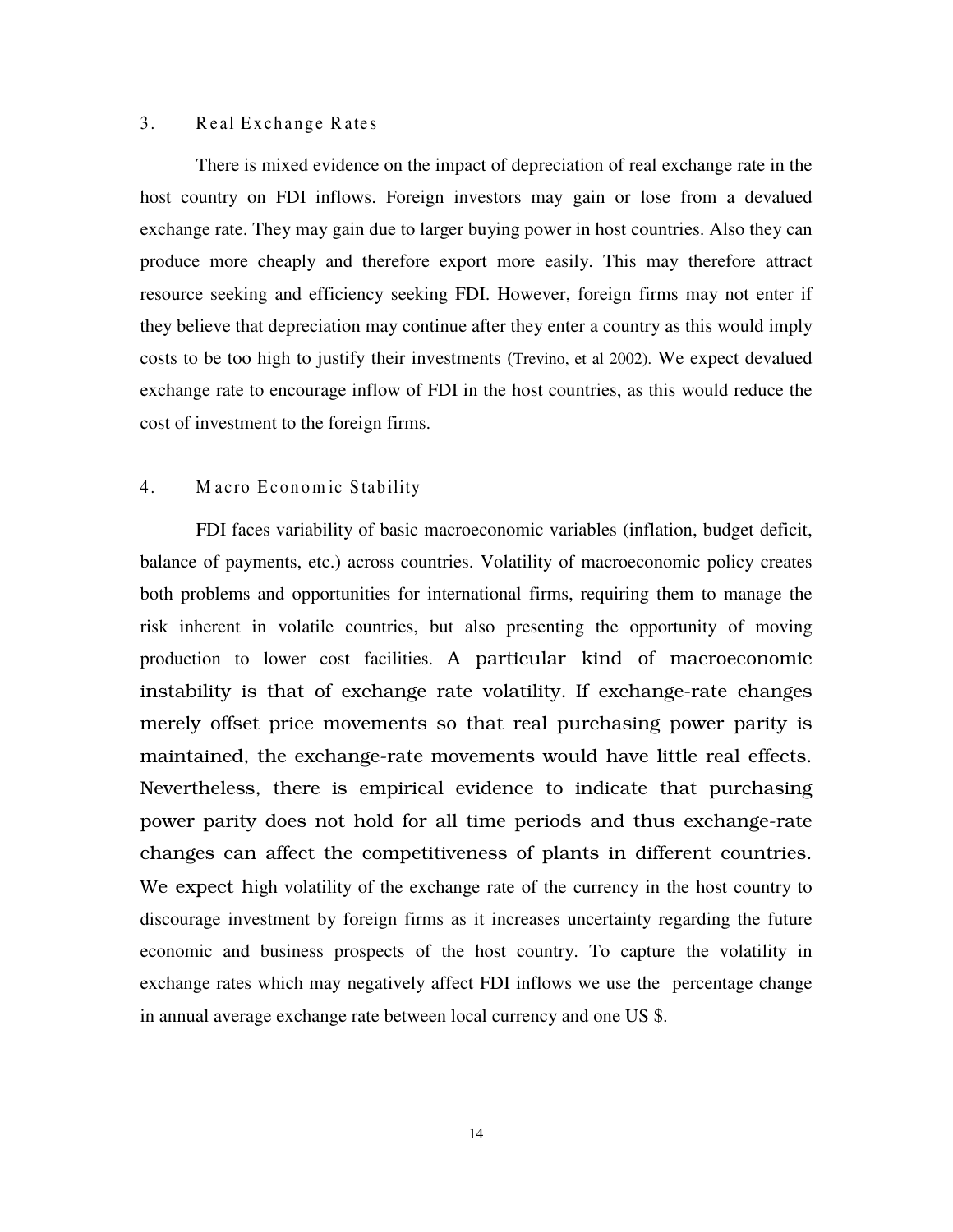# 5. Rate of Inflation

Low inflation rate is taken to be a sign of internal economic stability in the host country. High inflation indicates inability of the government to balance its budget, and failure of the central bank to conduct appropriate monetary policy (Schneider and Frey, 1985). Due to high correlation between inflation rate in the economy and extent of budget deficit we do not use this variable explicitly in the study.

### 6. Overall Economic Stability

The financial health of the host economy is captured by ratio of external debts to exports. It is expected that lower this ratio higher is the probability of economic stability in the country. Studies have used country credit ratings given by various institutions as an indicator of overall economic stability that includes political and macro economic stability. However, there arises the question of subjectivity in these ratings since it is found that the ranking of countries based on these ratings differ across estimates provided by different agencies. To avoid the problem of subjectivity we prefer to use budget deficit as a ratio of GDP in the host countries as an indicator of overall economic stability. A large and continuous deficit in budget in an economy may reflect higher chances of economic instability in the host country therefore we expect it to have a negative impact on FDI inflows.

We thus control for the market variables (i.e., market size and potential market size), cost variables (i.e., cost of labour in terms of efficiency wages and cost of capital), skill availability (i.e., education), macro-economic stability (i.e., real exchange rate and exchange rate stability), financial health (i.e., budget deficit and level of external debt) and infrastructure availability (i.e., transport and communication and electricity consumed) in the economy.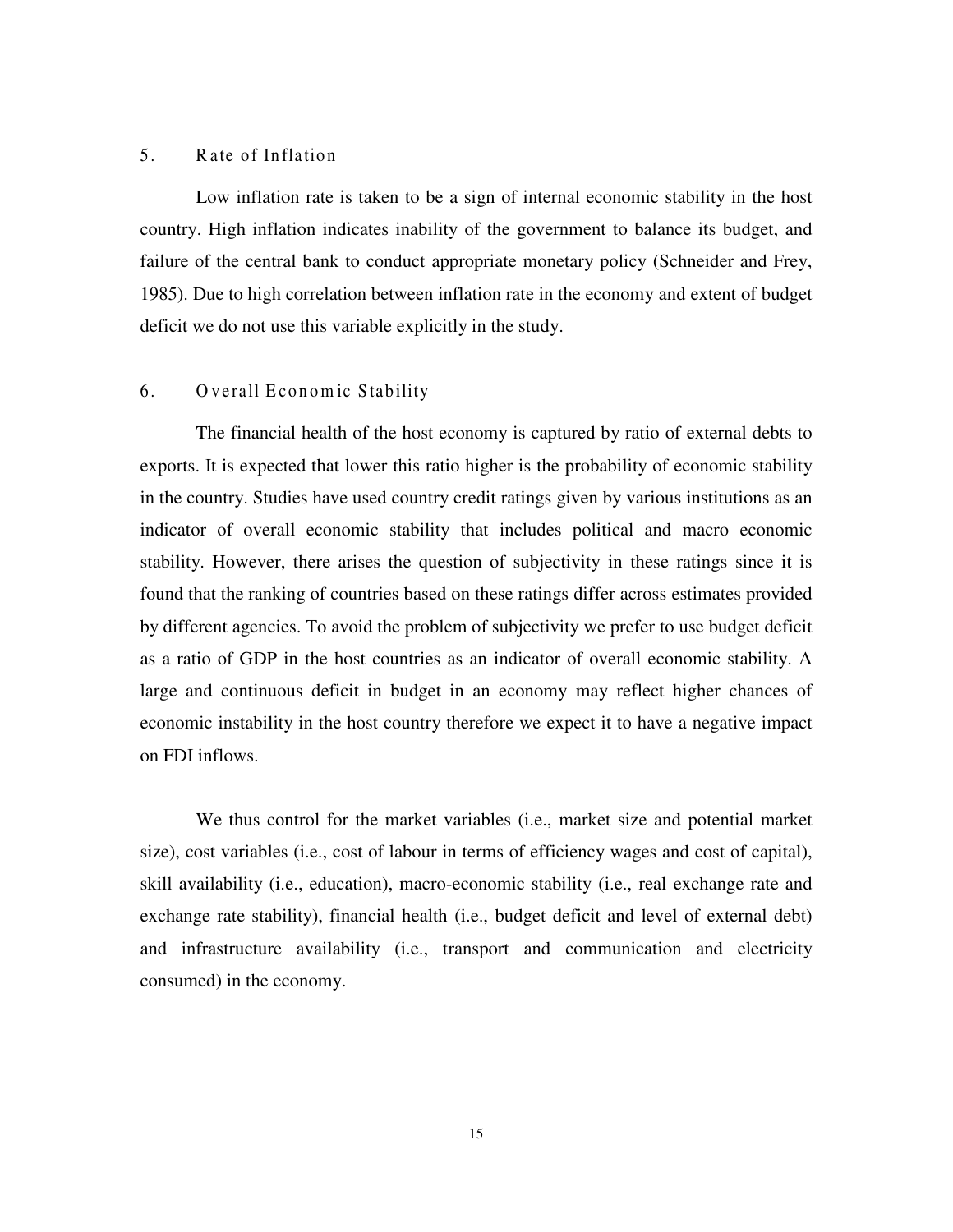### *IV.2 National FDI policy*

The national FDI policies followed by the host country governments to encourage FDI into different sectors have assumed greater importance in the current liberalised regime. However as observed by Globerman and Shapiro (1999) it is difficult to statistically examine the impact of FDI–specific policies like incentives offered and removal of restrictions on the operations of foreign firms, since they are hard to isolate from other factors, "often because they are more implicit than explicit". Another of the difficulties in empirically examining the impact of these policies is the difficulty in quantifying these policies.

Studies that have empirically tested for the impact of government policies on FDI flows are generally based on benchmark surveys at a point of time (Kumar 2002, Loree and Guisinger 1995) or they observe the impact for a particular country over a period of time. Though these kinds of studies give an insight into what determines the pattern of FDI flows at a particular point in time, they do not capture the influence of change in the FDI policies in a particular country and its comparative attractiveness to inward FDI into that region overtime.

FDI may flow into a country not only because now the host country provides certain investment incentives but also because these incentives when compared to the incentives provided by other competing host countries appear to be more attractive. Also, an important fact that needs to be addressed is that though when considered individually different incentives offered by a host country may have significant influence on FDI, but when considered as a package, i.e., when all incentives offered by one host country are compared to those offered by other host country these incentives may lose their significance.

In an attempt to address the above issues and to quantify policies that are not captured by proxy variables and make them comparable across countries the methodology adopted is to allot scores to different countries for the policies offered by them overtime. These scores range from 0 to 2, where a zero score is allotted to a country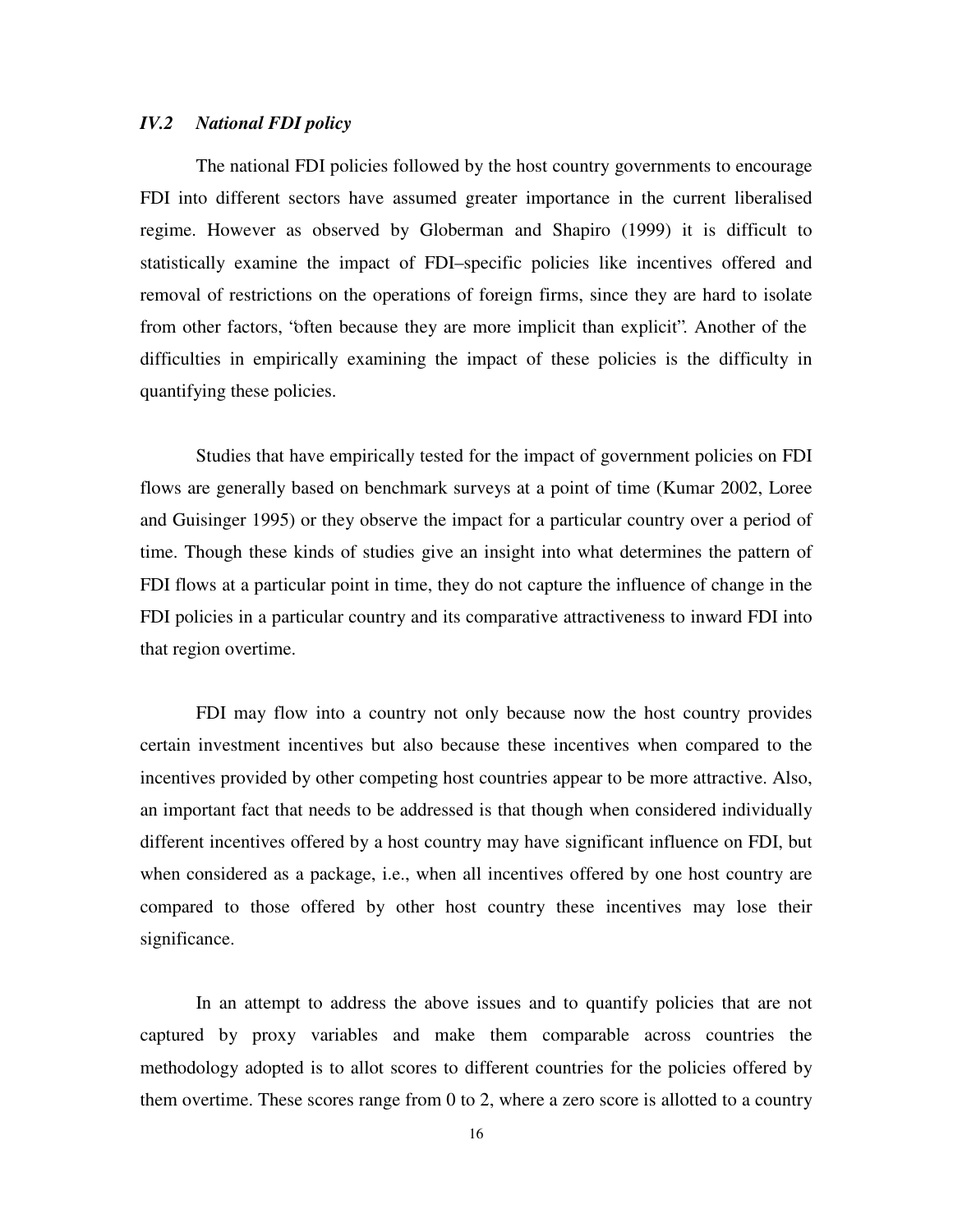at a time when no incentives are offered by it. The score 1 or 2 is allotted for different incentives offered depending upon how conducive they are in attracting FDI. For example, in case of tax holidays offered, a score is given to a country for the period depending on number of years for which tax holidays are offered. A zero score is alloted if no tax holidays are offered. A country gets a score of 1 if the tax holidays are offered for a period of less than five years. A score of 2 is assigned if tax holidays are offered for a period more than five years.

Different scores with respect to different incentives have been allotted and their influence on FDI flows is empirically tested. But along with this the impact of composite score for incentives allotted to each country, i.e., a sum of all the scores allotted to it in a particular year for different incentives, is also examined. The influence of combined score on FDI flows allows us to see how important is the influence of the entire package of incentives offered by the host country. A similar exercise is undertaken with respect to removal of restrictions. The selective polices and their expected impact is now discussed:

#### *Tariff Policies*

Following Mundell (1957) it was long thought that FDI substitutes trade. This proposition was challenged by Agmon (1979) and subsequently a number of studies emphasised potential complementarities between FDI and trade4. Earlier literature suggests that FDI and trade are either substitute (in the case of tariff-hopping investment) or complementary to each other (in the case of intra firm trade). However, the relationship between FDI and trade has become far more complex in the WTO regime wherein several developing countries have initiated import liberalisation process that has drastically reduced trading costs and encouraged international vertical integration and intra industry trade.

With the decline in the barriers to trade and increase in the importance of networks, foreign investors find barriers to entry and less competitive environments less appealing. In more recent studies, it has been found that foreign investment is deterred by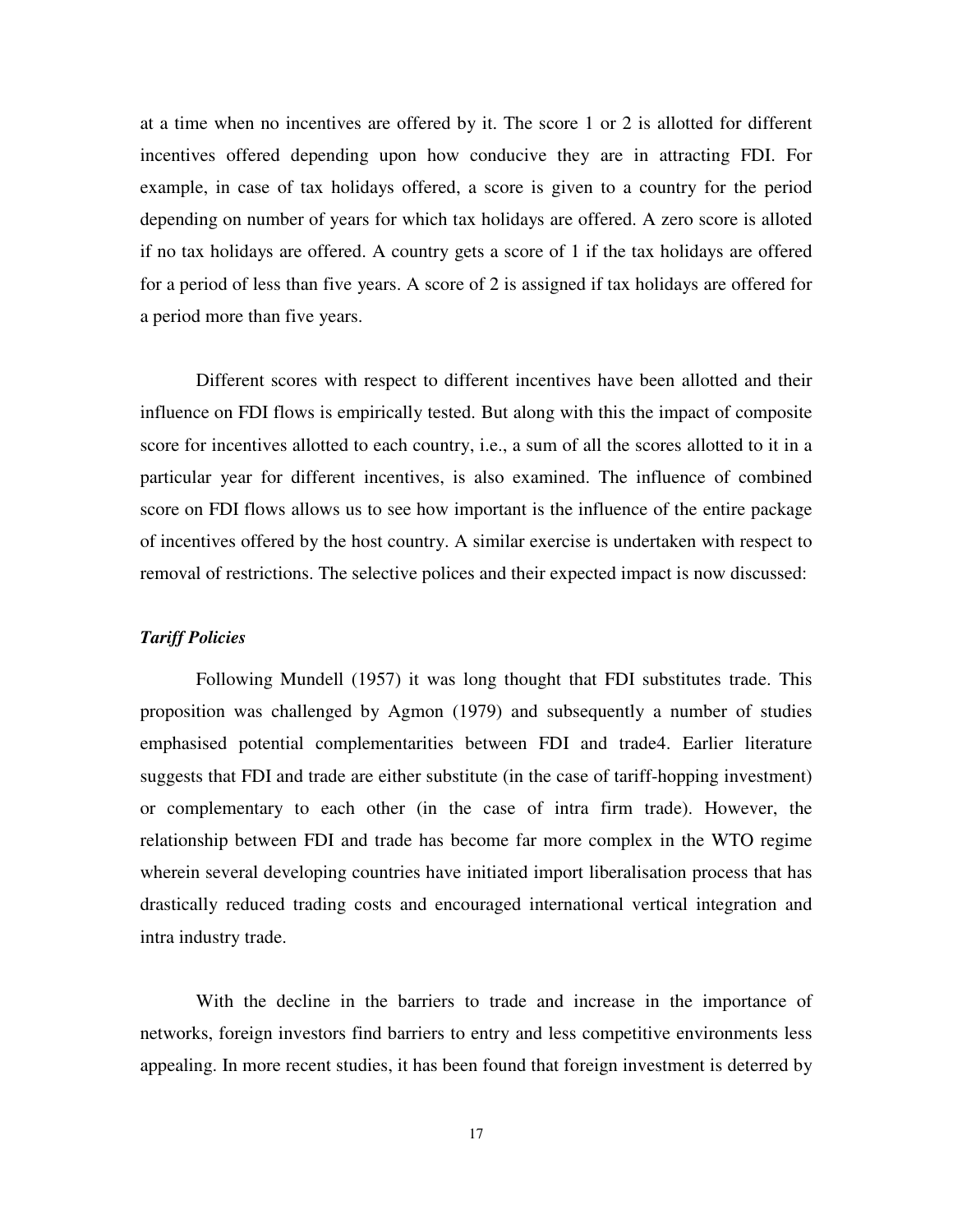high tariffs or non-tariff barriers on imported inputs and is attracted to more open economies. In reviewing cross-country regressions on the determinants of FDI, Charkrabarti (2001) argues that after market size, openness to trade has been the most reliable indicator of the attractiveness of a location for FDI. We therefore expect higher openness to trade to attract higher FDI inflows.

Studies have used the ratio of sum of exports and imports to GDP as an indicator of openness to trade. We however use average tariff rates (TARIFF) across countries since this is an exogenous variable. The sources of average tariff rates for the countries in the sample are UNCTAD's Trains database and WTO's Trade Policy Reviews and Integrated Data Base (IDB).

### *Investment Incentives*

 $\overline{a}$ 

There are two main categories of FDI incentives offered by developing countries to attract FDI inflows. First is fiscal incentives, i.e., policies that are designed to reduce tax burden of a firm; and second is financial incentives, i.e., direct contributions to the firm from the government (including direct capital subsidies or subsidised loans). Fiscal incentives include tax concessions in the form of reduction of the standard corporate income-tax rate; tax holidays; accelerated depreciation allowances on capital taxes; exemption from import duties; and duty drawbacks on exports. Financial incentives include grants; subsidised loans and loan guarantees; publicly funded venture capital participating in investment involving high commercial risks; and government insurance at preferential rates.

These incentives are widespread as almost all countries in the sample have incentive schemes. Fiscal incentives are however preferred by the developing countries, partly because these can be easily granted without incurring any financial costs at the

<sup>4</sup> This literature has been summarised by Ethier (1994, 1996) and Markusen (1995).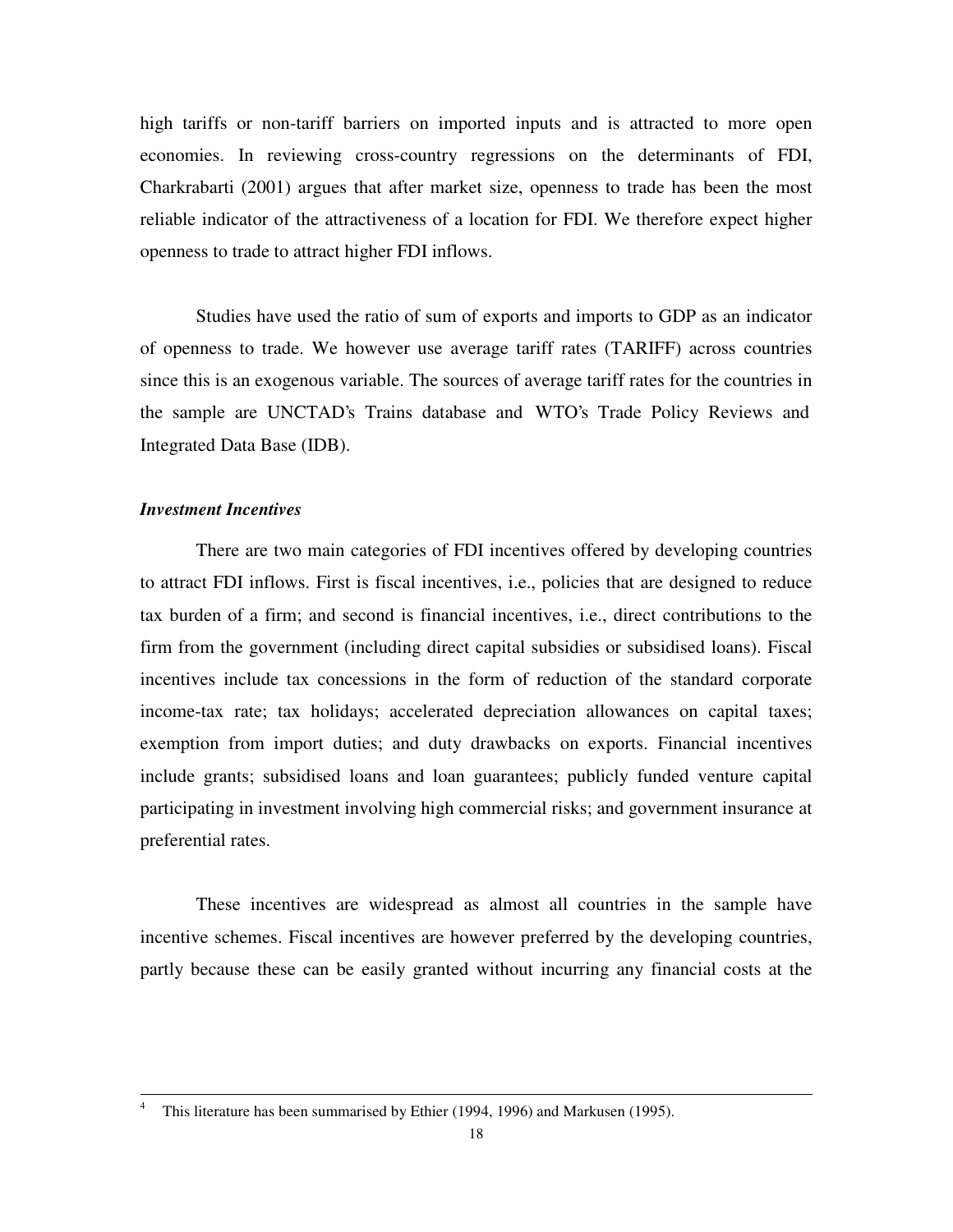time of their provision**<sup>5</sup>** . The study therefore focuses on the fiscal incentives offered. The incentives covered by the study are the following:

- a) Tax Holidays (TAXH<sub>it</sub>): A zero score is allotted to a country i, in period t, if no tax holidays are declared. If tax holidays are declared for five or more years a score of two is allotted and if it is less than five years a score of one is allotted.
- b) Tax concessions in number of industries  $(TAXCON_{it})$ : A zero score is allotted to a country i, in period t, if tax incentives are declared for no industries. If tax incentives are declared for restricted number of industries then a score of one is allotted and if it is declared for all industries a score of two is allotted.
- c) Repatriation of profits and dividends  $(REMITS_{it})$ : A score of zero is allotted to a country for the period when approvals are required to repatriate remittances, one if some restrictions are imposed and two if no permission is required.

The role of incentives in attracting FDI has been questioned on theoretical as well as empirical grounds as discussed earlier. The results with respect to impact of incentives offered by host countries to inward FDI are ambiguous in nature. Several studies with respect to incentives find that fiscal incentives do affect location decisions, especially for export oriented FDI, although other incentives seem to play a secondary role. However, fiscal incentives appear unimportant for FDI that is geared primarily towards the domestic market; instead such FDI appears more sensitive to the extent to which it will benefit from import protection. However, as discussed earlier, incentives must be viewed as a package and this requires a more nuanced view.

The impact of incentives on inward FDI flows is expected to be positive. But, it is interesting to see whether FDI from developing countries and from developed countries respond in a similar way to the investment incentives offered to the foreign firms in the developing countries.

 $\overline{5}$ <sup>5</sup> Bora (2002) in a study of 71 developing countries concludes that fiscal incentives are the most popular, accounting for 19 out of 29 most frequently used incentives.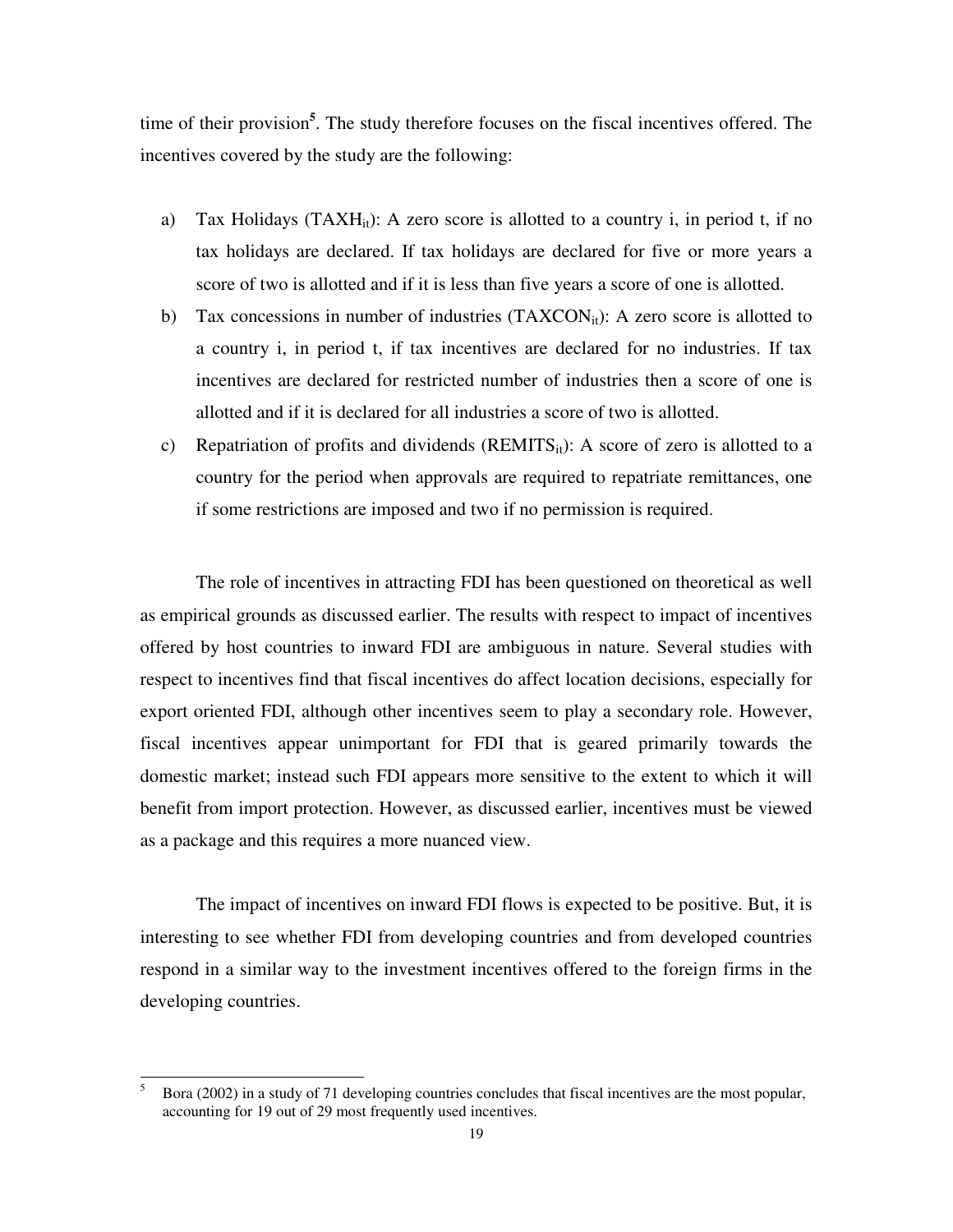### *Removal of Restrictions*

Various forms of restrictions were applied to FDI in the developing countries in the pre-liberalised era. These relate to admission and establishment, ownership and control, and other operational measures. Admission and establishment restrictions included closing certain sectors, industries or activities to FDI; screening, authorisation and registration of investment and minimum capital requirements. Ownership and control restrictions existed in various forms. For example, allowing only a fixed percentage of foreign-owned capital in an enterprise; compulsory joint ventures; mandatory transfer of ownership to local private firms, usually over a period of time; and restrictions on reimbursement of capital upon liquidation. Even after entry, foreign firms could face certain restrictions on their operations, such as restrictions on employment of foreign key personnel; and performance requirements such as sourcing or local content requirements, training requirements and export targets.

However, in the WTO regime, due to the enforcement of TRIMS (Trade Related Investment Measures) many of these restrictions have now been withdrawn and the types of restrictions relating to FDI have been greatly liberalised in a large number of countries in Asia. Many of them now do not require investment approvals or licensing except for few sectors that are closed to FDI (mainly for security reasons). The impact of the removal of the following restrictions is studied here. For this purpose the following variables are constructed:

- a) Access to industries  $(ACCESS_{it})$ : a score of zero is allotted to a country i in year t if there exists restricted entry to foreign firms in a number of industries. The score of one or two is allotted depending upon whether the entry is restricted or free (excluding defence).
- b) Foreign ownership restrictions (OWNERSHIP  $_{it}$ ): a score of zero is allotted to a country i in year t if there exists high restrictions on foreign ownership, i.e., foreign firms are not allowed high equity ownership. The score of one or two is allotted depending upon whether the ceiling to foreign ownership is limited or no restriction exists.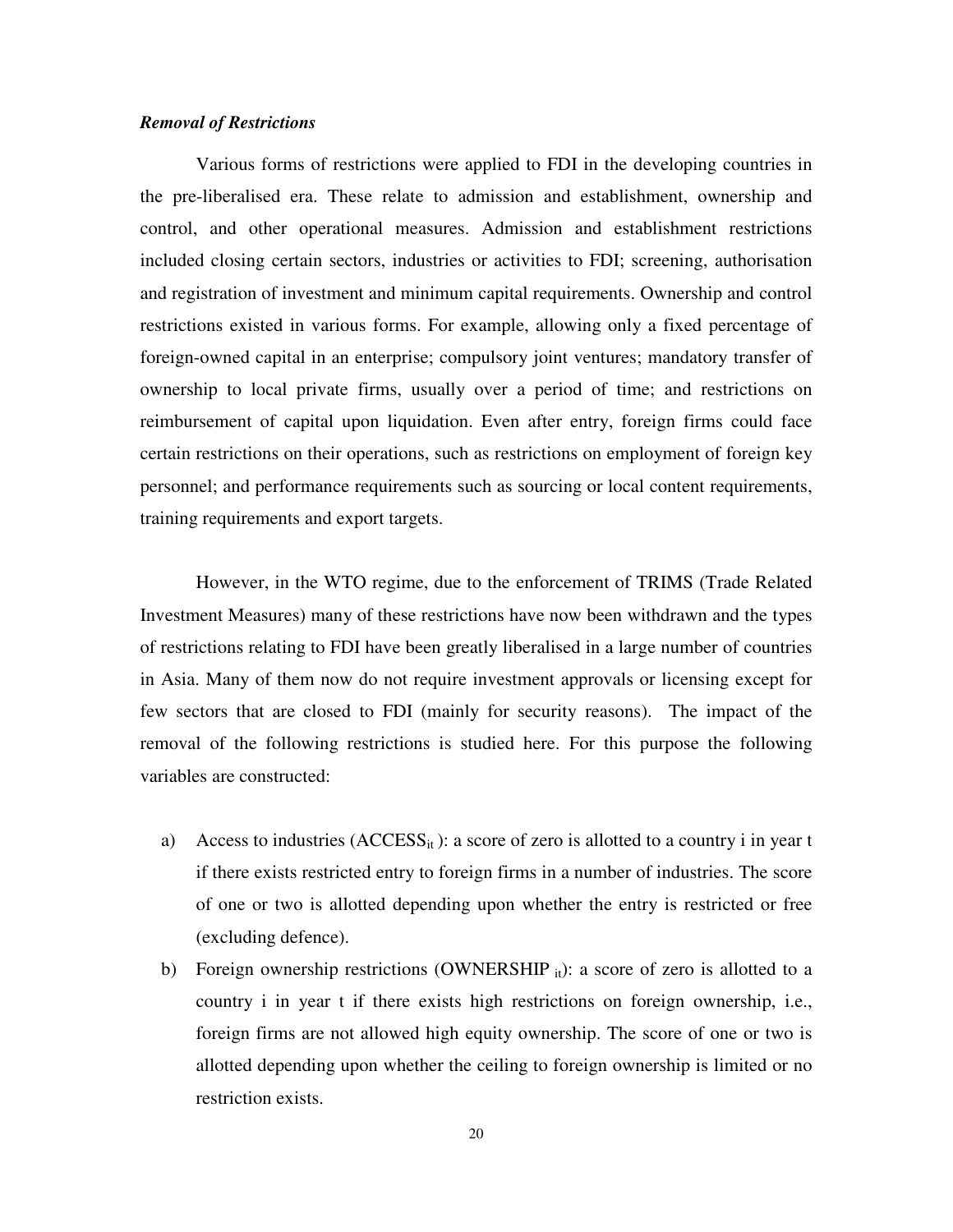- c) Ease of entry  $(ENTRY_{it})$ : a score of zero is allotted to a country i in year t if there exists restricted entry to foreign firms in terms of approvals or licensing required by them. The score of one or two is allotted depending upon whether the entry is made easier by reducing administrative procedures or by giving free access to foreign firms and no approvals are required.
- d) Performance requirements (PERFOMANCE  $_{it}$ ): A score of zero is allotted if many performance requirements exist. A score of one is allotted if the number and degree of performance requirements are reduced and a score of two is allotted if no performance requirements exist.

The impact of combined score for incentives, i.e., a sum of scores given for incentives and a combined score for removal of restrictions on inward FDI flows is examined. It is expected that a higher score will be associated with higher inflow of FDI. The analysis is also undertaken separately for FDI from developed and developing countries.

Information on policies with respect to incentives and restrictions on FDI for each country in the sample have been collected from Economic and Social Survey of Asia and the Pacific, United Nations (various issues), Asian Development Outlook and Country Economic Review, Asian Development Bank (various issues) and Country Reports on Economic Policy and Trade Practice, released by the Bureau of Economic and Business Affairs, U.S. Department of State.

### *IV.3 International FDI Policy*

#### *Bilateral Investment Treaties*

In contrast to the number of trading agreements, there are very few investment agreements that exist. However, there has been a substantial increase in number of bilateral investment treaties (BITs) that have been signed and brought to force in the last two decades and particularly in the 1990s **6** . In general, BITs deal exclusively with

<sup>6</sup> <sup>6</sup> According to UNCTAD (1999) by the end of 1998 more than 1,700 BITs were concluded and nearly four fifths of them after 1990.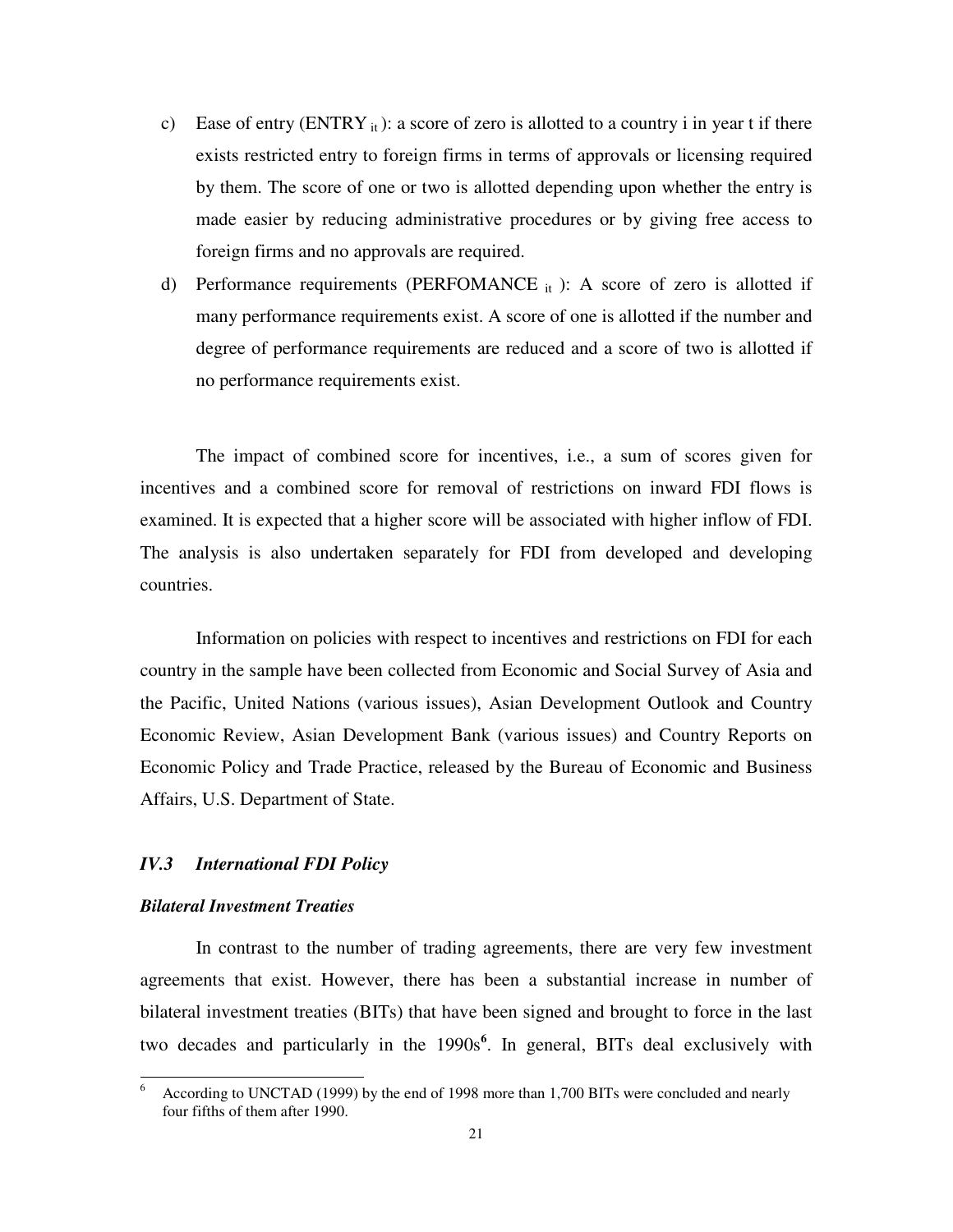investments and lay down specific standards of investment protection and transfer of funds. They contain provisions for the settlement of disputes both between the treaty partners and between investors and the host state. BITs also cover a number of other areas, in particular, non-discrimination in the treatment, and in some cases the entry of foreign-controlled enterprises, and other related fields. An important characteristic of BITs is a considerable uniformity in the broad principles underlying the agreements (UNCTAD 1999), coupled with numerous variations in the specific formulations employed. BITs generally recognise the effect of national law on FDI and accept the right of governments to regulate entry of FDI. By providing protection, BITs are expected to promote FDI.

BITs were initially addressed exclusively between developed and developing countries. A major reason for this being that developed countries were the major source of investments. However, the decade of 1990 has witnessed an increasing number of BITs between developing countries themselves. The study examines empirically the impact of total number of BITs signed by a country in a particular year on FDI flows. The impact of number of BITs with developed countries and with developing countries on inward FDI is examined separately. Further, the impact of BITs on FDI from developed countries and from developing countries is examined. Table 5 shows the total number of BITs concluded in selected developing countries in different years ranging from 1980 to January 2000. We find that not only has the total number of BITs increased exponentially in the 1990s, but countries like China, Indonesia, Malaysia, Philippines and Vietnam have signed a large number of bilateral investment treaties in the period between 1995 to 2000. The number of BITs with developing countries has also increased overtime (Table 6) and has almost doubled in the period between 1995 to 2000. However, the number of BITs with developed countries has not increased at the same rate.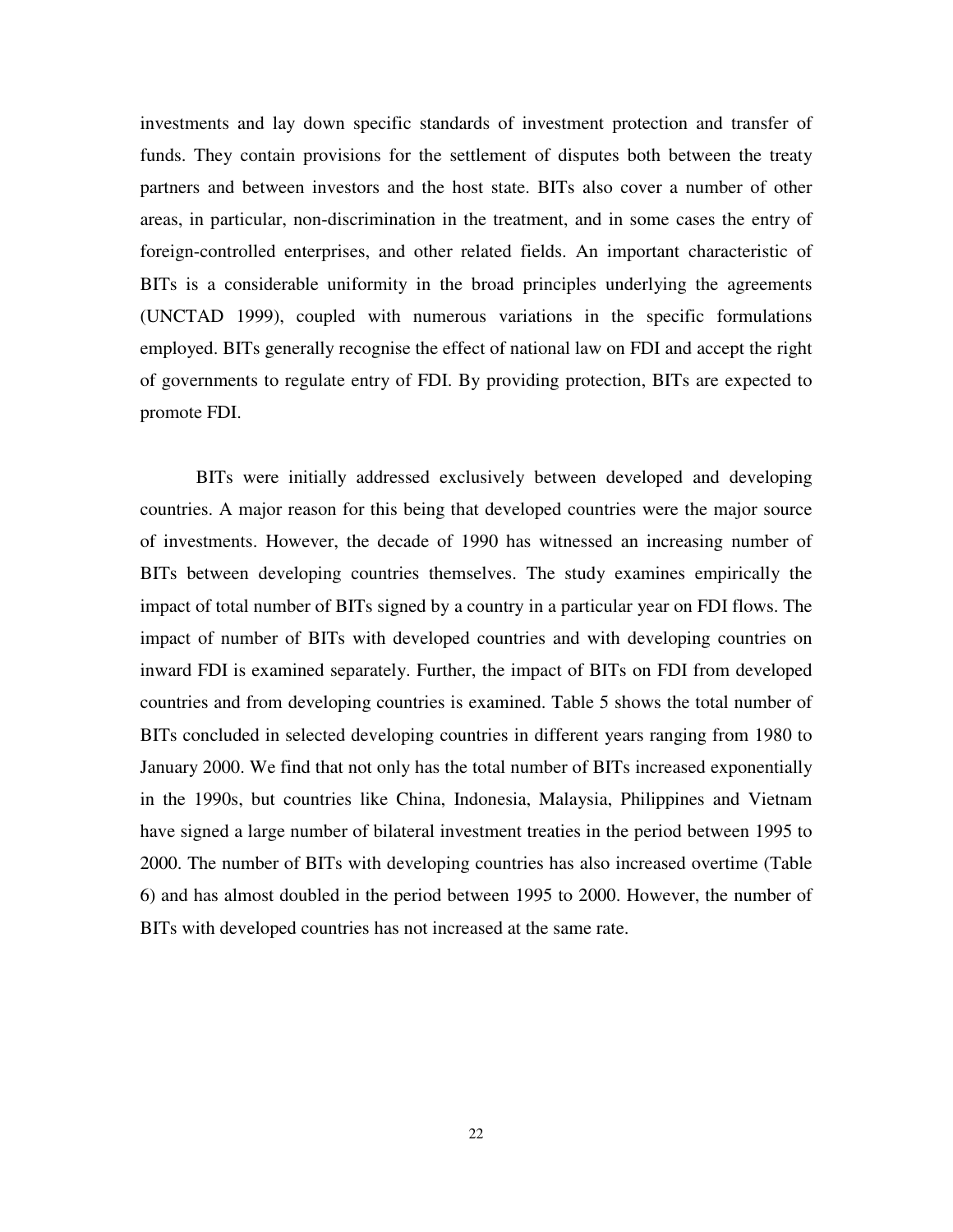| Country          | 1980 | 1985           | 1990           | 1995 | 2000 |
|------------------|------|----------------|----------------|------|------|
| Bangladesh       |      |                | 8              | 8    | 12   |
| China            | 0    | 7              | 22             | 57   | 70   |
| Hong Kong, China | 0    | 0              | 0              | 6    | 14   |
| Taiwan, China    | 0    | 0              |                | 9    | 11   |
| India            | 0    | 0              | 0              | 1    | 13   |
| Indonesia        | 7    | 7              | 8              | 19   | 30   |
| Korea, Rep.      | 0    | 0              | 0              | 0    | 0    |
| Malaysia         | 5    | 6              | 13             | 22   | 32   |
| Nepal            | 0    | 1              | $\overline{2}$ | 3    | 3    |
| Pakistan         | 2    | 4              | 7              | 10   | 15   |
| Philippines      | 1    | $\overline{2}$ | 3              | 9    | 21   |
| Singapore        | 6    | 6              | 9              | 13   | 19   |
| Sri Lanka        | 4    | 13             | 16             | 17   | 20   |
| Thailand         | 3    | 4              | 6              | 12   | 19   |
| Vietnam          | 0    | 0              | 0              | 17   | 25   |
| Total            | 29   | 51             | 95             | 203  | 304  |

# **Table 5 : Number of Bilateral Investment Treaties**

Source: UNCTAD 2001

Year of Entry into force of the Treaty has been considered.

# **Table 6: Number of Bilateral Investment Treaties with Developed and Developing Countries**

|               |                | 1980           |                         | 1985           |                | 1990           |     | 1995           |                | 2000       |
|---------------|----------------|----------------|-------------------------|----------------|----------------|----------------|-----|----------------|----------------|------------|
| Country       | DC             | <b>DGC</b>     | DC                      | DGC            | DC             | <b>DGC</b>     | DC  | <b>DGC</b>     | DC             | <b>DGC</b> |
| Bangladesh    | 1              | $\mathbf{0}$   | 1                       | $\Omega$       | 6              | $\overline{2}$ | 6   | $\mathbf{c}$   | $\overline{7}$ | 5          |
| China         | 0              | $\mathbf{0}$   | 6                       | 1              | 15             | 7              | 35  | 22             | 38             | 32         |
| Hong Kong     | 0              | $\mathbf{0}$   | $\Omega$                | $\Omega$       | $\Omega$       | $\mathbf 0$    | 6   | $\Omega$       | 10             | 4          |
| India         | 0              | 0              | $\mathbf 0$             | $\mathbf{0}$   | $\mathbf{0}$   | 0              | 1   | $\Omega$       | 8              | 5          |
| Indonesia     | 7              | $\mathbf{0}$   | 7                       | $\mathbf{0}$   | 8              | $\mathbf{0}$   | 13  | 6              | 15             | 15         |
| Korea, Rep.   | 0              | 0              | $\mathbf 0$             | $\mathbf{0}$   | $\mathbf{0}$   | 0              | 0   | $\Omega$       | 0              | 0          |
| Malaysia      | 5              | 0              | 5                       | 1              | 10             | 3              | 12  | 10             | 13             | 19         |
| Nepal         | 0              | $\mathbf{0}$   | 1                       | $\mathbf{0}$   | $\overline{2}$ | $\mathbf 0$    | 3   | $\Omega$       | 3              | 0          |
| Pakistan      | $\overline{2}$ | 0              | 4                       | $\mathbf{0}$   | 6              | 1              | 8   | $\overline{2}$ | 11             | 4          |
| Philippines   | 1              | 0              | $\overline{2}$          | $\mathbf{0}$   | 3              | $\mathbf{0}$   | 5   | 4              | 13             | 8          |
| Singapore     | 5              | 1              | 5                       | 1              | 6              | 3              | 8   | 5              | 9              | 10         |
| Sri Lanka     | $\overline{2}$ | $\overline{2}$ | 11                      | $\overline{2}$ | 14             | 2              | 15  | $\overline{2}$ | 15             | 5          |
| Taiwan, China | $\mathbf{0}$   | $\mathbf{0}$   | $\Omega$                | $\Omega$       | 1              | $\mathbf{0}$   | 1   | 8              | 1              | 10         |
| Thailand      | 3              | $\mathbf{0}$   | $\overline{\mathbf{4}}$ | $\Omega$       | 4              | $\overline{c}$ | 6   | 6              | 8              | 11         |
| Vietnam       | 0              | $\mathbf{0}$   | $\Omega$                | $\Omega$       | $\Omega$       | $\Omega$       | 10  | $\overline{7}$ | 13             | 12         |
| Total         | 26             | 3              | 46                      | 5              | 75             | 20             | 129 | 74             | 164            | 140        |

Source: UNCTAD 2001, Based on Author's estimates

DC stands for Developed Country.

DGC stands for Developing country.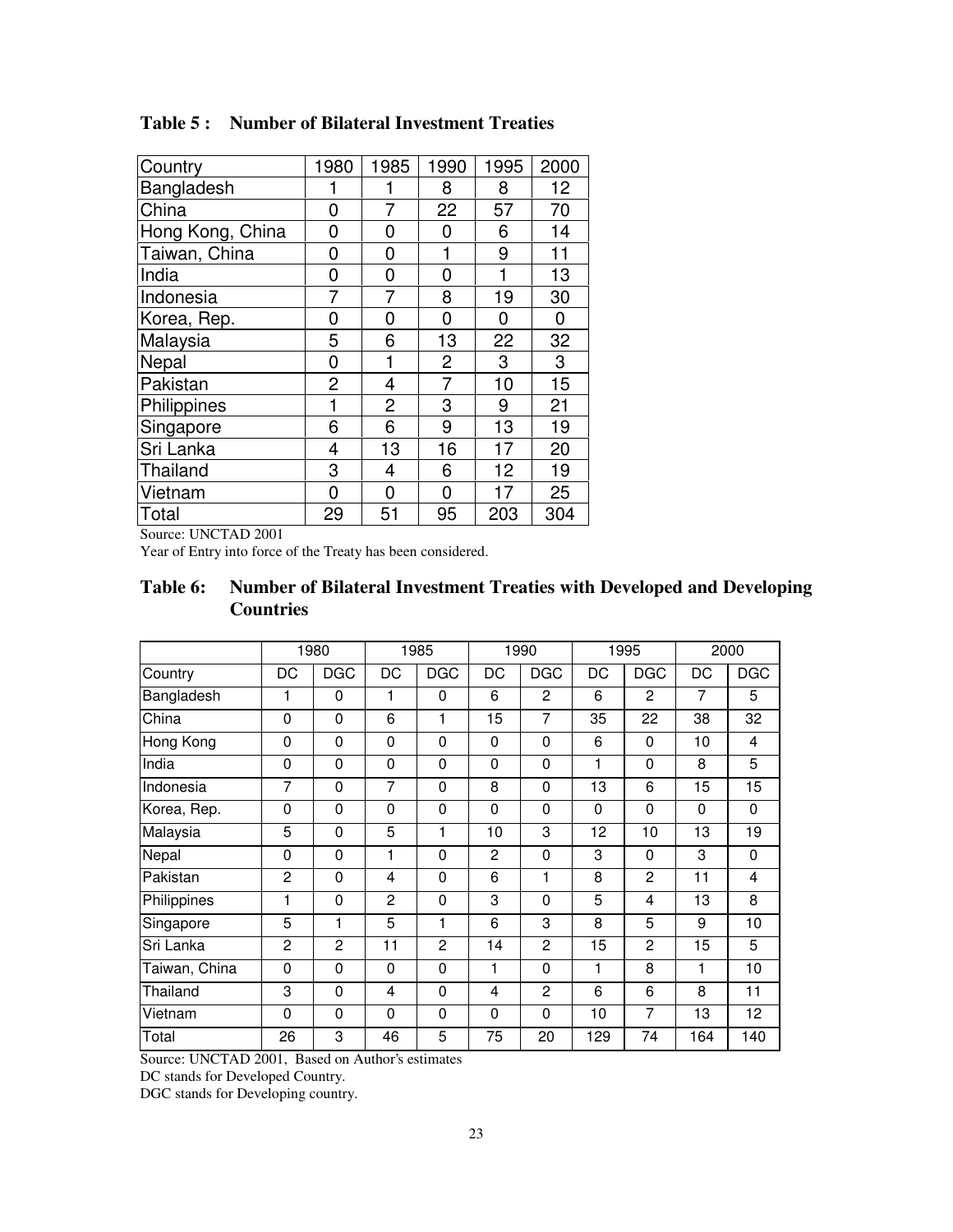#### *Regional Investment Agreements*

 $\overline{a}$ 

With regards to the regional investment agreements, we find that following the negotiations on TRIMS in the Uruguay Round of multilateral trade negotiations under the GATT (WTO), which reached an agreement on prohibiting trade related investment measures, some of the regional trade bodies have also taken the initiative to improve the investment environment to make it more conducive to free flow of FDI. One such agreement reached is among the APEC members, i.e., non-binding investment principles (NBIP) in 1994. A similar agreement is also reached by Association of Southeast Asian Nations (ASEAN) in 1999. ASEAN Investment Area (AIA) has been signed by all the member countries under which member countries are committed to open up industries and grant national treatment to all ASEAN investors immediately, except in some industries of national interest. The study examines the impact of these two regional investment agreements on FDI inflows into developing countries and expects them to have a positive impact. A dummy variable is used to capture the impact.

# **V Empirical Results: Determinants of Aggregate FDI**

In order to estimate the impact of national and international FDI policy on FDI inflows, after controlling for the economic fundamentals, random effects as well as fixed effects models have been estimated. However, the analysis is based on random effects model since it is found to be more suitable by the Hausman Statistic<sup>7</sup>. The estimations have been undertaken at two levels. First, using data for fifteen developing countries of South, East and South East Asia for the period 1980-81 to 1999-2000, an attempt is made to control for the economic fundamentals of the host country and analyse the impact of national FDI policy and international FDI policy on FDI inflows. To avoid the problem of simultaneity between the explanatory variables and the dependent variable (i.e., Log FDI), economic fundamentals are lagged by one year. At the second level, the impact of national FDI policy and bilateral investment agreements on FDI from developed and developing countries is analysed by using a panel data for ten developing countries for

<sup>7</sup> It should be noted that in most of the cases the results do not differ qualitatively between Fixed Effects model and Random Effects Model.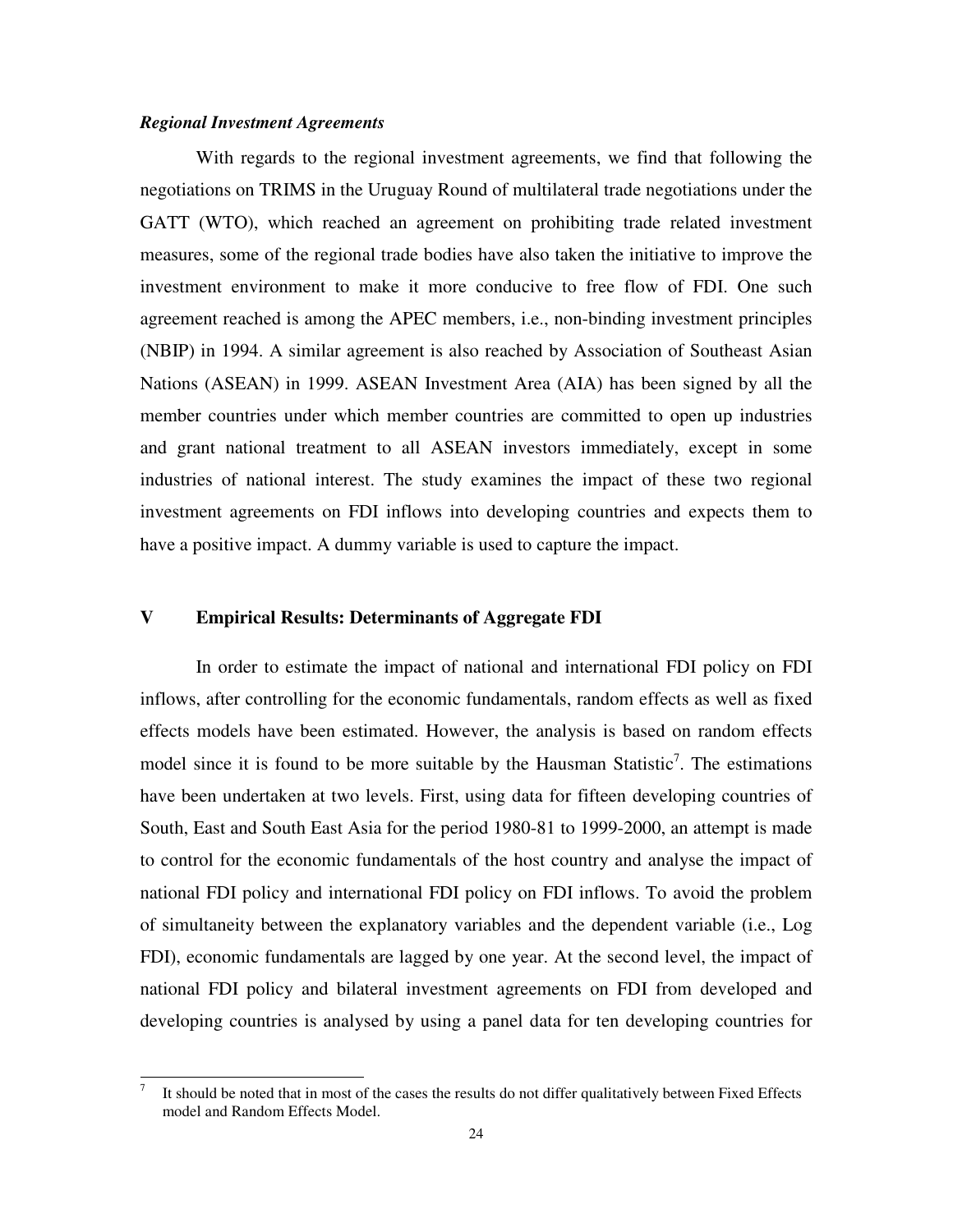the period 1986-1987 to 1996-1997<sup>8</sup>. The analysis is based on FDI approvals. To test the applicability of the model we compare the models with aggregate FDI as dependent variable, using data for actual FDI inflows and FDI approvals. List wise deletion is undertaken in the case of missing data. All results presented are corrected for autocorrelation and hetroscedasicity.

To test the significance of economic fundamentals on FDI inflows, the model is first estimated with only economic fundamentals. The results of the impact of fundamentals of the economy are reported in column 1 of Table 7. A number of equations are presented which include policy variables as determinants<sup>9</sup>.

Most of the variables reported in column 1 of Table 7 have the expected signs and are consistent with the literature. FDI is found to be attracted to large market size; low labour cost; availability of high skill levels, captured by secondary enrolment ratio in the economy and high productivity of labour; lower external debt reflecting the financial health of the economy; and higher availability of electricity in the economy. However, cost of capital reflected by domestic lending rates, macro economic stability captured by exchange rate stability and budget deficit to GDP ratio are not found to be significant. Recent econometric studies emphasize that there has been a shift in the relative importance of the determinants of foreign investment decisions, i.e., away from fundamentals towards FDI policies that aim at attracting higher FDI flows in particular sectors. These studies suggest that effects of FDI incentives, in particular fiscal incentives, and other domestic FDI policies of the government have become more important<sup>10</sup>. One of the most discussed FDI policy of the host government has been with respect to the openness of the economy. We use the average tariff rates fixed by the host governments to determine the extent of openness of the economy.

<sup>8</sup> The choice of the period and countries depended on the availability of data. The countries chosen are a subset of countries in the earlier analysis. The analysis is based on FDI approvals because of lack of data on actual FDI inflows from developed and developing countries.

<sup>8</sup> It is found that the overall explanatory power of the corresponding OLS models improve as policy variables are included

<sup>&</sup>lt;sup>10</sup> UNCTAD 1996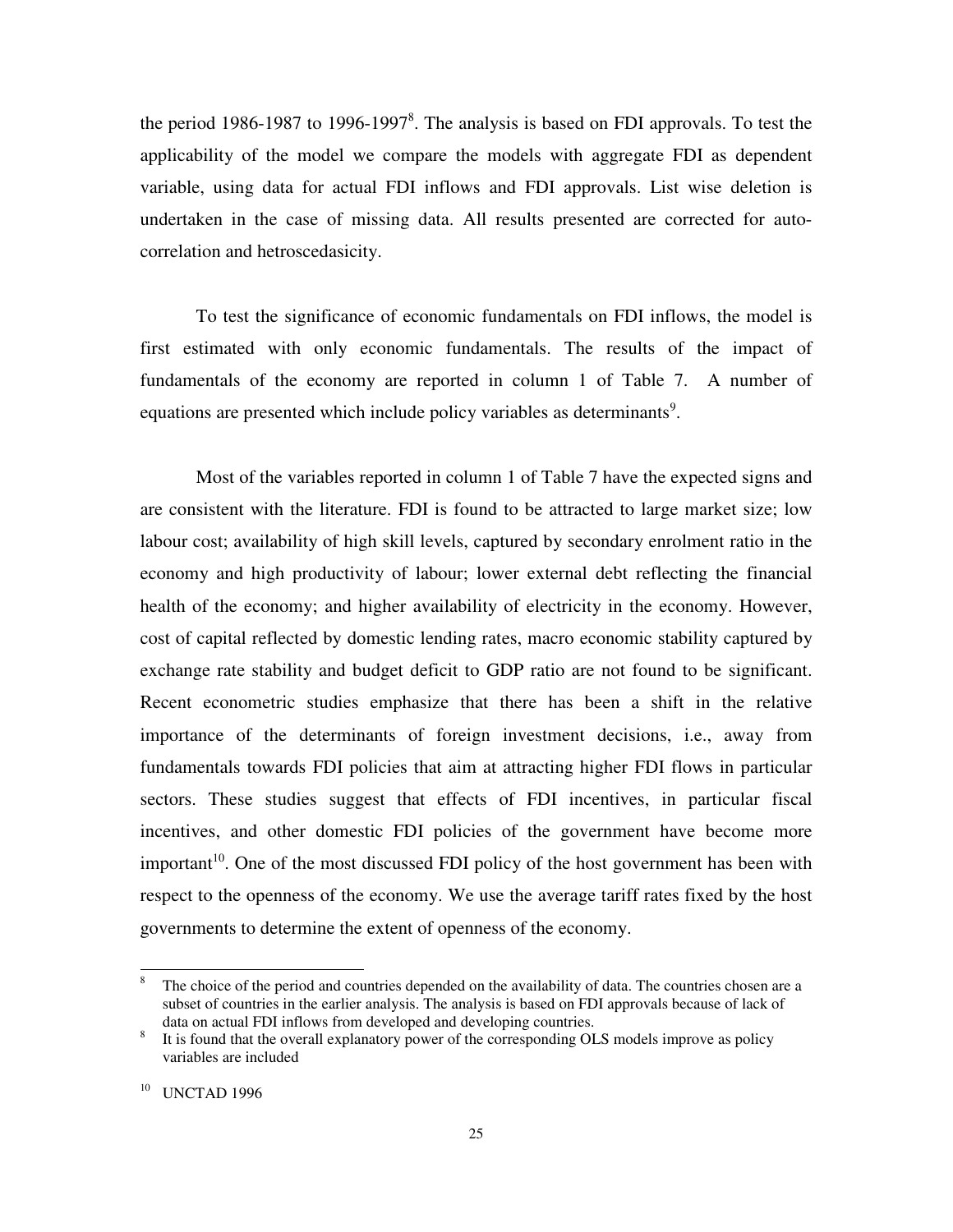Our results show that Tariff rates have a significant negative impact on FDI inflows (reported in column 2). This result is found to be robust in the sense that inclusion and exclusion of other variables do not affect its significance and sign. The result is as expected and corroborates the results of the earlier of studies e.g., Charkrabarti (2001) who finds that openness to trade attracts FDI after controlling for other factors. The result therefore suggests that in this period FDI that is attracted to developing Asian countries is not "tariff-jumping" in nature and countries with high average tariffs may be at a disadvantage as compared to countries with lower average tariffs in attracting FDI.

We study the impact of incentives offered as a package by the host countries and removal of restrictions on the operation of foreign firms separately. This is done on the presumption that these two may have separate effects on inward FDI. More than the fiscal incentives offered what may be of more importance to the foreign firms is the removal of restrictions on entry, ownership, access to industries, etc. Our results show that though incentives have a positive impact on inward FDI they are not significant determinants of FDI. Various studies show that incentives play a minor role in attracting  $FDI<sup>11</sup>$  once the impact of economic fundamentals are controlled for. An argument put forward to explain this is that most countries eventually offer identical or similar incentives as competition for external resources intensifies. As a result, investors become less sensitive to these measures in their decisions to locate their investments.

However, the results show that removal of restrictions has a significant positive impact on FDI inflows into developing countries. This result is supported by the results arrived at by a growing body of literature that documents the difficulty that foreign firms face in establishing their operations in developing countries (e.g., Djankov and others 2002; Emery and others 2000). Djankov and others (2002) suggest that stricter regulation of entry is correlated with more corruption and a larger informal economy and therefore restrictions on entry may have a negative impact on FDI inflows. Also, it has been found

 $11$  Caves (1996) and Villela and Barreix (2002)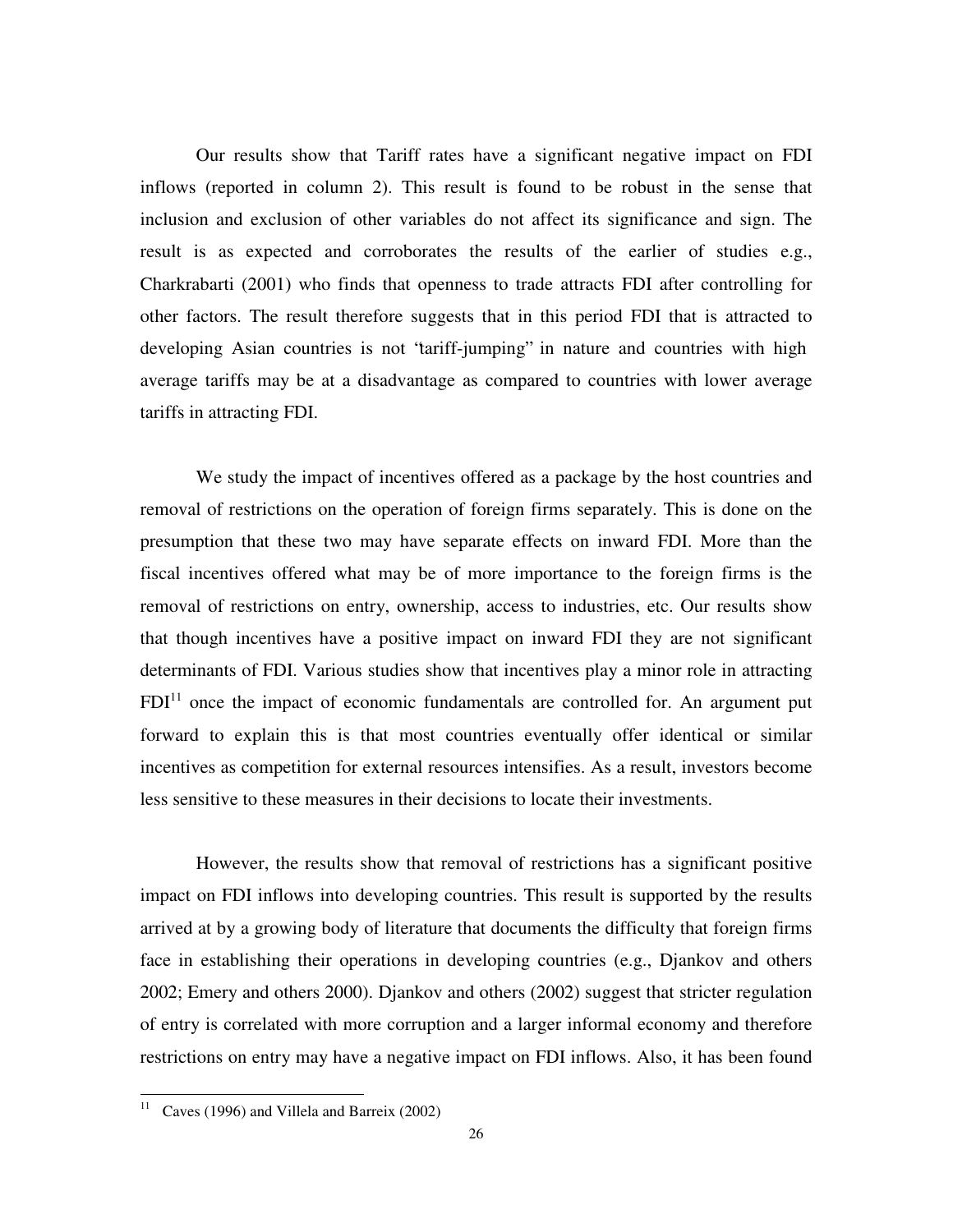that healthy economies have a high "churn rate" of firms, and research demonstrates a strong positive link between entry and exit  $(Love 1996)^{12}$ . The results arrived at by Friedman and others (2000) also suggest that very often it is the arbitrary array of obstacles to starting and running business that are the more significant barriers to foreign investors.

| <b>Explanatory variables</b> | 1          | $\overline{2}$ | 3          | $\overline{4}$ | 5          |
|------------------------------|------------|----------------|------------|----------------|------------|
| <b>MKTSIZE</b>               | $0.48***$  | $0.37***$      | $0.34**$   | $0.37**$       | $0.44**$   |
|                              | (2.78)     | (2.14)         | (2.02)     | (2.17)         | (2.62)     |
| <b>GRTHMKT</b>               | $-0.002$   | 0.004          | 0.001      | 0.005          | 0.003      |
|                              | $(-0.45)$  | (0.65)         | (0.17)     | (0.07)         | (0.49)     |
| <b>COSTLB</b>                | $-0.04***$ | $-0.03***$     | $-0.02**$  | $-0.02***$     | $-0.03***$ |
|                              | $(-4.61)$  | $(-3.34)$      | $(-1.83)$  | $(-2.82)$      | $(-3.07)$  |
| <b>PDTYLB</b>                | $0.03***$  | $0.03***$      | $0.02**$   | $0.02***$      | $0.03***$  |
|                              | (4.69)     | (4.03)         | (2.09)     | (3.26)         | (3.54)     |
| <b>EDU</b>                   | $0.07***$  | $0.06***$      | $0.04***$  | $0.05***$      | $0.06***$  |
|                              | (7.97)     | (5.18)         | (3.51)     | (4.01)         | (4.39)     |
| <b>EXRATE</b>                | $-0.004$   | $-0.006$       | $-0.001$   | $-0.007$       | $-0.003$   |
|                              | $(-0.03)$  | $(-0.43)$      | $(-0.86)$  | $(-0.53)$      | $(-0.27)$  |
| <b>EXTDEBT</b>               | $-0.30***$ | $-0.22***$     | $-0.21**$  | $-0.20**$      | $-0.21**$  |
|                              | $(-3.43)$  | $(-2.54)$      | $(-2.07)$  | $(-2.14)$      | $(-2.27)$  |
| T&C                          | $-0.47$    | $-0.24$        | 0.13       | 0.04           | 0.21       |
|                              | $(-0.30)$  | $(-0.16)$      | (0.09)     | (0.03)         | (0.15)     |
| <b>ELECT</b>                 | $0.001***$ | $0.001***$     | $0.001***$ | $0.001***$     | $0.001***$ |
|                              | (5.96)     | (6.06)         | (4.67)     | (4.68)         | (3.66)     |
| <b>LDRATE</b>                | 0.0001     | 0.0002         | 0.0009     | 0.0001         | 0.0002     |
|                              | (0.59)     | (0.90)         | (0.28)     | (0.57)         | (0.03)     |
| <b>EXVOLATILITY</b>          | $-0.003$   | $-0.006$       | $-0.008$   | $-0.009$       | $-0.003$   |
|                              | $(-1.00)$  | $(-0.43)$      | $(-0.11)$  | $(-0.12)$      | $(-0.54)$  |
| <b>BUDGETDEF</b>             | $-0.002$   | $-0.005$       | $-0.003$   | $-0.005$       | $-0.009$   |
|                              | $(-0.35)$  | $(-0.78)$      | $(-0.66)$  | $(-0.05)$      | $(-0.39)$  |
| <b>TARIFF</b>                |            | $-0.03***$     | $-0.01***$ | $-0.02**$      | $-0.01**$  |
|                              |            | $(-3.03)$      | $(-3.51)$  | $(-2.16)$      | $(-2.48)$  |
| <b>REST</b>                  |            | $0.13***$      | $0.11***$  | $0.10***$      | $0.09***$  |
|                              |            | (4.00)         | (3.38)     | (3.17)         | (2.91)     |
| <b>INCENTIVES</b>            |            | 0.25           | 0.43       | 0.40           | 0.45       |
|                              |            | (0.16)         | (0.27)     | (0.28)         | (0.60)     |
| <b>APEC</b>                  |            |                | $0.59**$   |                |            |
|                              |            |                | (2.39)     |                |            |
| <b>ASEAN</b>                 |            |                | $-0.83$    |                |            |
|                              |            |                | $(-0.66)$  |                |            |
| <b>BIT</b>                   |            |                |            | $0.09***$      |            |
|                              |            |                |            | (2.76)         |            |

**Table 7 : Impact of Selective Government Policies and Investment Agreements on Aggregate FDI: Dependent Variable: Log of Aggregate FDI Inflows**

 $12$  Entry barriers can also become exit barriers (World Bank 2003).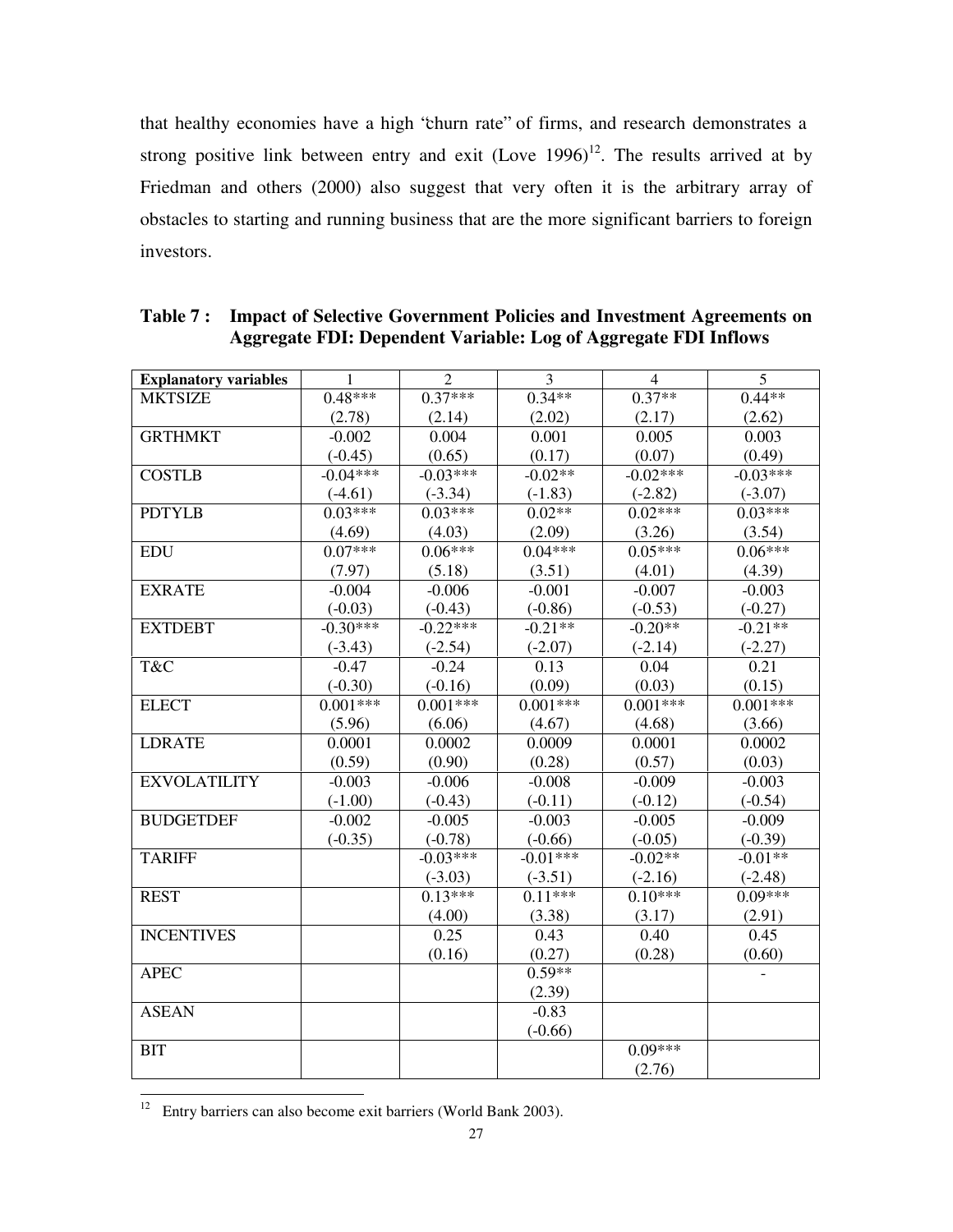| <b>BITDC</b>        |          |          |          |          | $0.11***$ |
|---------------------|----------|----------|----------|----------|-----------|
|                     |          |          |          |          | (4.04)    |
| <b>BITDVGC</b>      |          |          |          |          | 0.006     |
|                     |          |          |          |          | (0.30)    |
| <b>CONSTANT</b>     | $1.91**$ | $2.81**$ | $3.59**$ | $2.84**$ | $3.43**$  |
|                     | (2.11)   | (2.15)   | (2.51)   | (2.08)   | (2.50)    |
| Adjusted R-squared  | 0.51     | 0.55     | 0.53     | 0.56     | 0.57      |
| (OLS)               |          |          |          |          |           |
| <b>Observations</b> | 270      | 255      | 255      | 255      | 255       |
| Hausman             | $33.59*$ | 3.28     | 3.28     | 3.21     | 1.88      |

Notes: 1.Results of Random Effects Model are presented. 2. Autocorrelation and Hetroscedasticity are corrected for 3.List wise deletion is made for missing values. 4.Hausman test supports random effect model. Figures in parenthesis are t-statistic. \*\*\* denotes significance at 1%, \*\* at 5% and \* at 10%

Very recently, a new strand of literature has emerged that examines the impact of regional trading agreements on FDI flows (Binh and Haughton 2002, Worth 2002). Most of these studies argue that the determinants of FDI and trade are similar and therefore what determines trade also determines FDI. However, these studies have exclusively focussed on the impact of trade agreements on FDI. With regards to regional investment agreements, results show that the impact varies across different agreements. APEC membership has a significant impact on FDI inflows but ASEAN membership does not influence inflow of FDI. The results are however expected since ASEAN agreement, i.e., AIA is still new and may have an effect with a lag. There exist several multilateral agreements that include clauses on incentives and investment rules but their coverage remain limited. For instance, WTO regulates FDI incentives in its agreements on Subsidies and Countervailing Measures (SCMs) and Trade-Related Investment Measures (TRIMS), but these agreements leave much discretion to national decision-makers, and apply only to 'specific subsidies' that are directed to individual enterprises $^{13}$ .

Though as yet there does not exist any multilateral agreement on investment there has been an influx of bilateral agreements on investment that emphasize on the treatment of foreign firms by the host countries. To capture the impact of BITs on FDI inflows two equations are estimated, one using total number of BITs signed by the host country and second BITs signed with developing and developed source countries of FDI. An interesting

<sup>13</sup> <sup>13</sup> SCM agreement prohibits subsidies that are contingent on export performance and use local inputs, and restricts the use of firm-specific subsidies exceeding 15 percent of total investment cost.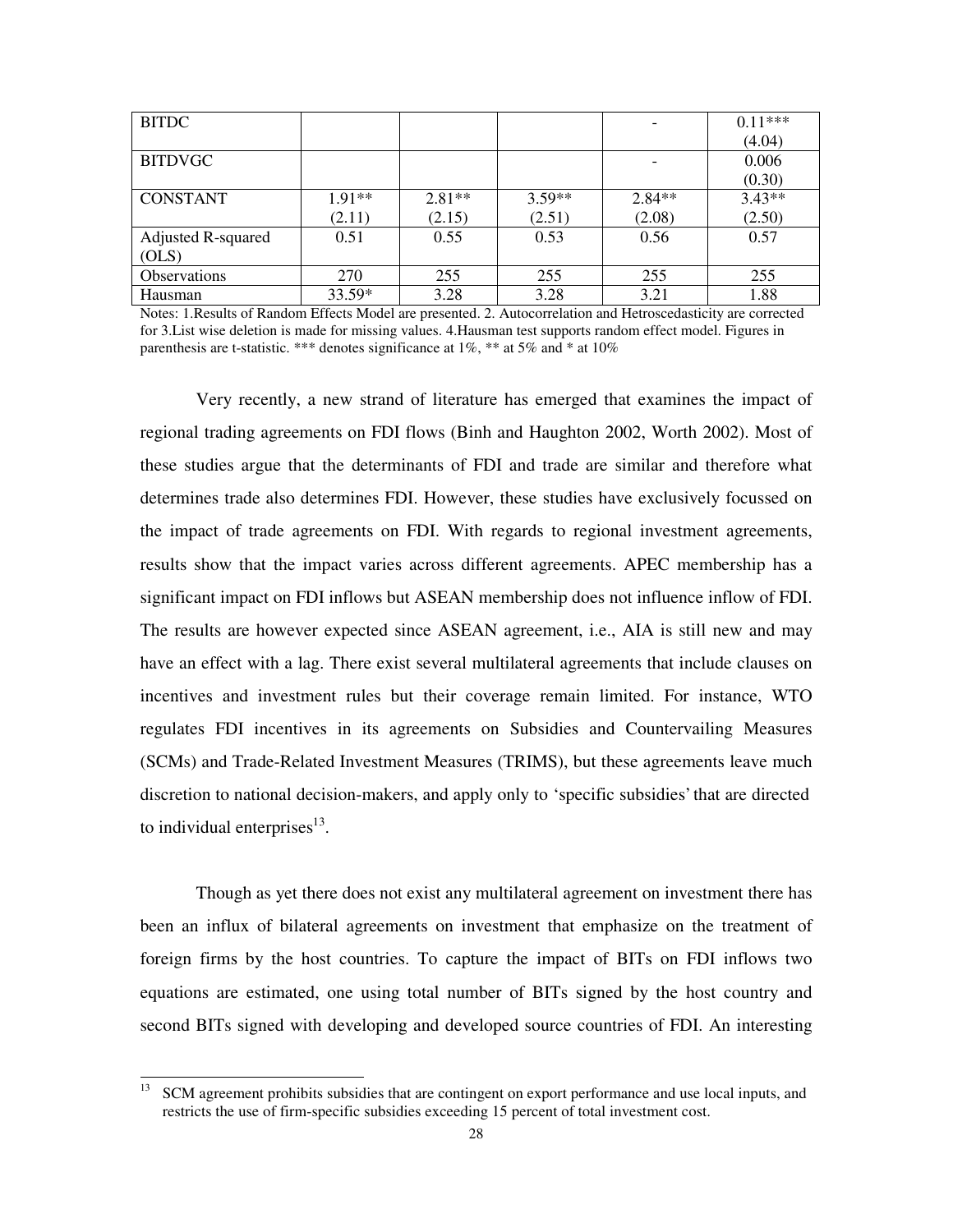result that emerges is that BITs has a significant positive impact on FDI inflows but it is BITs with developed countries that has a significant influence

on aggregate FDI inflows. BITs with developing countries do not have a significant impact on FDI inflow. There are two possible explanations for this result. First, since FDI from developed countries comprises more than 60 percent of aggregate FDI therefore it is possible that BITs with developing countries may not show significance. Second, it is possible that determinants of FDI may differ between developed and developing countries and issues with respect to treatment of foreign firms in the host countries may not be important for FDI from developing countries. To test this further we now analyse the determinants of FDI from developed and developing countries separately.

# **VI Empirical Results: Determinants of FDI from Developed and Developing Countries**

To estimate the impact on FDI from developed and developing countries we use ten years data on FDI approvals from developed and developing countries into developing countries. However, we first examine whether determinants of FDI approvals differ from determinants of actual FDI inflows.

Table 8 presents the determinants of actual and approved FDI. We find that growth in the size of the host markets is a significant determinant of FDI at the stage when approvals are being sought. It therefore acts as a signal of market potential to the foreign investors, however, it is the existing size of the market not the potential growth that determines the actual inflow of FDI. Cost of labour and electricity does not have a significant impact on FDI approvals though better transport and communication play a more significant role in attracting FDI approvals. This indicates that seeking approvals for undertaking investments i.e., in the first stage of undertaking investments it is the cost of transport and communication that influences cross country location of FDI, however in the second stage, when actual investments are undertaken what influences more is the costs of labour and energy availability. With respect to all other variables we find that the determinants of actual and approved FDI to have a similar impact. Impact of Tariff rates on FDI inflows loses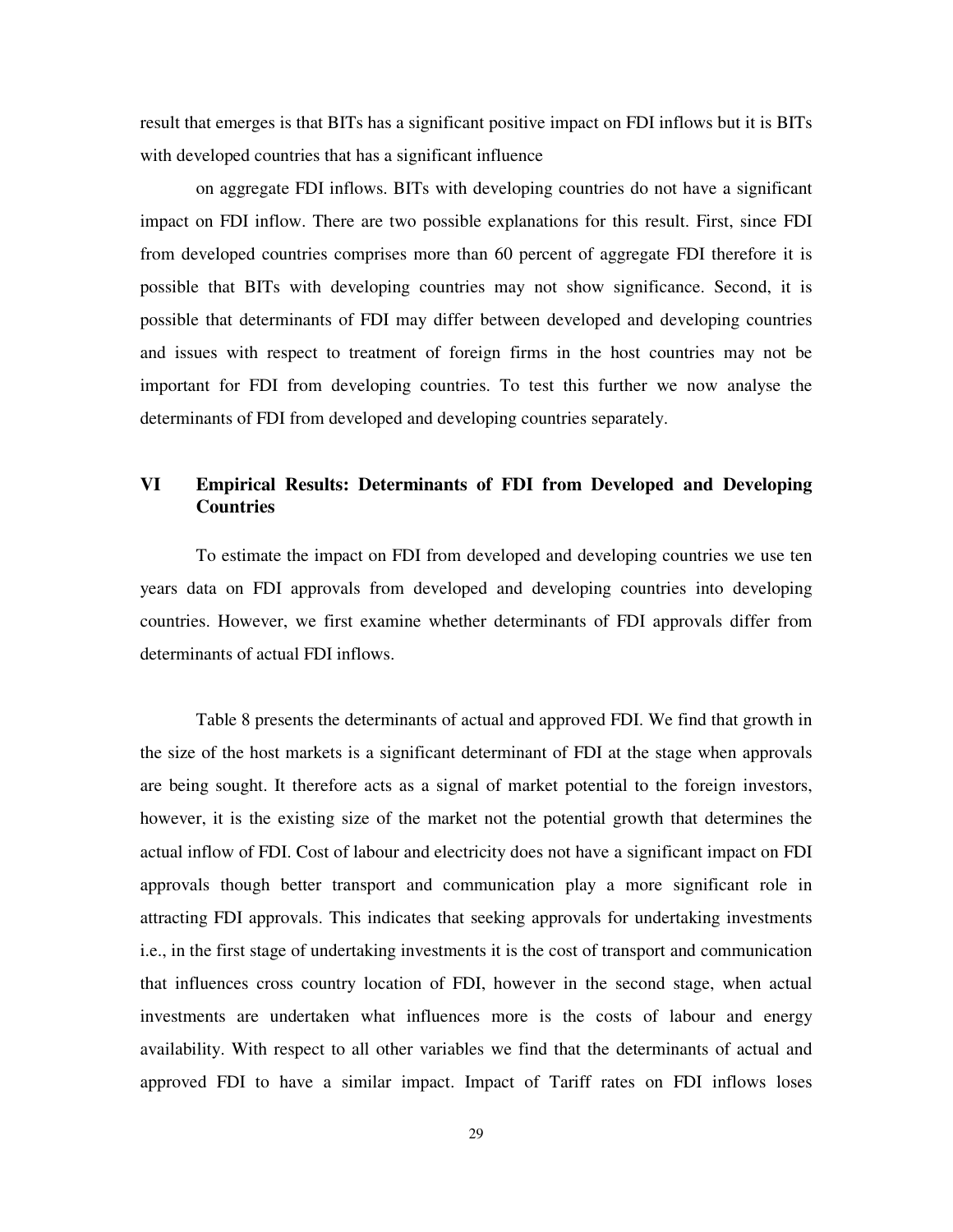significance when we consider a shorter period of analysis, i.e., ten years as compared to twenty years.

| Explanatory       | FDI-Actual  | FDI-Approvals |
|-------------------|-------------|---------------|
| variables         |             |               |
| <b>MKTSIZE</b>    | $1.40***$   | $3.46***$     |
|                   | (4.57)      | (6.56)        |
| <b>GRTHMKT</b>    | $0.07*$     | $0.09***$     |
|                   | (1.80)      | (3.61)        |
| <b>COSTLB</b>     | $-0.21**$   | $-0.10$       |
|                   | $(-1.90)$   | $-(0.90)$     |
| <b>LBPDTY</b>     | 0.02        | 0.02          |
|                   | (1.08)      | (0.22)        |
| <b>EDU</b>        | 0.01        | 0.01          |
|                   | (0.74)      | (0.94)        |
| <b>EXRATE</b>     | $-0.02***$  | $-0.03***$    |
|                   | $(-2.77)$   | $(-5.48)$     |
| <b>EXTDEBT</b>    | $-0.06$     | $-0.02$       |
|                   | $-0.60$ )   | $(-0.46)$     |
| T&C               | $1.03*$     | $1.72**$      |
|                   | (1.79)      | (2.24)        |
| <b>ELECT</b>      | $0.001***$  | 0.007         |
|                   | (4.70)      | (0.18)        |
| <b>LDRATE</b>     | $-0.002*$   | $-0.001**$    |
|                   | $(-1.80)$   | $(-2.25)$     |
| <b>BUDGETDEF</b>  | $-0.001$    | $-0.005$      |
|                   | $(-0.62)$   | $(-0.88)$     |
| <b>EXVOLATILI</b> | $-0.31$     | 0.17          |
| <b>TY</b>         | $(-1.55)$   | $(-0.52)$     |
| <b>TARIFF</b>     | $-0.01$     | $-0.12$       |
|                   | $(-1.23)$   | $(-1.25)$     |
| <b>REST</b>       | $0.20***$   | $0.85***$     |
|                   | (4.06)      | (2.03)        |
| <b>INCENTIVES</b> | 0.16        | 0.32          |
|                   | (1.33)      | (1.51)        |
| <b>CONSTANT</b>   | $-84.06***$ | $-32.86***$   |
|                   | $(-6.39)$   | $(-4.28)$     |
| Observations      | 150         | 150           |
| Hausman           | 1.89        | 1.44          |

# **Table 8 : Impact of Economic Fundamentals and Government Policies on Actual and Approved FDI: Random Effects Model (1987-1997)**

Notes: 1.Results of Random Effects Model are presented. 2. Autocorrelation and Hetroscedasticity are corrected for. 3.Hausman test supports random effect model. Figures in parenthesis are t-statistic. \*\*\* denotes significance at 1%, \*\* at 5% and \*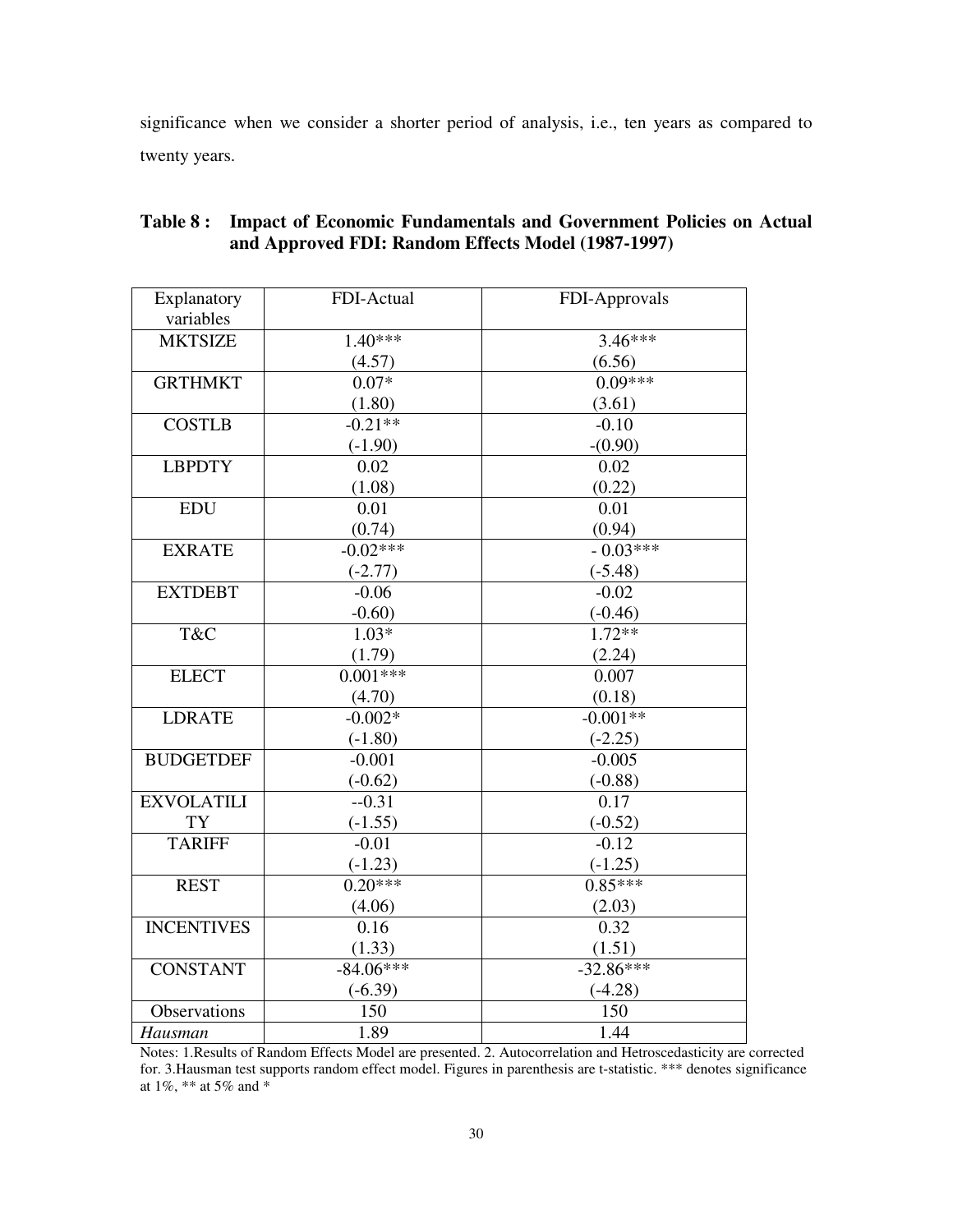The results for the determinants of FDI from developed and developing countries are reported in Table 9. Focussing first on only the fundamentals of the economy as the determinants of FDI from developed countries (FDIDC) and FDI from developing countries (FDIDGC), we find that though economic fundamentals are significant determinants of FDI from both developed and developing countries but the importance of the variables differ between the two groups.

Large market size is found to be an important determinant for FDI from developed as well as developing countries. Apart from the market variables, what attract FDI from developed countries are higher education levels, better transport and communication and lower domestic lending rates in the host countries. But, we find that cost factors are more important determinants for FDI from developing countries e.g., it is not the availability of skilled labour (in terms of higher secondary enrollment rate or higher labour productivity) but lower cost of labour along with undervalued exchange rates that are significant determinants. Lower cost of capital, in terms of lower lending rate, attracts FDI from both developed and developing countries. But low capital cost may lead to higher investments and consumption and therefore larger markets. Although transport and communication is important determinant for FDI from both developed and developing countries we find that lower budget deficit is more important for FDI from developing countries.

On the whole, the results indicate that cost factors play a more dominant role in attracting FDI from developing countries and therefore FDI from developing countries can be explained better by the internalisation theory that explains FDI to be based on lowering of international cost of production. However, large market size, availability of infrastructure and skilled labour in the host country attracts FDI from developed countries therefore locational advantages explains better the cross-country pattern of FDI from developed countries.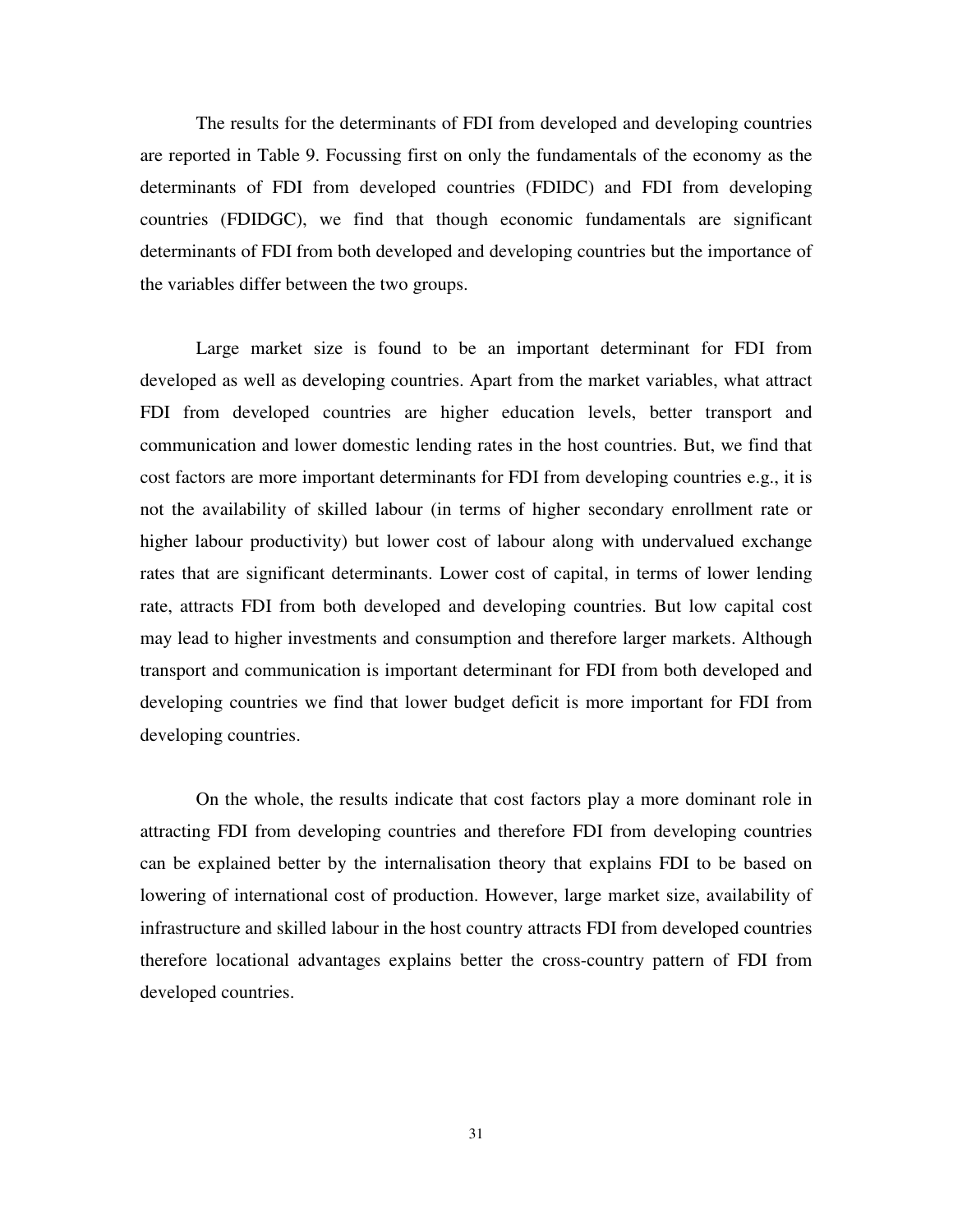| Table 9: Impact of Government Policies and Bilateral Investment Agreements on |                                                               |  |  |  |  |  |  |
|-------------------------------------------------------------------------------|---------------------------------------------------------------|--|--|--|--|--|--|
|                                                                               | FDI Approvals from Developed and Developing Countries: Random |  |  |  |  |  |  |
|                                                                               | <b>Effects Model</b>                                          |  |  |  |  |  |  |

| <b>Explanatory</b> | FDI-        | FDI-        | FDI-        | FDI-        |  |
|--------------------|-------------|-------------|-------------|-------------|--|
| variables          | Developed   | Developing  | Developed   | Developing  |  |
|                    | Countries   | Countries   | Countries   | Countries   |  |
| <b>MKTSIZE</b>     | $2.50***$   | 2.29***     | $2.37***$   | $3.21***$   |  |
|                    | (5.78)      | (5.55)      | (5.13)      | (6.55)      |  |
| <b>GRTHMKT</b>     | 0.02        | $0.06**$    | 0.25        | $0.08**$    |  |
|                    | (0.77)      | (1.91)      | (0.73)      | (2.33)      |  |
| <b>COSTLB</b>      | $-0.008$    | $-0.03**$   | $-0.009$    | $-0.08*$    |  |
|                    | $(-0.56)$   | $(-2.10)$   | $(-0.59)$   | $(-1.84)$   |  |
| <b>PDTYLB</b>      | $0.03**$    | 0.009       | $0.02*$     | 0.008       |  |
|                    | (1.89)      | (0.57)      | (1.69)      | (0.47)      |  |
| <b>EDU</b>         | $0.02**$    | 0.07        | 0.003       | 0.01        |  |
|                    | (2.13)      | (0.42)      | (0.09)      | (0.84)      |  |
| <b>EXRATE</b>      | $-0.001$    | $-0.003***$ | $-0.001$    | $-0.003***$ |  |
|                    | $(-1.63)$   | $(-3.99)$   | $(-2.03)$   | $(-4.17)$   |  |
| <b>EXTDEBT</b>     | $-0.85$     | $-0.16**$   | $-0.08$     | $-0.11$     |  |
|                    | $(-0.99)$   | $(-1.88)$   | $(-1.01)$   | $(-1.26)$   |  |
| T&C                | 32.61***    | 25.57**     | 32.90***    | 29.68**     |  |
|                    | (2.65)      | (2.09)      | (2.72)      | (2.42)      |  |
| <b>ELECT</b>       | 0.0002      | 0.0002      | 0.0003      | 0.0008      |  |
|                    | (0.71)      | (0.66)      | (0.68)      | (0.02)      |  |
| <b>LDRATE</b>      | $-0.001***$ | $-0.0007**$ | $-0.001***$ | $-0.007**$  |  |
|                    | $(-2.90)$   | $(-2.00)$   | $(-2.99)$   | $(-2.08)$   |  |
| <b>EXVOLATILIT</b> | $-0.03$     | $-0.005$    | $-0.01$     | $-0.02$     |  |
| Y                  | $(-0.88)$   | $(-1.10)$   | $(-1.00)$   | $(-1.20)$   |  |
| <b>BUDGETDEF</b>   | $-0.002$    | $-0.06**$   | $-0.002$    | $-0.06*$    |  |
|                    | $(-0.93)$   | $(-2.18)$   | $(-0.86)$   | (1.82)      |  |
| <b>TARIFF</b>      | $-0.001$    | $-0.008**$  | $-0.002$    | $-0.008**$  |  |
|                    | $(-0.22)$   | $(-1.90)$   | $(-0.27)$   | $(-1.99)$   |  |
| <b>REST</b>        | $0.32***$   | 0.13        | $0.18***$   | $-0.42$     |  |
|                    | (4.83)      | $(-0.79)$   | (2.73)      | (0.20)      |  |
| <b>INCENTIVES</b>  | $-0.14$     | $0.32**$    | $-0.15$     | $0.30***$   |  |
|                    | $(-0.85)$   | (2.68)      | $(-0.90)$   | (4.14)      |  |
| <b>BITDC</b>       |             |             | $0.17**$    |             |  |
|                    |             |             | (2.12)      |             |  |
| <b>BITDVGC</b>     |             |             |             | 0.11        |  |
|                    |             |             |             | (0.47)      |  |
| <b>CONSTANT</b>    | $-60.80***$ | $-55.76***$ | $-57.59***$ | $-81.17$    |  |
|                    | $(-5.64)$   | $(-5.41)$   | $(-4.93)$   | $(-3.47)$   |  |
| Adjusted R-        | 0.64        | 0.65        | 0.65        | 0.69        |  |
| squared (OLS)      |             |             |             |             |  |
| Observations       | 150         | 150         | 150         | 150         |  |
| Hausman)           | 2.37        |             | 1.88        |             |  |

Notes: 1.Results of Random Effects Model are presented. 2. Results are corrected for Autocorrelation and Hetroscedasticity 3.List wise deletion is made for missing values. 4.Hausman test supports random effect model. Figures in parenthesis are t-statistic. \*\*\* denotes significance at 1%, \*\* at 5% and \* at 10%.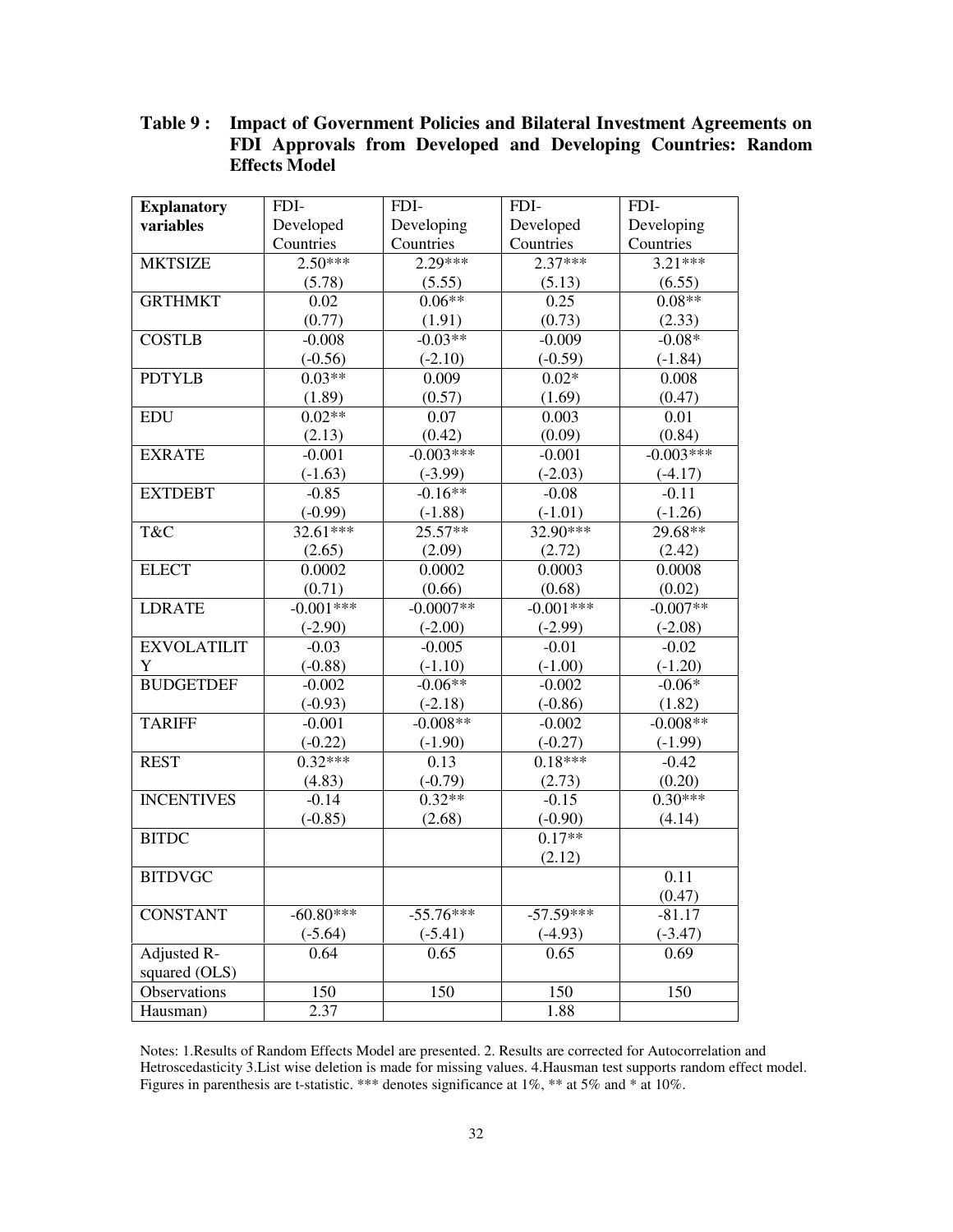Along with the significance of fundamentals as determinants of FDI, we find that national as well as international FDI policies of the host governments also have differential impact on FDI flows from developed and developing countries. Policies with respect to trade barriers, i.e., low tariff rates encourage FDIDGC but are not found to be significant for the FDIDC. Fiscal incentives offered by the host countries attract FDIDGC but are not important for developed countries. What appears to be more important to the FDIDC is the removal of restrictions on their operations. These result also supports the results arrived above that emphasise the importance of cost factors for FDI from developing countries.

With respect to the impact of international FDI policy we find that the impact of BITs on FDIDC is very significant. Non-discriminatory treatment of foreign firms and removal of restrictions on their operations appears to be a significant determinant of FDI from developed countries into developing countries. However, BITs does not appear as a significant determinant of FDI from developing countries.

# **VII Summary and Conclusions**

The study provides empirical evidence on the impact of government policies and bilateral and regional investment agreements on FDI inflows into fifteen developing countries of South, East and South East Asia, for the period 1980-81 to 1999-2000, after controlling for the impact of economic fundamentals of the host country. The impact is also analysed separately for FDI coming from developed and developing countries into ten developing countries of this region for the period 1986-87 to 1996-97. Panel data analysis is undertaken and results of random effect model are discussed.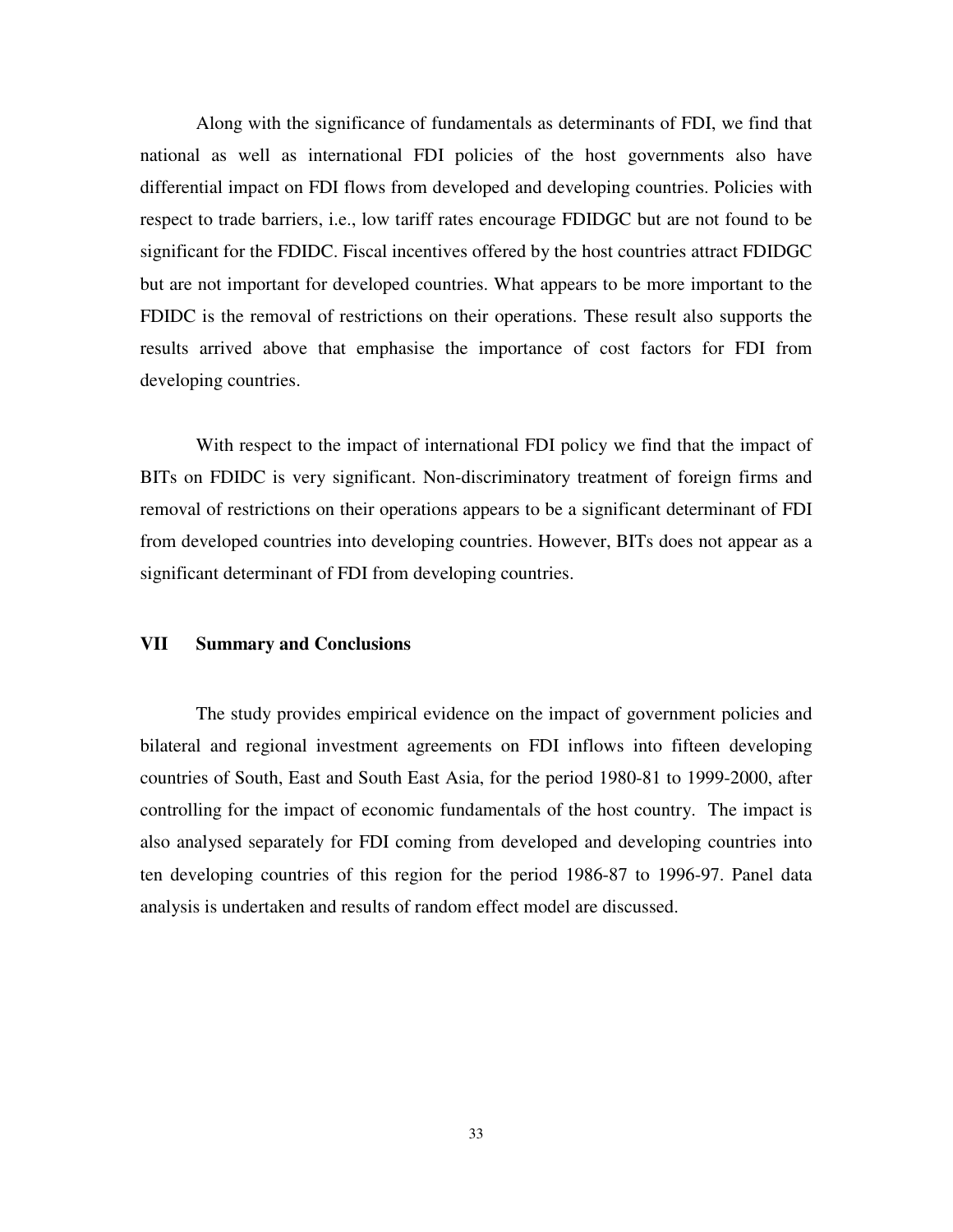#### **The major results arrived at by the study are:**

- (a) Economic fundamentals, namely, large market size; low labour cost (in terms of real wages); availability of high skill levels (captured by secondary enrolment ratio and productivity of labour); lower external debt; and extent of electricity consumed in the economy are found to be significant determinants of aggregate FDI.
- (b) After controlling for the effect of economic fundamentals, FDI policies are found to be important determinants of FDI inflows. Results show that lower tariff rates attract FDI inflows. However, fiscal incentives offered by the host governments are found to be less significant as compared to removal of restrictions in attracting FDI inflows.
- (c) Bilateral investment treaties (BITs) which emphasise on non-discriminatory treatment of FDI, play an important role in attracting FDI inflows into developing countries. However, bilateral investment agreements with developed countries and developing countries may have differential impact. Results show that BITs with developed countries have a stronger and more significant impact on FDI inflows as compared to BITs with developing countries. With respect to regional investment agreements we find that different regional investment agreements have different impact. While APEC is found to have a significant positive impact on FDI inflows ASEAN is not found to affect FDI inflow. However, it is noted that regional agreements may be still too new to show an impact in the period studied.
- (d) The results of the analysis with respect to FDI from developed and developing countries show that economic fundamentals differ in terms of their significance in attracting FDI from developed countries and developing countries. FDI from developed countries are attracted to large market size, higher education levels, higher productivity of labour, better transport and communication and lower domestic lending rates, while cost factors play a more significant role in attracting FDI from developing countries. The determinants found significant are large market size, potential market size, lower labour cost, devaluation of exchange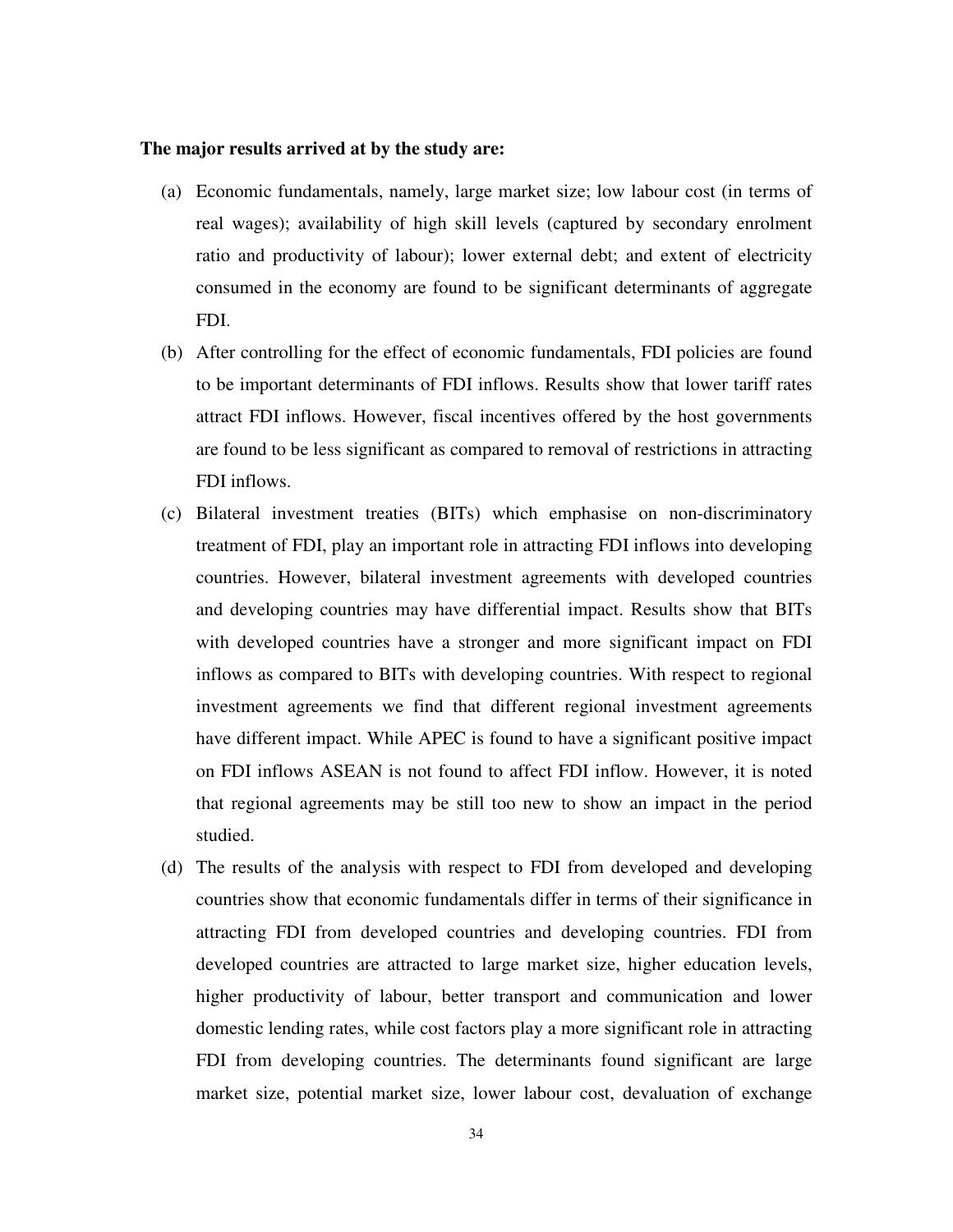rate, better transport and communication, lower lending rates and lower budget deficit.

(e) The impact of FDI policies also differs on FDI from developed and developing countries. Lower tariff rates are significant determinants of FDI from developing countries but do not attract FDI from developed countries. Fiscal incentives are found to attract FDI from developing countries but it is removal of restrictions on their operations that attract FDI from developed countries. This is corroborated by the results with respect to BITs. BITs with developed countries are found to attract FDI from developed countries but BITs with developing countries is not found to be a significant determinant of FDI from developing countries.

The above results of the study highlight the importance of government policies in attracting FDI inflows into developing countries. They show that apart from the economic fundamentals of the economy, which may attract FDI inflows, FDI policies of the host governments and investment agreements also play an important role. Within the national FDI policies adopted by the government, it is the removal of restrictions on the operations of foreign firms in the host country that matter the most, especially to FDI coming from the developed countries. Bilateral investment agreements that focus on the non-discrimination in the treatment of foreign firms, lay specific standards of investment protection and contain provisions for the settlement of disputes, have an important impact on FDI inflows. BITs and regional investment agreements can therefore form an important policy instrument for attracting FDI inflows into developing countries.

Given the fact that FDI from developed and developing countries are attracted to different polices of the host governments, the question that arises is should the host governments in developing countries aim at attracting FDI from the developed countries and formulate their policies accordingly like signing investment agreements with developed countries or should they concentrate on policies like fiscal incentives to attract FDI from developing countries? The answer to this question is however beyond the scope of this study and is also country specific in nature since FDI from developed and developing countries constitute different shares in total FDI inflows in a particular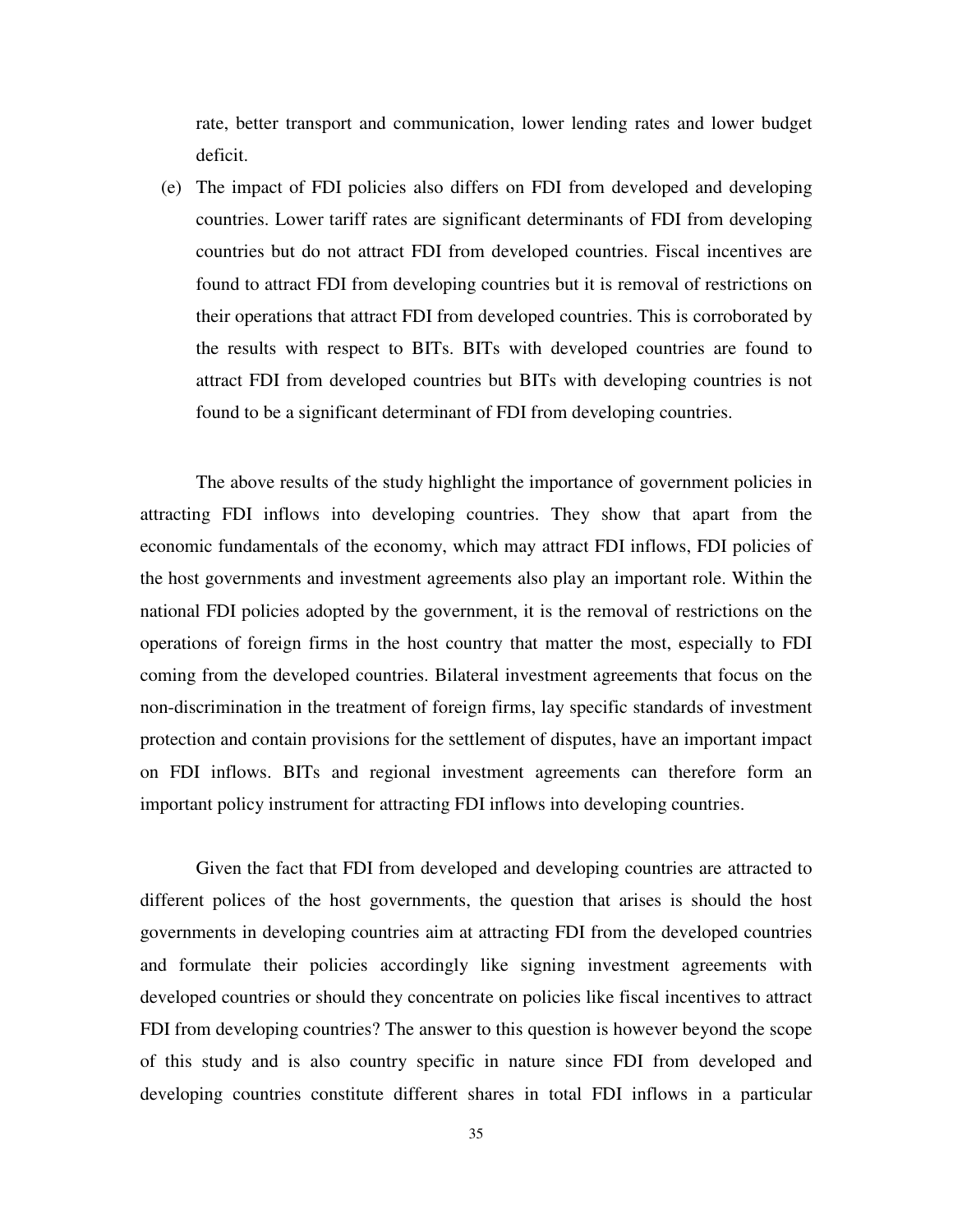country. But what comes out clearly from the analysis is that policies with respect to cost factors, e.g., lower tariff rates, tax concessions, tax holidays etc. play an important role in attracting FDI from the developing countries but these policies may not attract FDI from developed countries. What matters more to FDI coming from developed countries are the policies that facilitate business of foreign firms in the host country.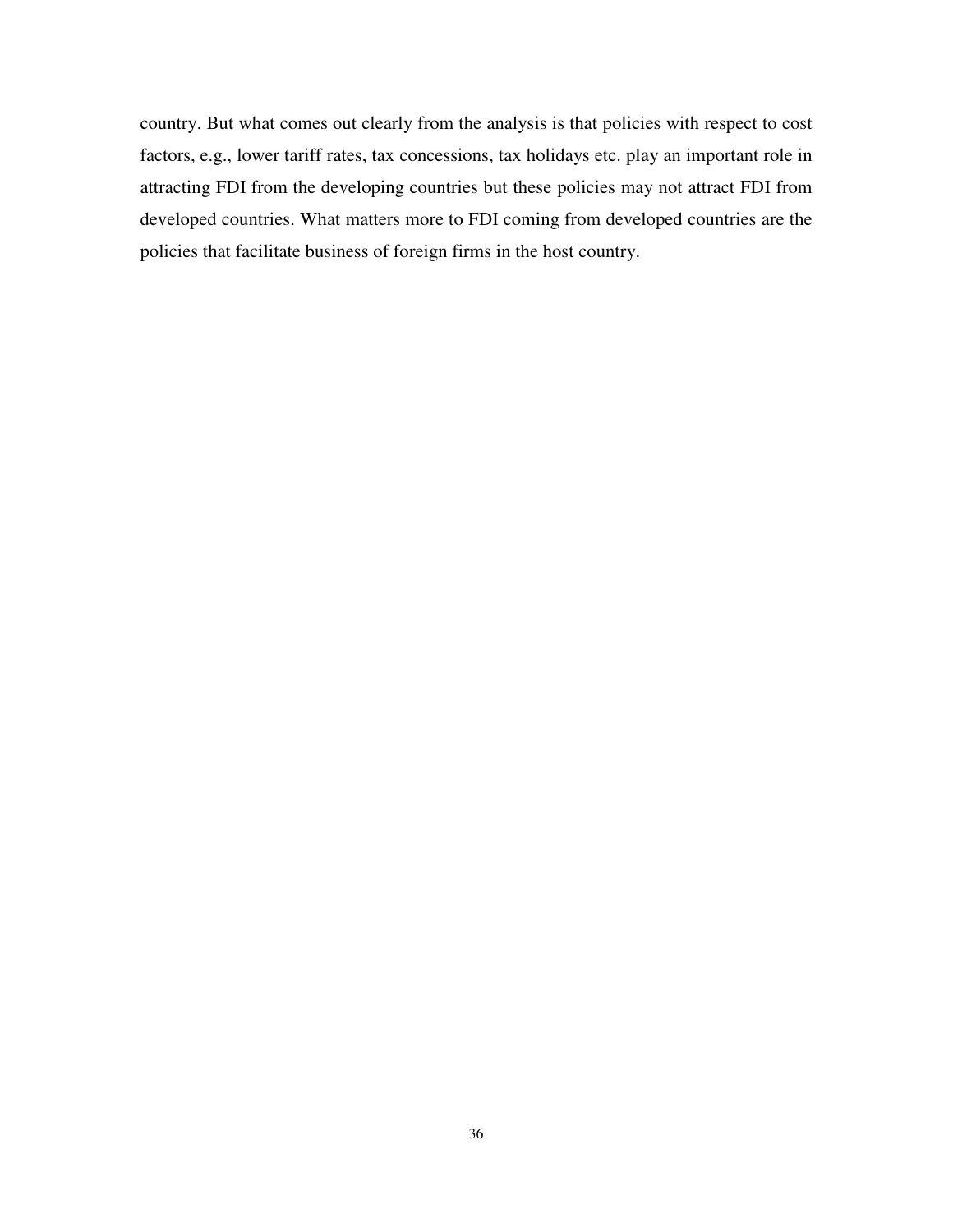#### **REFERENCES**

- Agmon, T. (1979) "Direct investment and intra-industry trade: substitutes or complements?" in Giersch, H. (ed.) *On the Economics of Intra-Industry Trad*e, JCB
- Asiedu, E. (2002) On Determinants of Foreign Direct Investments to DevelopingCountries: Is Africa Different? World Development, 30 (11), 107- 119.
- Bhattacharya, A. Montiel, P.J. and Sharma, S., (1996) Private Capital Flows to Sub-Saharan Africa: An Overview of Trends and Determinants, Unpublished Paper, World Bank, Washington DC
- Bende-Nabende, A. & Ford, J.L. & Sen, S. & Slater, J. (2000), FDI locational determinants and the linkage between FDI and other macro-economic factors: Long-run dynamics in Pacific Asia, Discussion paper, 00-11, Department of Economics, University of Birmingham
- Binh and Haughton 2002, Trade Liberalization and Foreign Direct Investment in Vietnam,
- Blomstrom, M and A. Kokko (1997) Regional Integration and Foreign Direct Investment A Conceptual Framework and Three Cases, policy research working paper 1750, The World Bank, International Economics Department, International Trade Division.
- Blomström, M., A. Kokko and M. Zejan. (2000) Foreign Direct Investment: Firm and Host Country Strategies. London: Macmillan.
- Blomström, M. and A. Kokko (2002). The Economics of Foreign Direct Investment Incentives, Working Paper 9489, NBER Working Paper Series.
- Bora, B. (2002) Investment Distortions and the International Policy Architecture, World Trade Organisation, Working Paper, geneva.
- Brewer T (1993) Government Policies, Market Imperfections and Foreign Direct investment, Journal of International Business Studies, 24,1 First Quarter, 101- 121.
- Caves, R. E. (1996) Multinational enterprise and Economic Analysis, Second EDITION, Cambridge: Cambridge University Press.
- Chakrabarti, A. (2001) The Determinants of Foreign Direct Investment: Sensitivity Analyses of Cross-Country Regressions, *Kyklo*s. 54(1): 89-113.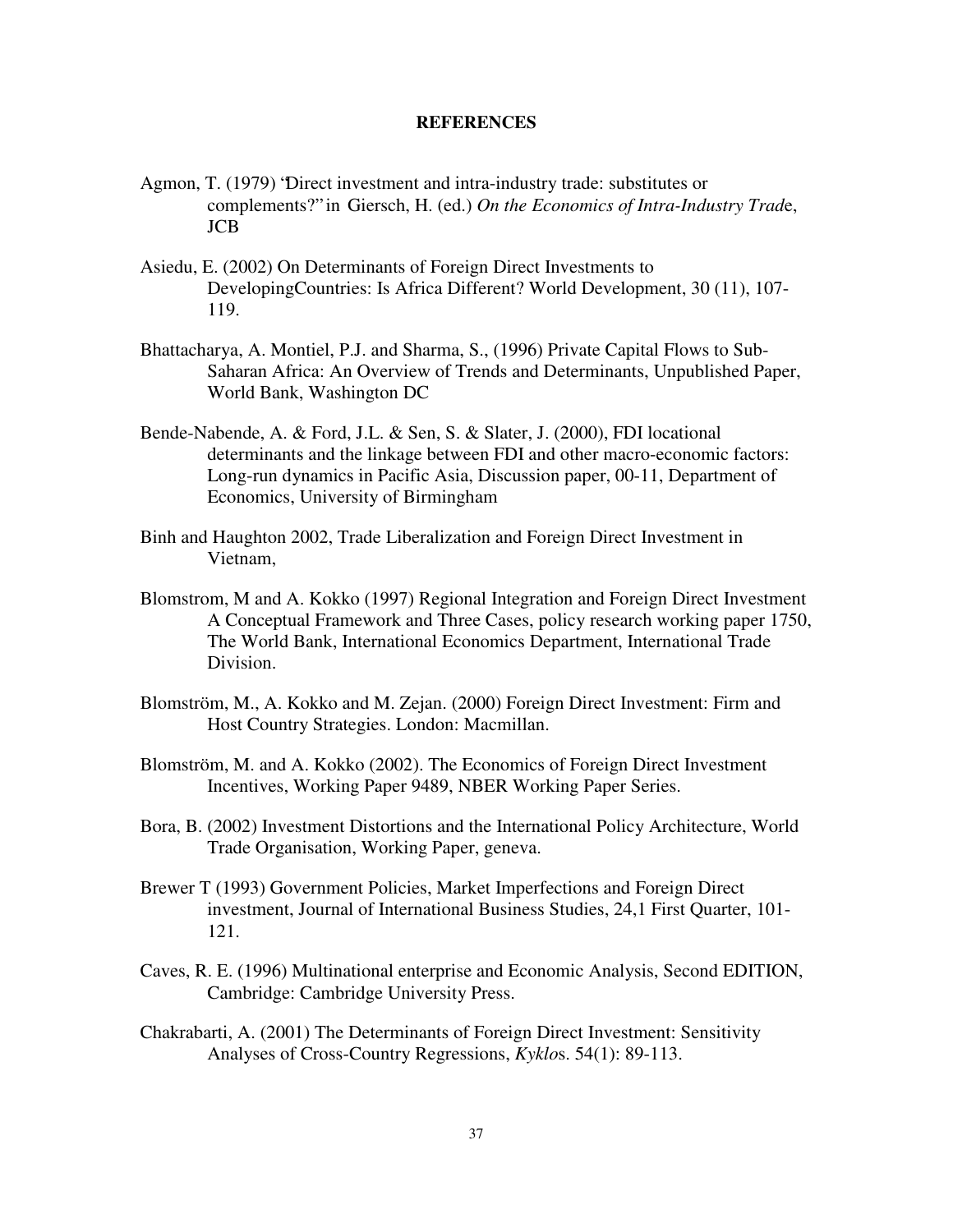- Chakrabarti Avik (2001) Determinants of FDI: A Comment on Globalization-Induced Changes and the Role of FDI Policies,
- Chen, Zhaohui and Mohsin Khan (1997) Patterns of Capital Flows to Emerging Markets: A Theoretical Perspective, IMF Working Paper WP/97/13. International Monetary Fund, Washington DC.
- Contractor, F (1991) Government policies towards Foreign Investment: An Empirical Investigation of the Link between National policies and Foreign Direct investment Flows, Paper Prepared for Annual Meeting of the Academy of International Business, Miami, Florida.
- Devereux, M. and P. Griffith (1998), Taxes and Location of Production: Evidence from a Panel of U.S. Multinationals, Journal of Public Economics, 68 (3), 335-67.
- Djankov, S., O. Hart and T. Nenova (2002) Efficiency Insolvency, Background Papers for Doing Business in 2003, Report of Private Sector Advisory Services, World Bank, Washington, D.C.
- Dunning, J.H. (1988) Explaining International Production, London: Unwin Hyman.
- \_\_\_\_\_\_, (1993) *Multinational Enterprises and the Global Econom*y. Wokingham, England: Addison-Wesley.
- \_\_\_\_\_\_, (1999), A Rose By Any Other Name ..? FDI Theory in Retrospect and Prospect, Mimeo, University of Reading and Rutgers University.
- \_\_\_\_\_\_, (2000) Editors, Reforms, Globalisation and Knowledge Based Economy, Oxford, Oxford University press.
- \_\_\_\_\_\_, (2002) Determinants of Foreign Direct Investment: Globalization Induced Changes and the Role of FDI Policies, in this issue.
- Emery, J., M.T. Spence, L.T. Wells and T. Buehrer (2000), Administrative Barriersto
- Foreign Investment: Reducing Red Tape in Africa, international Finance Corporation, Discussion Papers, Washington, D.C.
- Ethier, W.J. (1994), "Multinational Firms in the Theory of International Trade **",** in Bacha, E. (ed.), *Economics in a Changing Worl*d, Macmillan, London.
- Ethier, W. J. (1996), "Theories about Trade Liberalisation and Migration: Substitutes or Complements" in Lloyd, P. J. and Williams, L. ( eds), *International Trade and Migration in the APEC Regio*n, Oxford, Oxford University Press.
- Eaton, Jonathan and Akiko Tamura, (1994) "Bilateralism and Regionalism in Japanese and US Trade and Foreign Direct Investment Relationships", *Journal of Japanese and International Economics*, 8, 478-510.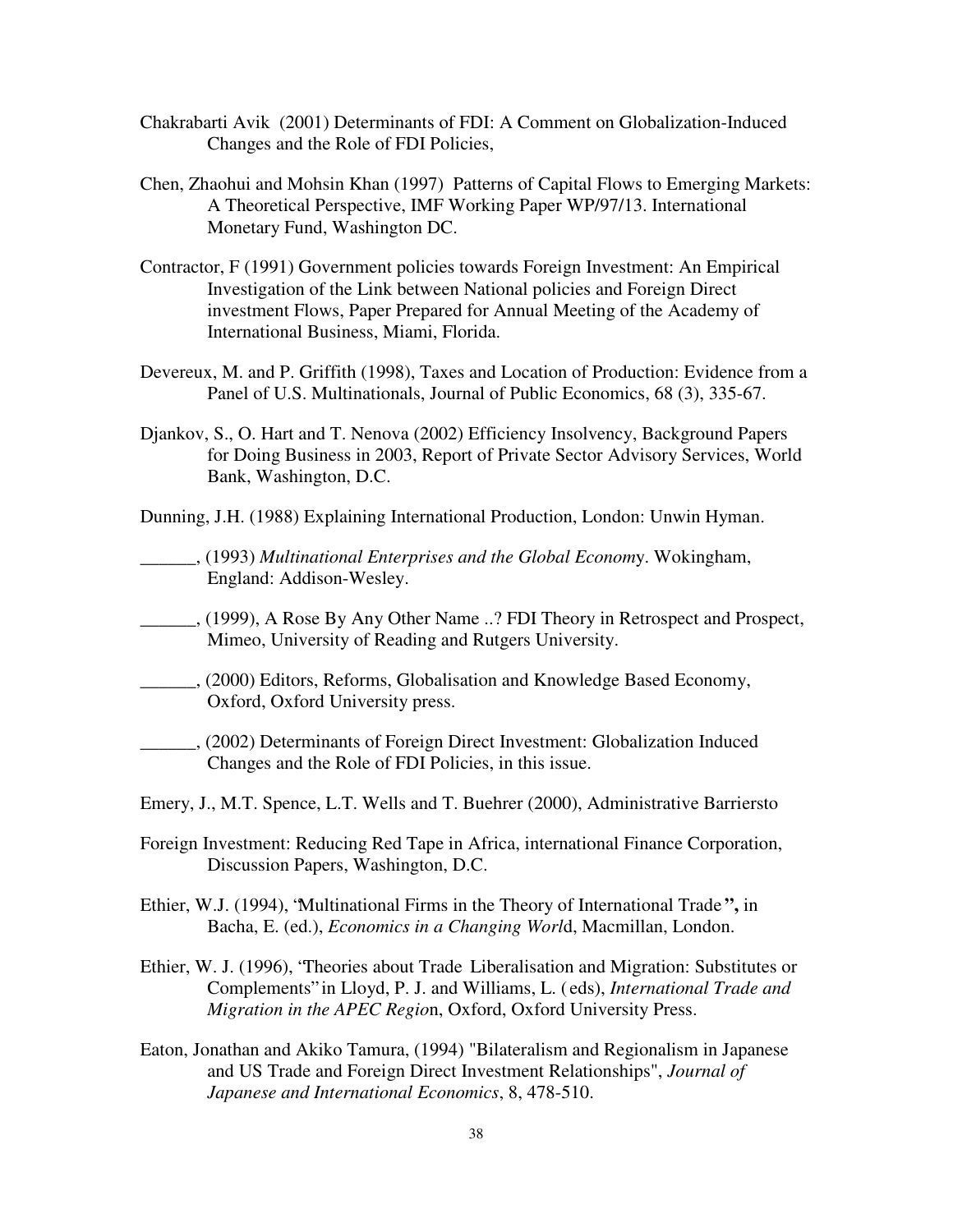- Friedman, E., S. Johnson, D. Kaufmann and P.Z. Lobaton (2000) Dodging the Grabbing Han: The Determinants of Unofficial Activity in 69 Countries, Lournal of Public Economics, 76 (3), 457-93.
- Froot, K.A. and J.C. Stein (1991), Exchange Rates and Foreign Direct investment: An Imperfect Capital Markets Approach, Quaterly Journal of Economics, 10(4), 1191-1217.
- Gastanaga, V.M., J. b. Nugent, B. Pashmova (1998) Host Country Reforms and Foreign Direct investment Inflows: How much Difference do they Make?, World Development, 26(7): 1299-1314.
- Globerman, S. and D. Shapiro (1999) The Impact of Government Policies on Foreign Direct Investment: The Canadian Experience, Journal of International Business Studies, Vol. 30 (3), 513-532.
- Goldberg, L., and Klein, M., (1998), Foreign Direct Investment, Trade and Real Exchange Rate Linkages in Developing Countries, in Glick, R. (ed.), Managing Capital Flows and Exchange Rates, Cambridge.
- Grubert, Harry and John Mutti, (1991) Taxes, tariffs and Transfer Pricing in Multinational Corporate Decision Making, Review of Economics and Statistics, 5, 285-293.
- Guisinger S.(1985), A Comparative Study of Country Policies. In S. Guisinger and Associates, investment Incentives and Performance Requirements, NY: Praeger.
- Hines, J.R. (1996) Altered States: Taxes and the Location of Foreign Direct Investment in America, American Economic Review, Vol. 86, 1076-1094.
- Hoekman B.and K. Saggi (2000) Assessing the Case for Extending WTO Disciplines on Investment Related Policies, World Bank Working Paper, Washington, D.C.
- Hymer, S (1976) The International Operations of National Firms: A Study of Direct Investment, Ph. D. Thesis, MIT, 1960, Cambridge Mass, MIT Press.
- Kokko (2002), Globalisation and Foreign direct investment Incentives, Paper Presented at Annual Bank Conference on development Economics in Europe, Oslo, Mimeo.
- Kumar, N. (2001) WTO's Emerging Investment Regime and Developing Countries: The Way Forward for TRIMS Review and Doha Ministerial Meeting, Economic and Political Weekly, 36 (33), August 8, 315-58.
- Kumar, N. (2002) Globalisation and the Quality of Foreign Direct Investment, Oxford University Press.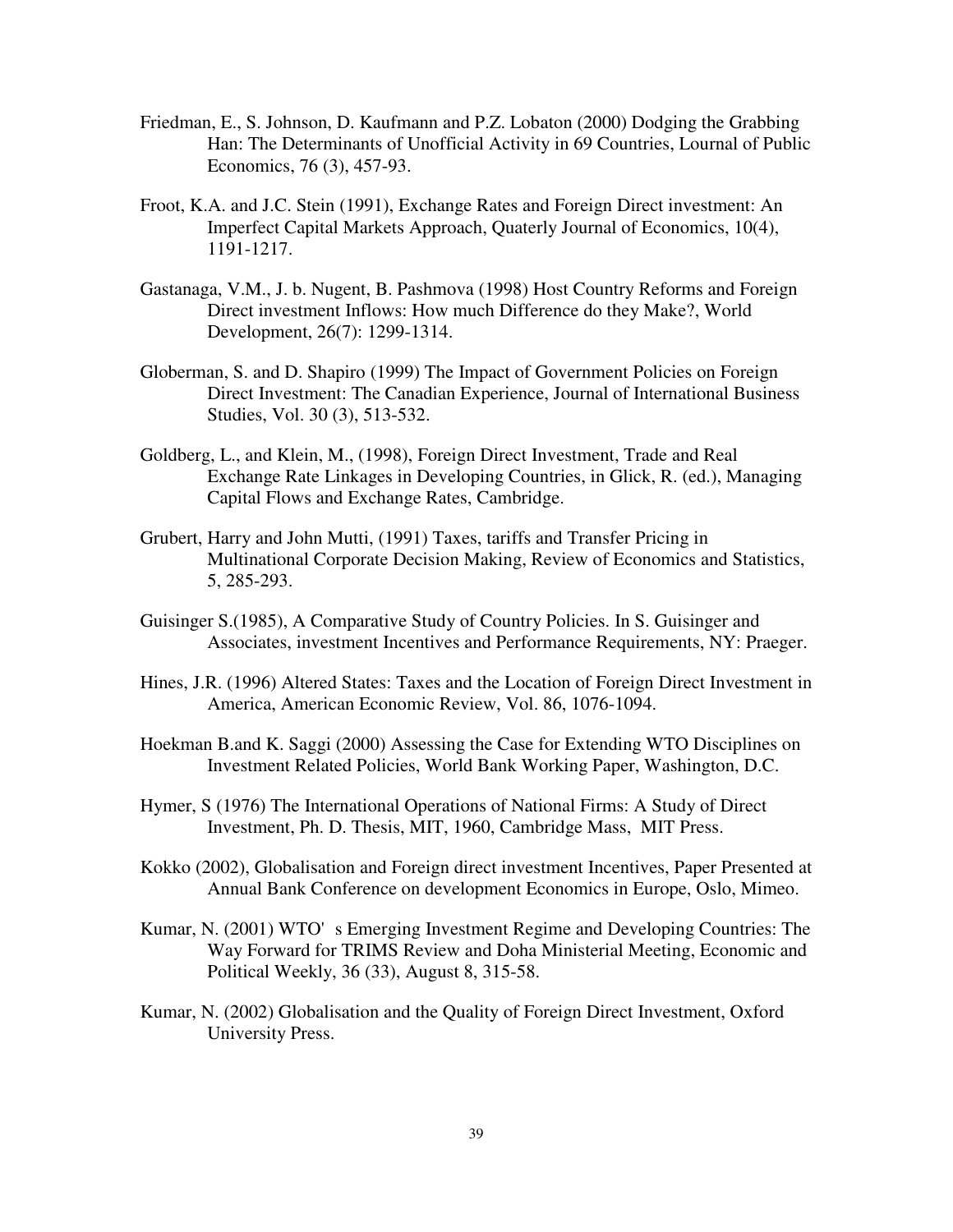- Loree. D. W. and Stephen E. Guisinger (1995), Policy and Non Policy Determinants of U.S. Equity Foreign Direct Investment, Journal of International Business Studies, Second Quarter.
- Love J.H. (1996) Entry and Exit: A Country level Analysis, Applied Economics 28(4), 441-51.
- Markusen (1995) The Boundaries of Multinational Enterprises and the Theory of International Trade, Journal of Economic Perspectives, 9,169-189.
- Mbekeani K. K (1997), Foreign Direct Investment and Economic Growth, NIEPO Occasional Paper Series, September.
- Mundell, R. (1957), \International Trade and Factor Mobility," American Economic Review 47: 321-35.
- Nunnenkamp P. (2002) Determinants of Foreign Direct Investment Inflows: How Globalisation Changed the Rules of the Game? Kiel Institute for World economics, Working Paper No. 1122, Kiel.
- Root, F. R. and A. A. Ahmed (1979), Empirical determinants of manufacturing direct investment in developing countries, Economic Development and Cultural Change, 27 (4): 751-767.
- Rugman, A.M. (1986) New Theories of the Multinational Enterprise: An Assessment of Internalisation Theory. Bulletin of Economic Research, 38 (2).
- Schneider, F., and Frey, B., (1985) Economic and Political Determinants of Foreign Direct Investment, World Development, 13 (2).
- Shapiro, D. and S. Globerman (2001) National Infrastructure and Foreign Direct Investment, Mimeo, Simon Fraser University (February).Taylor (2000)
- Singh, H. and Jun, K.W., (1995), Some New Evidence on Determinants of Foreign Direct Investment in Developing Countries, World Bank Policy Research Working Paper No.1531, World Bank, Washington DC
- Taylor, C.T. (2000) The Impact of Host Country Government Policy on US Multinational Investment Decisions, World Economy, Vol. 23, 635-648.
- Trevino, L.J., J.D. Daniels and H. Arbelaez (2002), Market Reform and FDI in Latin America:An Empirical Investigation, Transnational Cor[porations, Vol. 11, No. 1,.
- UNCTC (1992) The Determinants of Foreign Direct Investment, A Survey of the Evidence, Division of Transnational Corporations and Investment, New York.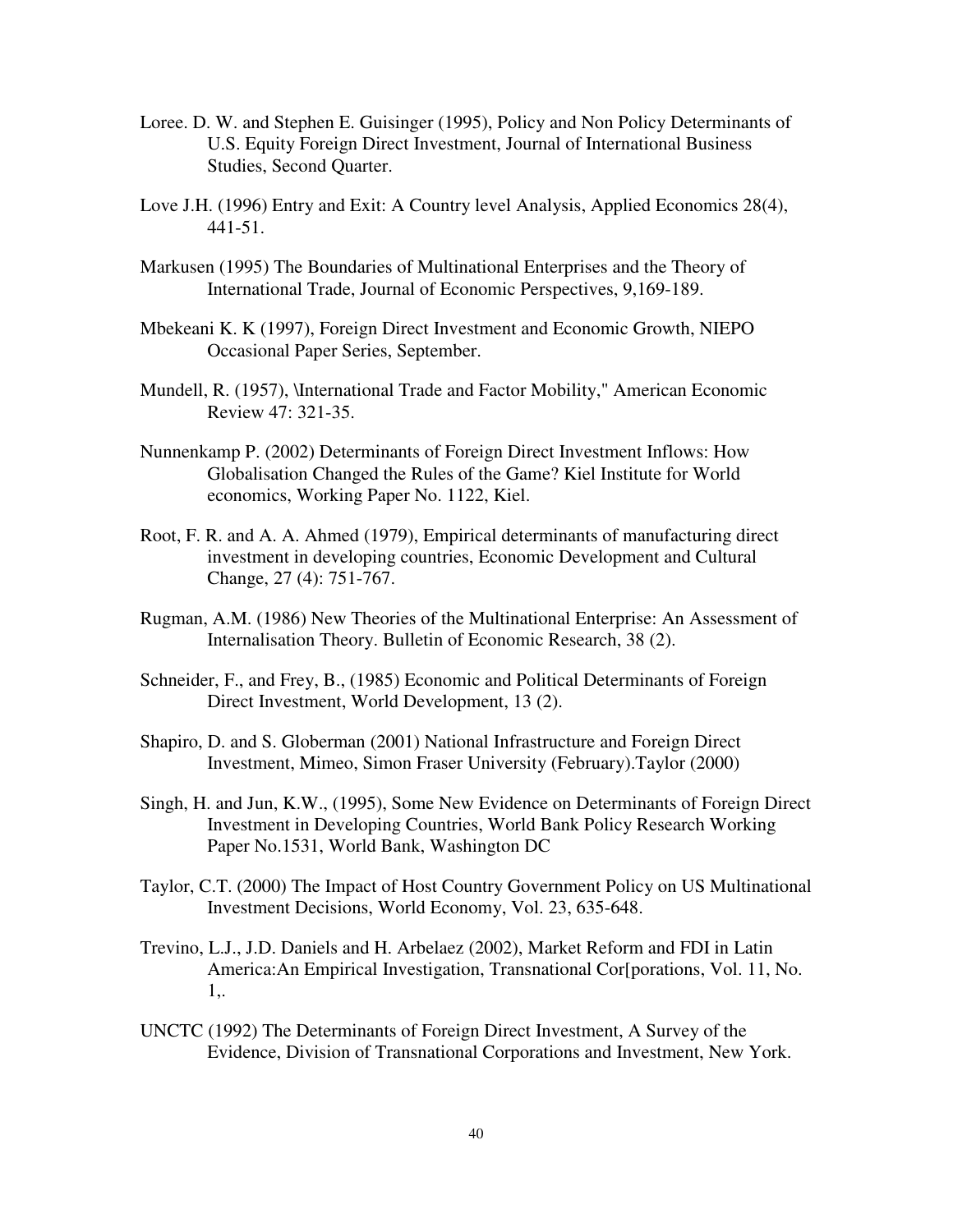- UNCTAD (1996) Incentives and Foreign Direct Investment*.* Current Studies, Series A, No. 30. New York and Geneva: United Nations.
- UNCTAD (1999) Trends in International Investment Agreements: An Overview United Nations Publication, Sales No. E.99.11.D.23.
- UN, The UN International Financial Statistics, Yearbook, New York, UN.
- UN, UNESCO Statistical Yearbook, New York, Paris, UNESCO.
- Villela L. and A. Barreix (2002) Taxation and Investment promotion, Background Note for Global Economic Prospects 2003, Washington: Inter American Development Bank.
- Woodward D. and R.J. Rolfe (1993), The Location of Export Oriented Foreign direct investment in the Caribbean Basin, Journal of International Business Studies, 24 (1): 121-44.
- World Bank (2003) Global Economic Prospects and Developing Countries: Global opportunities, Washington D.C.
- World Investment Report (1998): Trends and Determinants. United Nations Conference on Trade and Development. New York and Geneva: United Nations.
- Worth (2002) Regional Trade Agreements and Foreign Direct Investment Regional Trade Agreements and U.S. Agriculture/AER-771 U 77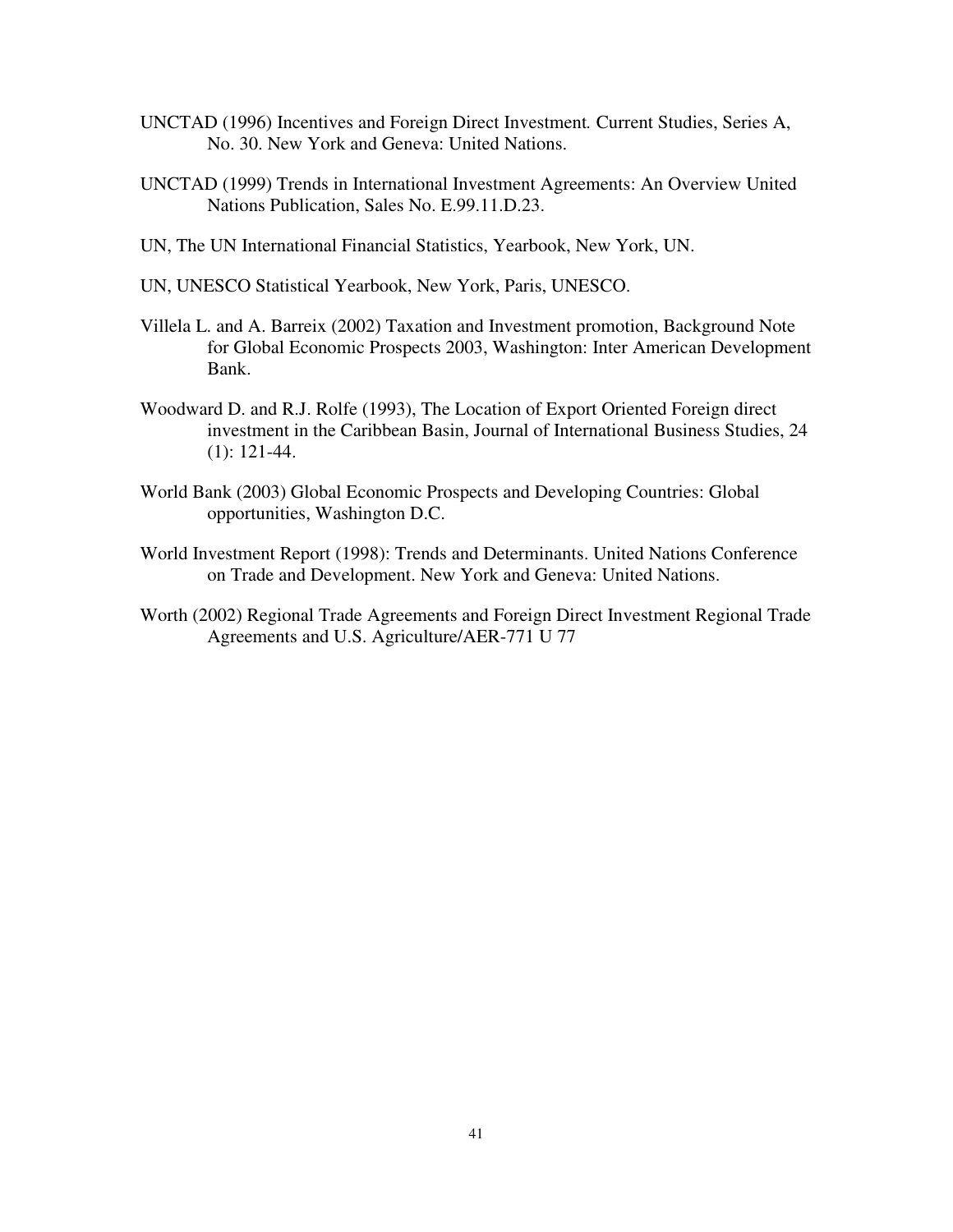# **ANNEXURE**

| Variables                                     | Abbreviation   | Definition                                        |  |  |
|-----------------------------------------------|----------------|---------------------------------------------------|--|--|
| Log of FDI                                    |                | Log of Foreign Direct Investment Inflows          |  |  |
| Market Size<br>2.                             | <b>MKTSIZE</b> | Log of real gross domestic product                |  |  |
| <b>Potential Market Size</b><br>3.            | <b>GRTHMKT</b> | Growth rate of real GDP                           |  |  |
| <b>Efficiency Wage Rate</b><br>4.             | <b>EFFWAGE</b> | Labour Cost / Labour Productivity                 |  |  |
| Education<br>5.                               | <b>EDU</b>     | Log of secondary enrolment ratio                  |  |  |
| Real exchange Rate<br>6.                      | <b>EXRATE</b>  | Real effective exchange rates                     |  |  |
| Financial Health:<br>7.                       | <b>EXTDEBT</b> | Ratio of external Debts to exports                |  |  |
| <b>Budget Deficit</b><br>8.                   | <b>BUDDEF</b>  | <b>Budget Deficit / GDP</b>                       |  |  |
| <b>Transport and Commu</b><br>9.              | T&C            | Transport & Communication/ GDP                    |  |  |
| 10. Electricity Consumed                      | <b>ELECT</b>   | <b>Electricity Consumed/GDP</b>                   |  |  |
| 11. Lending Rate                              | <b>LDRATE</b>  | Real domestic interest rates                      |  |  |
| 12. Exchange rate Volatility<br><b>EXGVOL</b> |                | Percentage Change in Annual exchange rate between |  |  |
|                                               |                | local currency and one US \$                      |  |  |

# **Table A. 1:Variables and Definitions**

# **Table A. 2:Variables and Data Sources of Economic Fundamentals**

| Variables                               | Source                                                                                 |  |  |  |
|-----------------------------------------|----------------------------------------------------------------------------------------|--|--|--|
| <b>FDI</b>                              | World Investment Directory, United Nations, Vol VII, Part I&II:                        |  |  |  |
|                                         | Asia and the Pacific and UNCTAD's Division on Investment,                              |  |  |  |
|                                         | Technology and Enterprise Development compiles world wide                              |  |  |  |
|                                         | statistics on foreign direct investment (FDI).                                         |  |  |  |
| <b>Market Size</b><br>2.                | Key Indicators of developing Asian and Pacific Countries,                              |  |  |  |
|                                         | ADB, Various issues                                                                    |  |  |  |
| <b>Potential Market Size</b><br>$3_{-}$ | Key Indicators of developing Asian and Pacific Countries,                              |  |  |  |
|                                         | ADB, Various issues                                                                    |  |  |  |
| <b>Labour Costs:</b><br>4.              | ILO, Geneva, Yearbook of Labour Statistics, various issues,                            |  |  |  |
|                                         | UNIDO CD-ROM versions of UNIDO's Industrial Statistics                                 |  |  |  |
|                                         | Database at the 3 and 4 digit level of the ISIC classifications.and                    |  |  |  |
|                                         | ASI, GOI for wages in India.<br>UNIDO CD-ROM versions of UNIDO's Industrial Statistics |  |  |  |
| Labour Productivity<br>5.               | Database at the 3 and 4 digit level of the ISIC classifications                        |  |  |  |
| Efficiency wage<br>6.                   | Computed                                                                               |  |  |  |
| Education<br>7.                         | <b>UNESCO</b>                                                                          |  |  |  |
| 8.                                      |                                                                                        |  |  |  |
| Real exchange rate                      | International Financial Statistics, IMF, various issues                                |  |  |  |
| <b>Financial Health:</b><br>9.          | International Financial Statistics, IMF, various issues                                |  |  |  |
| 10. MacroEconomic Stability,            | International Financial Statistics, IMF, various issues                                |  |  |  |
| 11. Transport and Communication         | World Tables, World Bank and World Development                                         |  |  |  |
|                                         | Indicators, World Bank                                                                 |  |  |  |
| 12. Electricity                         | Key Indicators of developing Asian and Pacific Countries,                              |  |  |  |
| 13. Consumed                            | ADB, Various issues                                                                    |  |  |  |
| 14. Lending Rate                        | Global Development Finance & World Development                                         |  |  |  |
|                                         | Indicators.                                                                            |  |  |  |
| 15. Electricity Consumed                | Key Indicators of developing Asian and Pacific Countries,                              |  |  |  |
|                                         | ADB, Various issues                                                                    |  |  |  |

Notes:1. Gross enrollment ratio, secondary level is the ratio of total enrollment, regardless of age, to the population of the age group that officially corresponds to the secondary level of education. Data for Taiwan for some of the variables has been collected from Taiwan Statistical Databook (CEPD) various issues. Data Source: United Nations Educational Scientific, and Cultural Organization (UNESCO) Institute for Statistics. 2002. *World Education Indicators* . Paris.